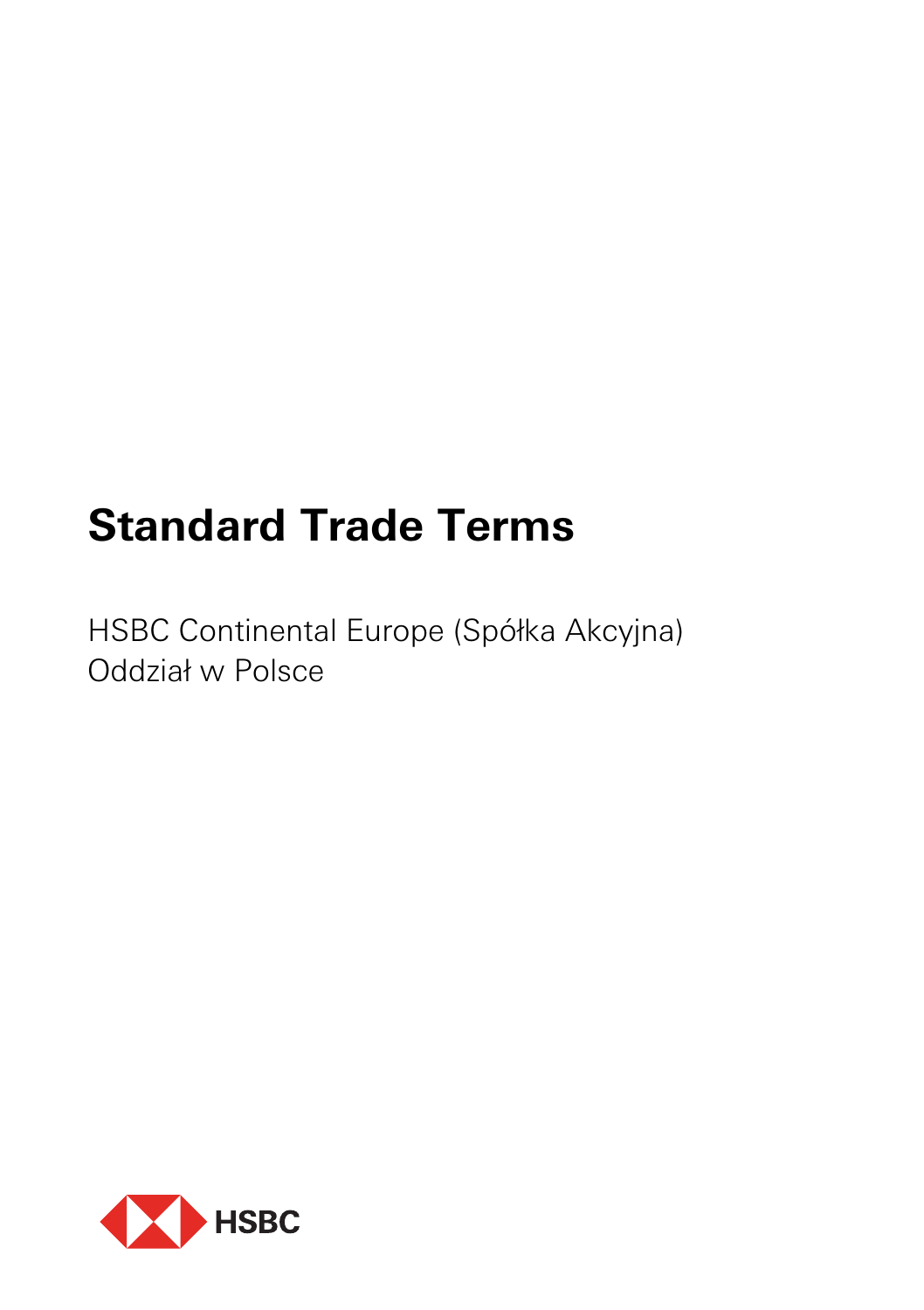## **CONTENTS**

| $\mathbf{1}$ . | <b>APPLICATION</b>                                       | 3                       |
|----------------|----------------------------------------------------------|-------------------------|
|                | <b>SECTION 1 - TRADE SERVICES</b>                        | $\overline{\mathbf{4}}$ |
| 2.             | <b>ICC RULES</b>                                         | $\overline{4}$          |
| 3.             | DOCUMENTARY CREDITS                                      | $\overline{4}$          |
| 4.             | <b>INSTRUMENTS</b>                                       | $\overline{7}$          |
| 5.             | <b>COLLECTIONS</b>                                       | 9                       |
| 6.             | <b>FINANCE</b>                                           | 10                      |
| 7.             | <b>TRADE FINANCE LOANS</b>                               | 11                      |
| 8.             | APPLICATIONS FOR RELEASE OF GOODS, SHIPPING GUARANTEES   |                         |
|                | AND LETTERS OF INDEMNITY                                 | 13                      |
|                | SECTION 2 - REIMBURSEMENT, INDEMNITY AND OTHER RIGHTS    | 14                      |
| 9.             | REIMBURSEMENT AND INDEMNITY                              | 14                      |
| 10.            | <b>CASH COLLATERAL</b>                                   | 14                      |
| 11.            | <b>PLEDGE</b>                                            | 15                      |
| 12.            | <b>TRUST RECEIPTS</b>                                    | 16                      |
| 13.            | SET-OFF                                                  | 17                      |
| 14.            | SUPPLEMENTARY RIGHTS                                     | 17                      |
|                | <b>SECTION 3 - FEES AND PAYMENTS</b>                     | 17                      |
| 15.            | FEES, COMMISSION, INTEREST AND CHARGES                   | 17                      |
| 16.            | PAYMENTS                                                 | 18                      |
|                | SECTION 4 - REPRESENTATIONS, UNDERTAKINGS AND SANCTIONS  | 19                      |
|                | 17. REPRESENTATIONS AND WARRANTIES                       | 19                      |
|                | 18. UNDERTAKINGS                                         | 21                      |
| 19.            | COMPLIANCE WITH LAWS AND SANCTIONS                       | 23                      |
|                | <b>SECTION 5 - INSTRUCTIONS AND ELECTRONIC PLATFORMS</b> | 24                      |
| 20.            | INSTRUCTIONS                                             | 24                      |
|                | 21. PLATFORMS                                            | 26                      |
|                | <b>SECTION 6 - OTHER</b>                                 | 27                      |
| 22.            | LIMITATION ON LIABILITY                                  | 27                      |
| 23.            | DISCLOSURE, CONFIDENTIALITY AND PRIVACY                  | 29                      |
| 24.            | <b>MISCELLANEOUS</b>                                     | 30                      |
| 25.            | GOVERNING LAW AND JURISDICTION                           | 31                      |
|                | <b>SECTION 7 - DEFINITIONS AND INTERPRETATION</b>        | 32                      |
| 26.            | DEFINITIONS AND INTERPRETATION                           | 32                      |
| 27.            | <b>COUNTRY CONDITIONS</b>                                | 38                      |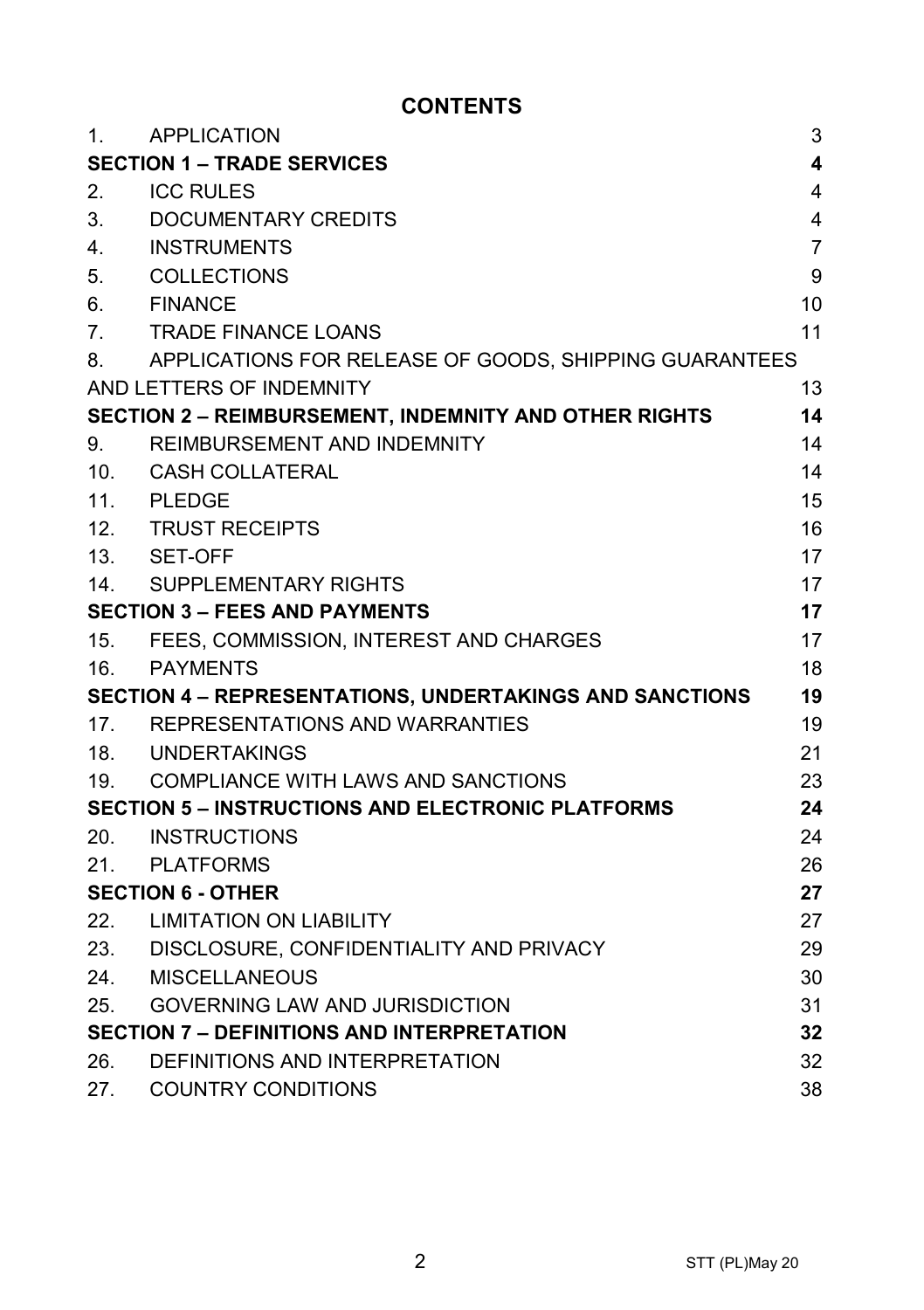## **STANDARD TRADE TERMS (THESE TERMS)**

#### **1. APPLICATION**

1.1 These Terms shall apply to any Trade Service which HSBC may agree to make available or procure at the request of the Customer and shall include any relevant Country Conditions.

1.2 These Terms shall, where applicable, be subject to other terms and conditions in relation to services provided by HSBC to the Customer (including any banking service or account operating agreement) from time to time. In relation to any Trade Service, where any conflict arises between these Terms and any other applicable terms and conditions, the terms and conditions shall apply in the following order of priority:

- (a) the Application;
- (b) the Facility Agreement (if any) and/or any applicable Security Agreement;
- (c) the Country Conditions (if any);
- (d) these Terms; and
- (e) such other terms.

1.3 HSBC does not offer any advice to the Customer in relation to any Trade Service. Whilst HSBC may provide information or express opinions from time to time, such information or opinions are not offered as advice. Before applying for, or accepting, any Trade Service, the Customer shall make such enquiries and assessments as the Customer considers appropriate and the Customer should place no reliance on HSBC to give advice or make recommendations. If the Customer is in doubt of any Trade Service, the Customer should seek independent professional advice.

1.4 Each Trade Service is separate and independent from the Trade Transaction to which such Trade Service relates and HSBC is in no way concerned with, subject to, or bound by, the terms of such Trade Transaction, even if a reference is included in any document relating to that Trade Service.

1.5 HSBC may name, instruct or procure any correspondent bank (including any HSBC Group member) to be the issuing, advising, nominated or confirming bank in respect of any Trade Service (and may restrict such correspondent bank to an HSBC Group member or a correspondent bank acceptable to HSBC) and is authorised to issue a counter-guarantee or counter-SBLC in such form and content as determined by HSBC in favour of the correspondent bank. HSBC may pay to, or receive from any correspondent bank, charges, commissions, fees or other payments.

1.6 Nothing in these Terms shall oblige HSBC to enter into or provide any Trade Service at any time.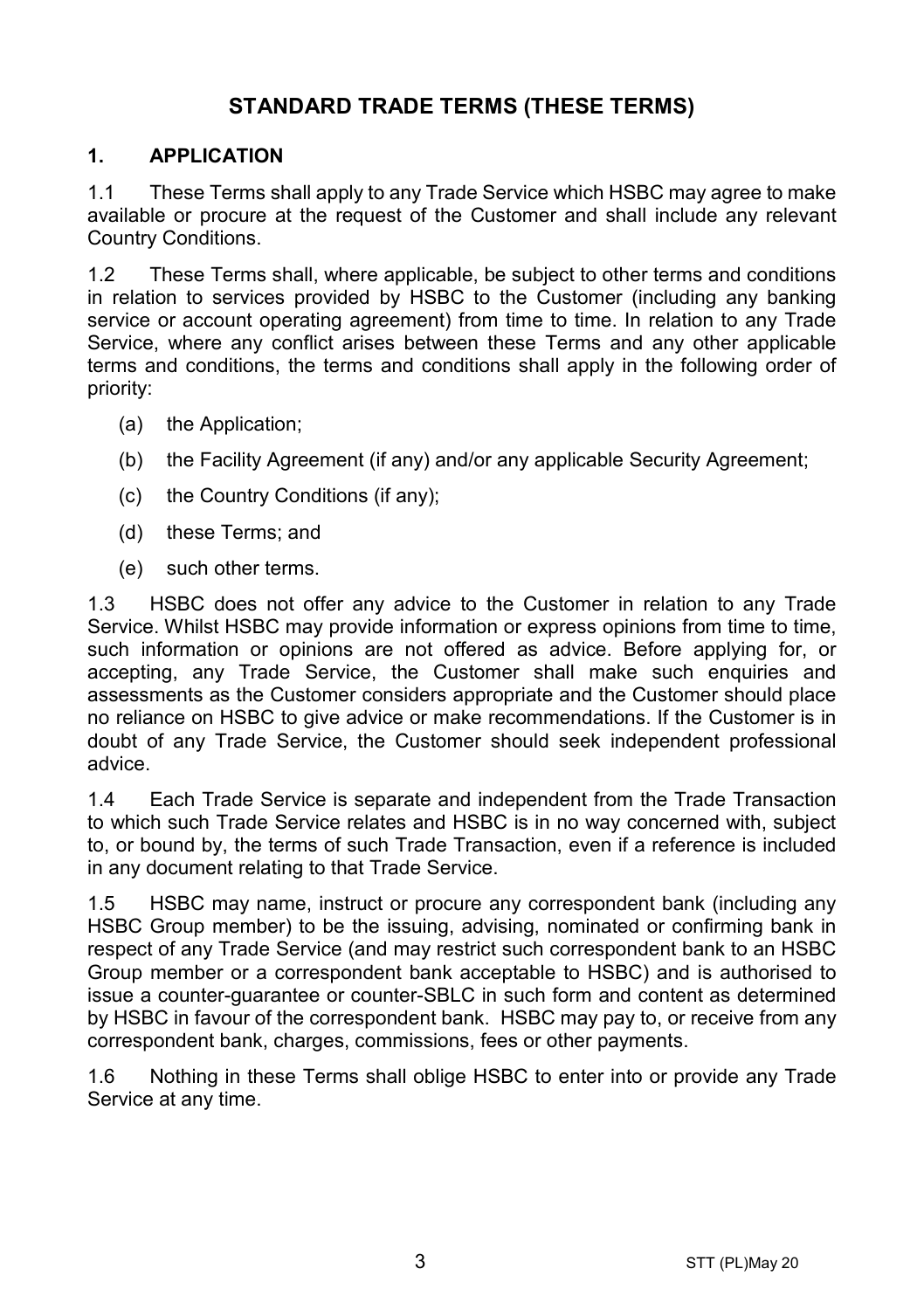## **SECTION 1 – TRADE SERVICES**

#### **2. ICC RULES**

2.1 Unless the Customer otherwise requests (and HSBC agrees with such request):

(a) all Documentary Credits issued by HSBC will be issued subject to the Uniform Customs and Practice for Documentary Credits, 2007 Revision, ICC Publication No. 600 (UCP600) and, if required by HSBC, the Uniform Customs and Practice for Documentary Credits (UCP600) Supplement for Electronic Presentation (eUCP);

(b) all SBLCs issued by HSBC will be issued subject to the International Standby Practices 1998, ICC Publication No. 590 (ISP98);

(c) all bonds and guarantees issued by HSBC will be issued subject to the Uniform Rules for Demand Guarantees, ICC Publication No.758 (URDG 758); and

(d) all Collections will be undertaken subject to the Uniform Rules for Collections 1995, ICC Publication No. 522 (URC 522) and, if required by HSBC, the Uniform Rules for Collections (URC 522) Supplement for Electronic Presentation (eURC),

in each case, as may be revised from time to time (together the ICC Rules), and the rights and obligations of the Customer will be subject to the applicable ICC Rules in addition to these Terms.

2.2 If there is any conflict between any ICC Rule and these Terms, these Terms shall prevail.

#### <span id="page-3-0"></span>**3. DOCUMENTARY CREDITS**

- 3.1 The terms in this Claus[e 3](#page-3-0) apply to any Documentary Credits.
- 3.2 The Customer:
	- (a) undertakes to examine the customer copy of each Documentary Credit issued by HSBC in order to check its consistency with the relevant Application; and
	- (b) agrees to give immediate notice to HSBC of any objection to its contents.

#### **Imports**

3.3 HSBC is authorised to honour and pay any Claim made under a Documentary Credit which appears on its face to comply with its terms and/or any Documents drawn (or purporting to be drawn) and presented under such Documentary Credit in accordance with its terms, without reference to or further authority from the Customer or any other party, and without enquiring whether any Claim has been properly made, and notwithstanding that the validity of any such Claim, or the amount of it, may be in dispute. The Customer accepts any such Claim as conclusive evidence that HSBC was liable to honour and pay it, and any payment made, or any steps taken by HSBC in good faith under or in connection with it, shall be binding on the Customer.

3.4 The presentation of any Documents under a Documentary Credit shall be deemed to be in compliance with the terms of the Documentary Credit if HSBC determines that they appear to be in order and, taken as a whole, conform with the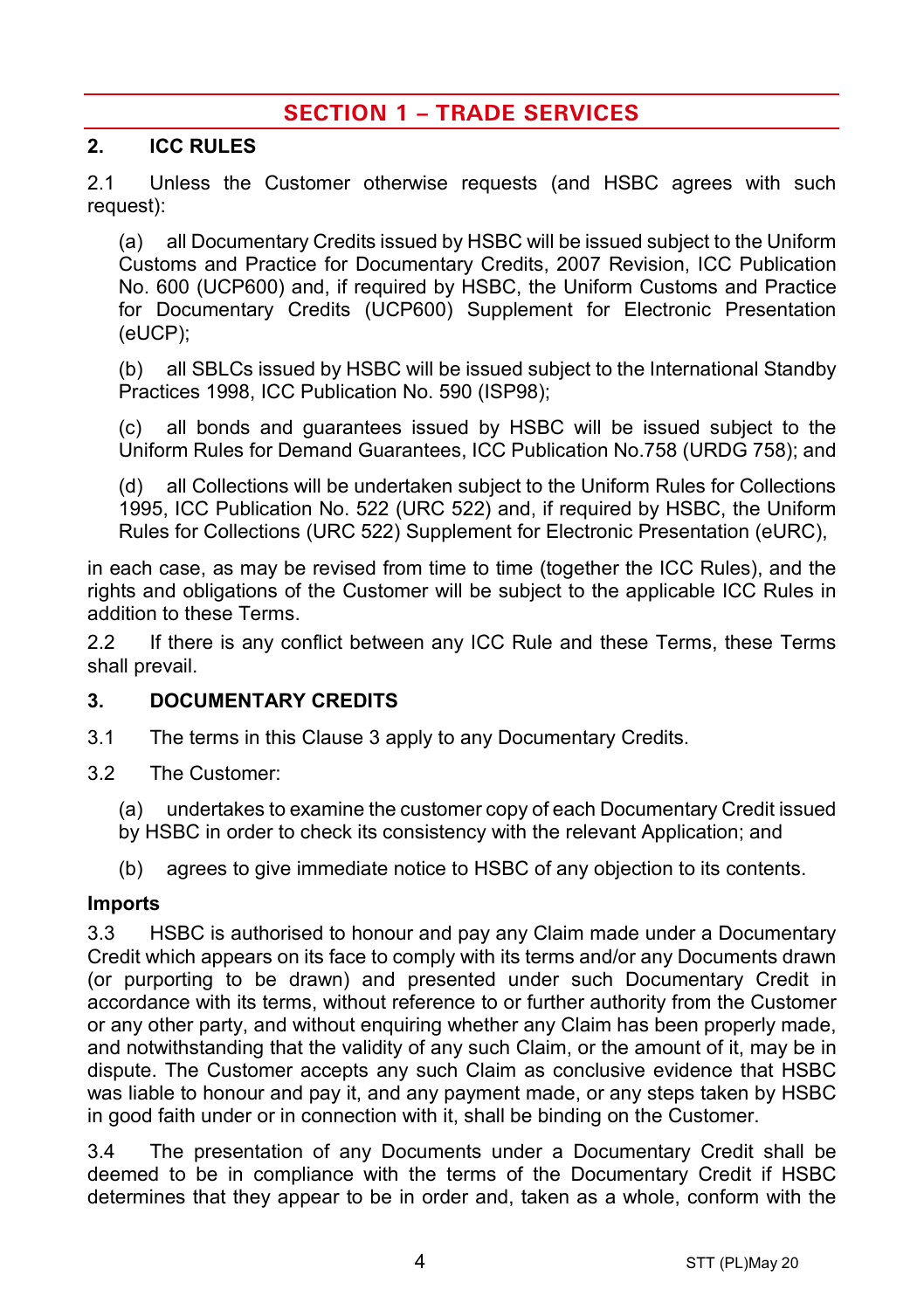requirements of the Documentary Credit. The Customer waives all claims against HSBC for any delay that may result in examining such Documents or any failure to identify any discrepancies that may exist.

3.5 Notwithstanding any contrary instruction from the Customer, HSBC may reject any Claim which HSBC determines does not comply with the terms of the relevant Documentary Credit. HSBC is not obliged to notify the Customer or to seek the Customer's waiver of any discrepancy before refusing the Claim. Where HSBC does seek a waiver in respect of any discrepancy, the taking of such action does not oblige HSBC to seek a waiver of any discrepancy at any other time.

3.6 If HSBC notifies the Customer of a discrepancy with respect to a Claim and the Customer requests HSBC and/or its correspondent bank or its agent to:

(a) effect payment under the Documentary Credit, notwithstanding the discrepancy; or

(b) countersign or issue any quarantee or indemnity covering the discrepancy,

the Customer confirms that its reimbursement obligations and the indemnity set out in Claus[e 9](#page-13-0) (*[REIMBURSEMENT AND INDEMNITY](#page-13-0)*) shall apply to such Claim and/or any such guarantee or indemnity.

3.7 HSBC may at any time amend or insert additional terms and conditions into a Documentary Credit as HSBC may consider appropriate, provided that any such amendment or additional terms and conditions shall not increase the Customer Liabilities in relation to such Documentary Credit. HSBC may, subject to the beneficiary's consent, cancel the whole or any unused balance of a Documentary Credit.

3.8 Notwithstanding any instruction in an Application, HSBC may restrict the availability of any Documentary Credit, or any advising or confirming, to its own offices or to any correspondent bank or agent of its choice and, in such case, HSBC may refuse to honour, or make payment for, any Document drawn or purporting to be drawn on any office, bank or other person other than such office, correspondent bank or agent.

3.9 If HSBC effects payment under a Documentary Credit prior to the maturity date of such Documentary Credit:

(a) (in the case where the Documentary Credit beneficiary bears interest) the Customer shall be liable to pay to HSBC the full amount of the Documentary Credit on the maturity date, even if HSBC only paid a discounted amount under the Documentary Credit; and

(b) (in the case where the Customer is required to bear interest under the Documentary Credit pursuant to any other agreement with HSBC) the Customer shall, on the maturity date of such Documentary Credit or such earlier date as may be demanded by HSBC, pay to HSBC the full amount of the Claim together with interest accruing on such Claim for the period from and including the date of HSBC's payment to and including the maturity date, such interest payable in accordance with Clause [15](#page-16-0) [\(FEES, COMMISSION, INTEREST AND CHARGES\)](#page-16-0).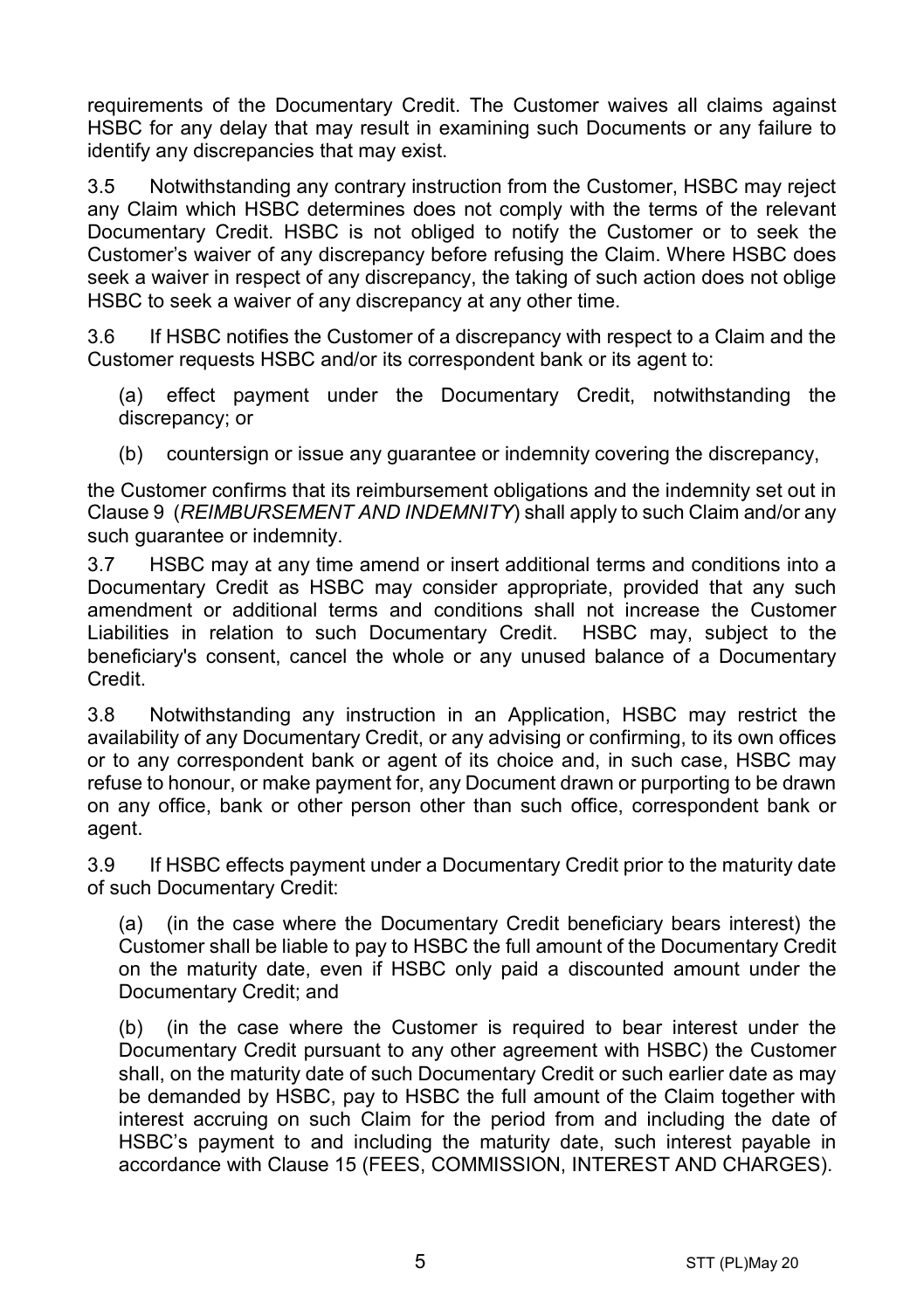3.10 If the terms of a Documentary Credit (whether expressly or impliedly) permits payment to be effected to the beneficiary prior to receipt of the Documents required to be delivered under such Documentary Credit, the Customer shall, on the maturity date of such Documentary Credit or such earlier date as may be demanded by HSBC, pay to HSBC the full amount of the Claim (whether or not the Documents subsequently delivered are compliant with the terms of the Documentary Credit) together with interest accruing on such Claim for the period from and including the date of HSBC's payment to and including the maturity date, such interest payable in accordance with Clause [15](#page-16-0) (*[FEES, COMMISSION, INTEREST AND CHARGES](#page-16-0)*).

3.11 If any Documentary Credit stipulates that certain specific Documents be forwarded by the beneficiary directly to the Customer at or prior to the time the beneficiary makes any Claim, all remaining Documents must be produced to HSBC in respect of any Claim under such Documentary Credit. If the Customer uses the Documents forwarded directly to it to obtain possession of the Goods, HSBC is authorised to accept all Documents presented under such Documentary Credit and pay or accept upon presentation and pay at maturity all Documents drawn in respect of the Goods, notwithstanding any discrepancy or any other matter or thing that might otherwise have relieved or affected the Customer's or HSBC's obligations. The Customer confirms that its reimbursement obligations and the indemnity set out in Clause [9](#page-13-0) (*[REIMBURSEMENT AND INDEMNITY](#page-13-0)*) shall apply to any amount paid by HSBC in respect of such Documentary Credit.

3.12 If any Documentary Credit stipulates that the Goods be insured under insurance policies/certificates containing "Institute Cargo Clauses" or other industry standard clauses, HSBC may accept insurance policies/certificates which contain "American Institute Cargo Clauses" or any other industry standard clauses that HSBC determines appropriate.

3.13 HSBC will not be bound at any time to release any Documents or Goods to the Customer unless the Customer has fully discharged its Customer Liabilities in respect of the Documentary Credit relating to such Documents or Goods.

<span id="page-5-0"></span>3.14 If HSBC issues a Documentary Credit back-to-back (a **Back-to-Back Documentary Credit**) to another Documentary Credit (a **Master Documentary Credit**) the Customer:

(a) acknowledges that its Customer Liabilities in respect of the Back-to-Back Documentary Credit are not dependent or conditional on the performance of the Master Documentary Credit;

(b) unconditionally and irrevocably assigns or transfers absolutely to HSBC all of its payment rights in the Master Documentary Credit;

(c) shall not amend or accept any amendment to the Master Documentary Credit without the consent of HSBC or take any action which might result in HSBC not receiving the full amount under the Master Documentary Credit; and

(d) authorises HSBC to use the Documents presented under the Back-to-Back Documentary Credit to make a Claim under the Master Documentary Credit irrespective of any discrepancies or irregularities in the Documents presented.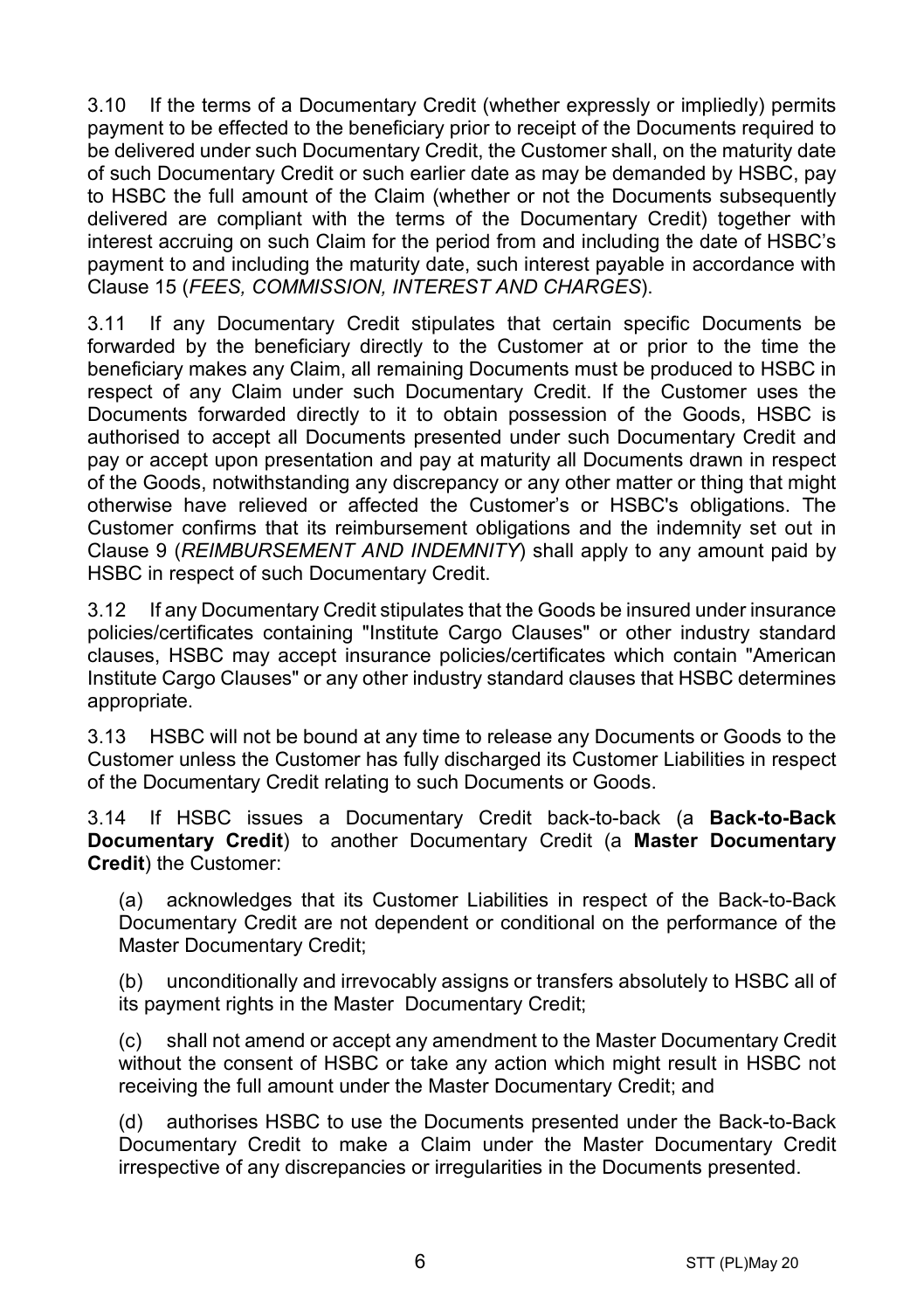3.15 HSBC is not obliged to notify the Customer of any incompatibility between the terms of a Back-to-Back Documentary Credit and the relevant Master Documentary Credit.

#### **Exports**

3.16 If HSBC confirms a Documentary Credit or SBLC (whether on a disclosed or undisclosed basis) and payment in full or part is not received by HSBC from the relevant issuing bank, the Customer is only required to reimburse HSBC for amounts not received if the non-payment was due to a Recourse Event. Such reimbursement by the Customer is payable immediately upon HSBC's demand together with any interest payable in accordance with Clause [15](#page-16-0) (*[FEES, COMMISSION, INTEREST](#page-16-0)  [AND CHARGES](#page-16-0)*) and the Customer shall reimburse HSBC for any loss or damage suffered by HSBC as a result of the non-payment.

3.17 HSBC will not be bound by a confirmation (whether on a disclosed or undisclosed basis) and will not be obliged to negotiate a Documentary Credit or SBLC if it is amended without HSBC's consent, the Documents presented do not fully comply with the terms of the Documentary Credit or SBLC, the original Documentary Credit or SBLC is different from the copy of the Documentary Credit or SBLC upon which HSBC based its confirmation, the Customer does not comply with any of its obligations under this Clause [3,](#page-3-0) or if payment in full or part is not received by HSBC (or cannot be accepted by HSBC) from the relevant issuing bank as a result of a Recourse Event.

3.18 If HSBC confirms a Documentary Credit or SBLC on an undisclosed basis, the Customer shall not make a presentation in respect of the Documentary Credit or SBLC to any person other than HSBC and shall promptly provide to HSBC the original Documentary Credit or SBLC, any operative documents and any amendments issued by the relevant issuing bank.

3.19 If HSBC confirms a Documentary Credit or SBLC (whether on a disclosed or undisclosed basis), the Customer:

(a) unconditionally and irrevocably assigns or transfers absolutely to HSBC all of its payment rights in such Documentary Credit or SBLC; and

(b) shall not take any action which might result in HSBC not receiving the full amount under the Documentary Credit or SBLC.

#### <span id="page-6-0"></span>**4. INSTRUMENTS**

4.1 The terms in this Claus[e 4](#page-6-0) apply to any SBLC, demand guarantee (including an avalisation, co-acceptance or acceptance of a Document), bond, counter-guarantee, counter-SBLC, or similar independent payment obligation (including any extension, renewal or amendment of the same)(each an **Instrument**) issued, confirmed or provided by HSBC.

4.2 The Customer:

(a) undertakes to examine the customer copy of each Instrument issued or entered into by HSBC in order to check its consistency with the relevant Application; and

(b) agrees to give immediate notice to HSBC of any objection to its contents.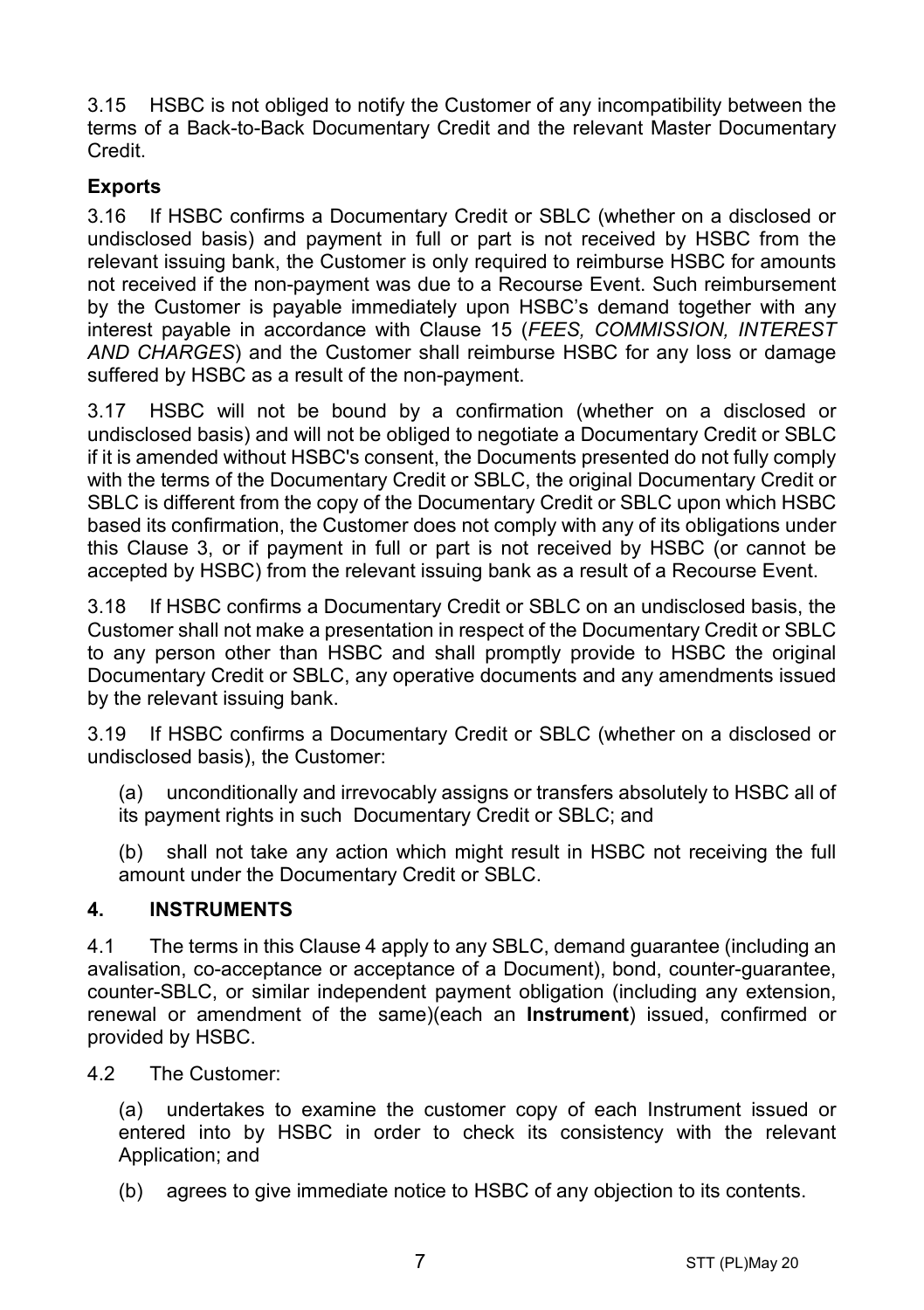4.3 HSBC is authorised to accept, pay or honour any Claim made under any Instrument which appears on its face to comply with its terms, without reference to or further authority from the Customer or any other party, and without enquiring whether any such Claim on HSBC has been properly made, notwithstanding that the validity of any such Claim, or the amount of it, may be in dispute. The Customer accepts any such Claim as conclusive evidence that HSBC was liable to pay or comply with it, and any payment made, or any steps taken by HSBC in good faith under or in connection with it, shall be binding upon the Customer.

4.4 The presentation of any documents under an Instrument shall be deemed to be in compliance with the terms of the Instrument if HSBC determines that they appear on their face to be in order and, taken as a whole, conform with the requirements of the Instrument. The Customer waives all claims against HSBC for any delay that may result in examining such documents or any failure to identify any discrepancies that may exist.

4.5 Notwithstanding any contrary instruction from the Customer, HSBC is entitled to reject any Claim which HSBC determines does not comply with the terms of the relevant Instrument. HSBC is not obliged to notify the Customer or to seek the Customer's waiver of any discrepancy before refusing the Claim. Where HSBC does seek a waiver in respect of any discrepancy, the taking of such action does not oblige HSBC to seek a waiver of discrepancy at any other time.

4.6 If HSBC notifies the Customer of a discrepancy with respect to a Claim and the Customer requests HSBC and/or its correspondent bank or its agent to:

- (a) effect payment under the Instrument, notwithstanding the discrepancy; or
- (b) countersign or issue any guarantee or indemnity covering the discrepancy,

the Customer confirms that its reimbursement obligations and the indemnity set out in Clause [9](#page-13-0) (*[REIMBURSEMENT AND INDEMNITY](#page-13-0)*) shall apply to such Claim and/or any such quarantee or indemnity.

4.7 HSBC may at any time amend or insert additional terms and conditions into an Instrument as HSBC may consider appropriate, provided that any such amendment or additional terms and conditions shall not increase the Customer Liabilities in relation to such Instrument. HSBC may, subject to the beneficiary's consent, cancel the whole or any unused balance of an Instrument.

4.8 Notwithstanding any instruction in an Application, HSBC may restrict the availability of any SBLC, or any advising or confirming, to its own offices or to any correspondent bank or agent of its choice and, in such case, HSBC may refuse to honour, or make payment for, any Document drawn or purporting to be drawn on any office, bank or other person other than such office, correspondent bank or agent.

4.9 If the terms of an SBLC (whether expressly or impliedly) permits payment to be effected to the beneficiary prior to receipt of the documents required to be delivered under such SBLC, the Customer shall, on the maturity date of such SBLC or such earlier date as may be demanded by HSBC, pay to HSBC the full amount of the Claim (whether or not the documents subsequently delivered are compliant with the terms of the SBLC) together with interest accruing on such Claim for the period from and including the date of HSBC's payment to and including the maturity date, such interest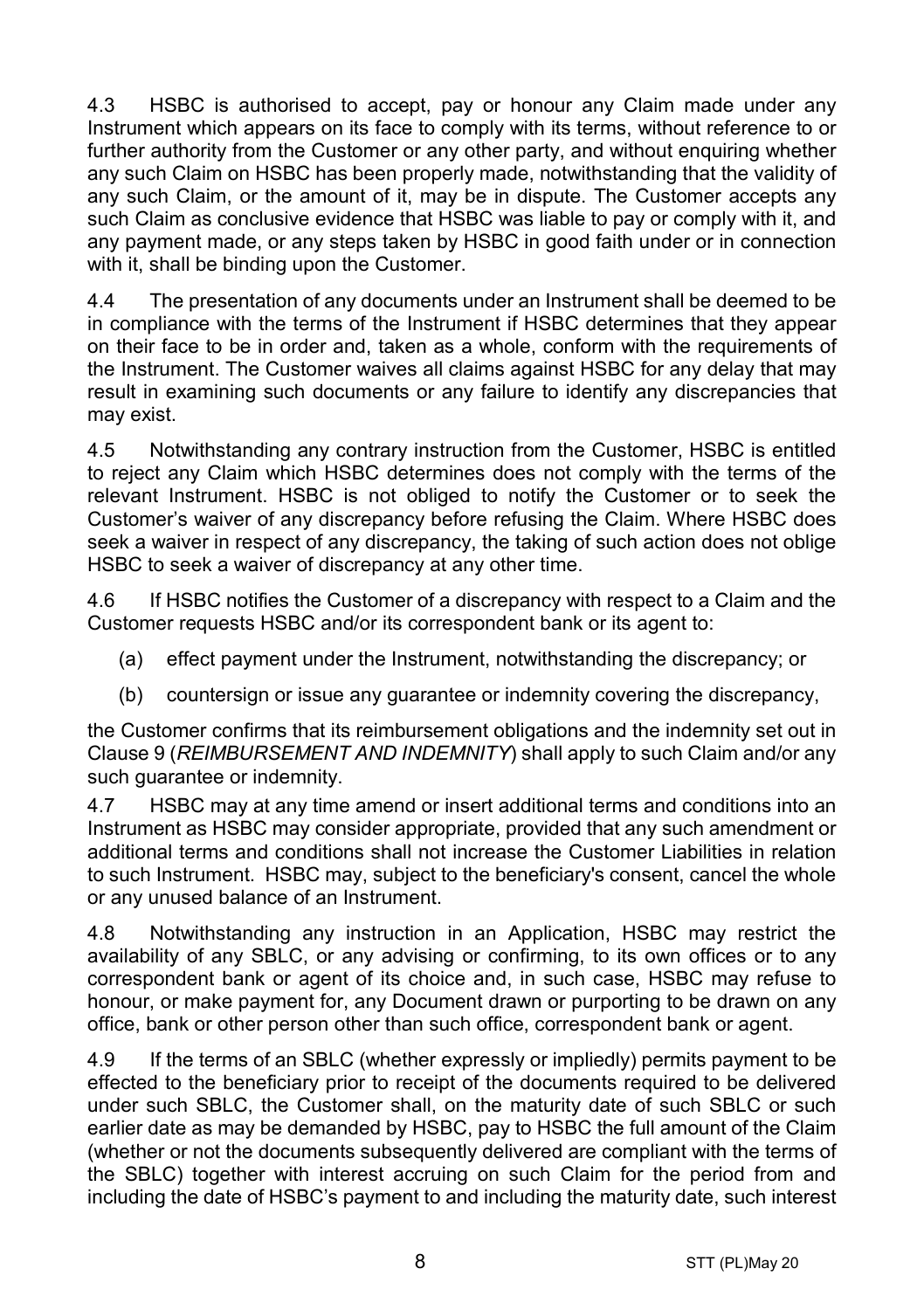payable in accordance with Clause [15](#page-16-0) (*[FEES, COMMISSION, INTEREST AND](#page-16-0)  [CHARGES](#page-16-0)*).

4.10 Notwithstanding the foregoing, if the Customer has requested HSBC to issue or arrange for the issuance of an Instrument by a correspondent bank for which a counter-guarantee or counter-SBLC must be issued by HSBC, HSBC may include such terms in the counter-guarantee or counter-SBLC that HSBC considers are required to support the issuance of such Instrument. Without limitation, the validity period and Claim period (if applicable) of the counter-guarantee or counter-SBLC shall be longer than the validity period and Claim period (if applicable) of the Instrument and other terms may be added to reflect the laws under which the Instrument is governed.

4.11 If any Instrument contemplates renewal or extension and the Customer does not advise HSBC at least 5 Business Days prior to the time required for HSBC to provide notice of cancellation as required by the Instrument, HSBC may renew or extend for an additional year or such other term as HSBC may so select. HSBC shall however be under no obligation to issue, extend or renew any Instrument and may at any time:

(a) cancel or revoke any Instrument without prior notice to or authorisation from the Customer if such Instrument or the beneficiary of such Instrument permits cancellation or revocation; or

(b) pay any Instrument without prior notice to or authorisation from the Customer if the Instrument or any relevant law permits or requires payment to be made if such Instrument is cancelled, withdrawn, not extended or not renewed.

4.12 Any cancellation, payment or revocation by HSBC of any Instrument at any time shall be without prejudice to the rights and obligations of HSBC and the Customer under these Terms.

4.13 Unless an Instrument expressly provides that the original Instrument must be presented to HSBC to support a Claim, HSBC may pay and/or comply with any Claim, whether or not the original of the Instrument is presented to HSBC.

4.14 Notwithstanding that the Customer may claim that an Instrument has been reduced, cancelled or terminated, HSBC may determine that, due to the governing law of the Instrument, it is has not been reduced, cancelled or terminated, or HSBC may determine that it is necessary to obtain or require the relevant beneficiary's confirmation of the reduction, release or discharge of HSBC's and/or any correspondent bank's liabilities under such Instrument. Subject to such determination, or until such confirmation is received by HSBC, such Instrument shall not be treated or deemed as reduced, cancelled or terminated.

#### <span id="page-8-0"></span>**5. COLLECTIONS**

5.1 The terms in this Claus[e 5](#page-8-0) apply to any Collection transaction.

5.2 If HSBC is requested by the Customer to handle a Collection as the remitting bank, HSBC shall be under no obligation to make any payment to the Customer in respect of the Collection until HSBC has received full payment from the collecting or presenting bank.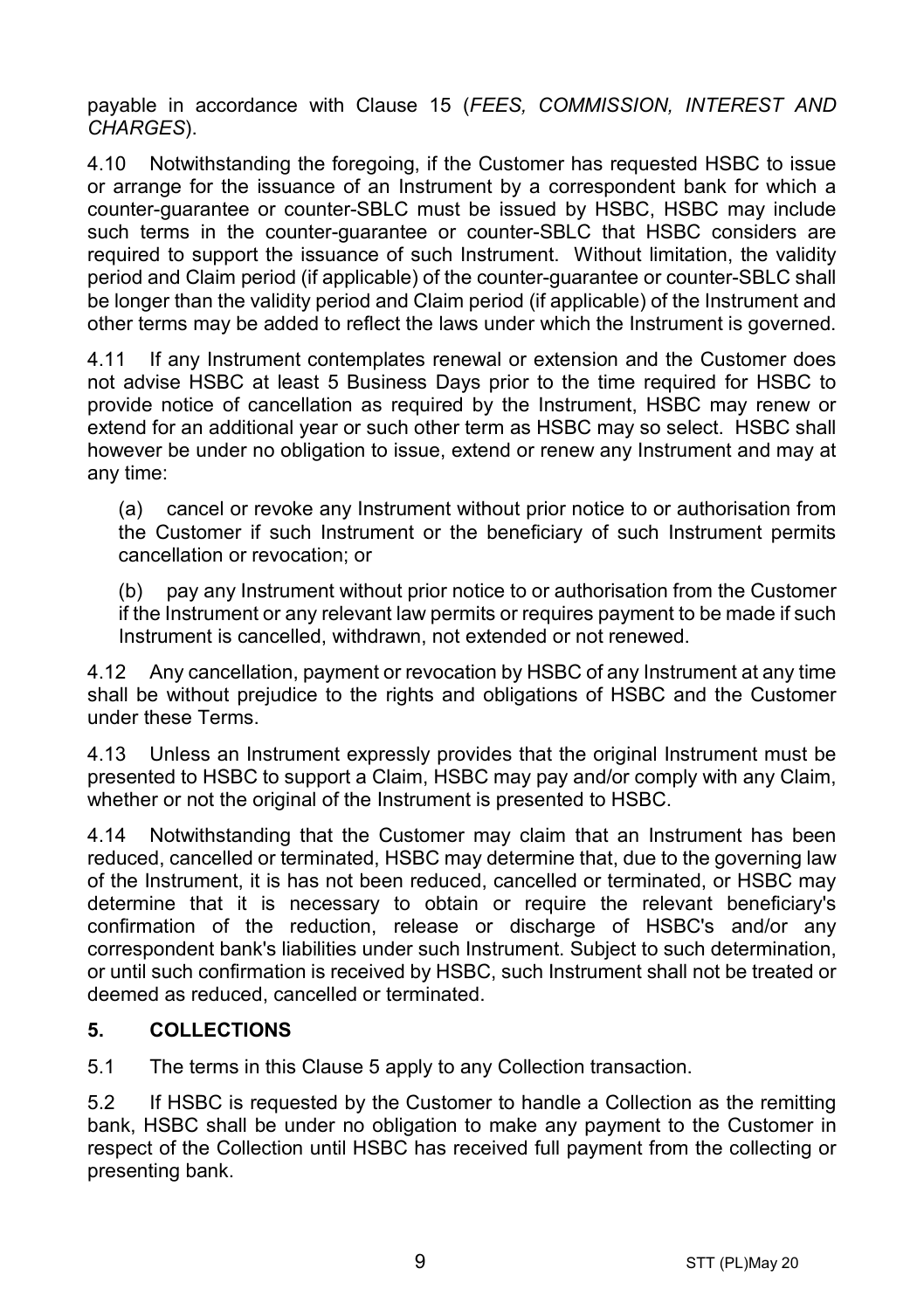5.3 HSBC is not obliged to check the Documents before sending them to the collecting or presenting bank.

5.4 HSBC is not obliged to check the Documents that it receives from a remitting bank.

#### <span id="page-9-0"></span>**6. FINANCE**

6.1 The terms in this Clause [6](#page-9-0) apply where HSBC Finances any Document or Documentary Credit.

6.2 Upon HSBC Financing a Document or Documentary Credit, the Customer unconditionally and irrevocably:

(a) transfers ownership of the Document or Documentary Credit to HSBC and undertakes to endorse the relevant Document in favour of HSBC (if not already endorsed in favour of HSBC as a condition to such Finance) and deliver the original endorsed Document to HSBC;

(b) assigns or transfers absolutely to HSBC all of its rights to receive the proceeds of such Documentary Credit or Document; and

(c) assigns or transfers absolutely to HSBC all of its rights, title and interest in the associated underlying receivable (and related rights and proceeds) (if any) arising from the underlying Trade Transaction,

and where the amount of the Finance was calculated by applying an advance rate to the face value of the Document or Documentary Credit, upon receipt by HSBC of any proceeds of that Document or Documentary Credit in excess of the amount of the Finance, HSBC shall pay those proceeds to the Customer (after deducting any outstanding Customer Liabilities).

6.3 If HSBC has Financed a Document or Documentary Credit and payment in full or part is not received by HSBC for any reason (or cannot, for any reason whatsoever, be accepted by HSBC) from the relevant issuing bank, confirming bank, collecting bank, presenting bank, drawee or obligor (as applicable), then unless otherwise agreed in writing by HSBC:

- (a) such Trade Service is provided with full recourse against the Customer; and
- (b) the Customer is required to reimburse HSBC for amounts not received.

Such reimbursement is payable immediately upon HSBC's demand together with any interest payable in accordance with Clause [15](#page-16-0) (*[FEES, COMMISSION, INTEREST](#page-16-0)  [AND CHARGES](#page-16-0)*) and the Customer shall reimburse HSBC for any loss or damage suffered by HSBC as a result of the non-payment.

6.4 If HSBC has agreed to Finance a Document or Documentary Credit on a nonrecourse basis and payment in full or part is not received by HSBC (or cannot be accepted by HSBC) from the relevant issuing bank, confirming bank, collecting bank, presenting bank, drawee or obligor (as applicable), the Customer is only required to reimburse HSBC for amounts not received if the non-payment was due to a Recourse Event. Such reimbursement is payable immediately upon HSBC's demand together with any interest payable in accordance with Clause [15](#page-16-0) (*[FEES, COMMISSION,](#page-16-0)*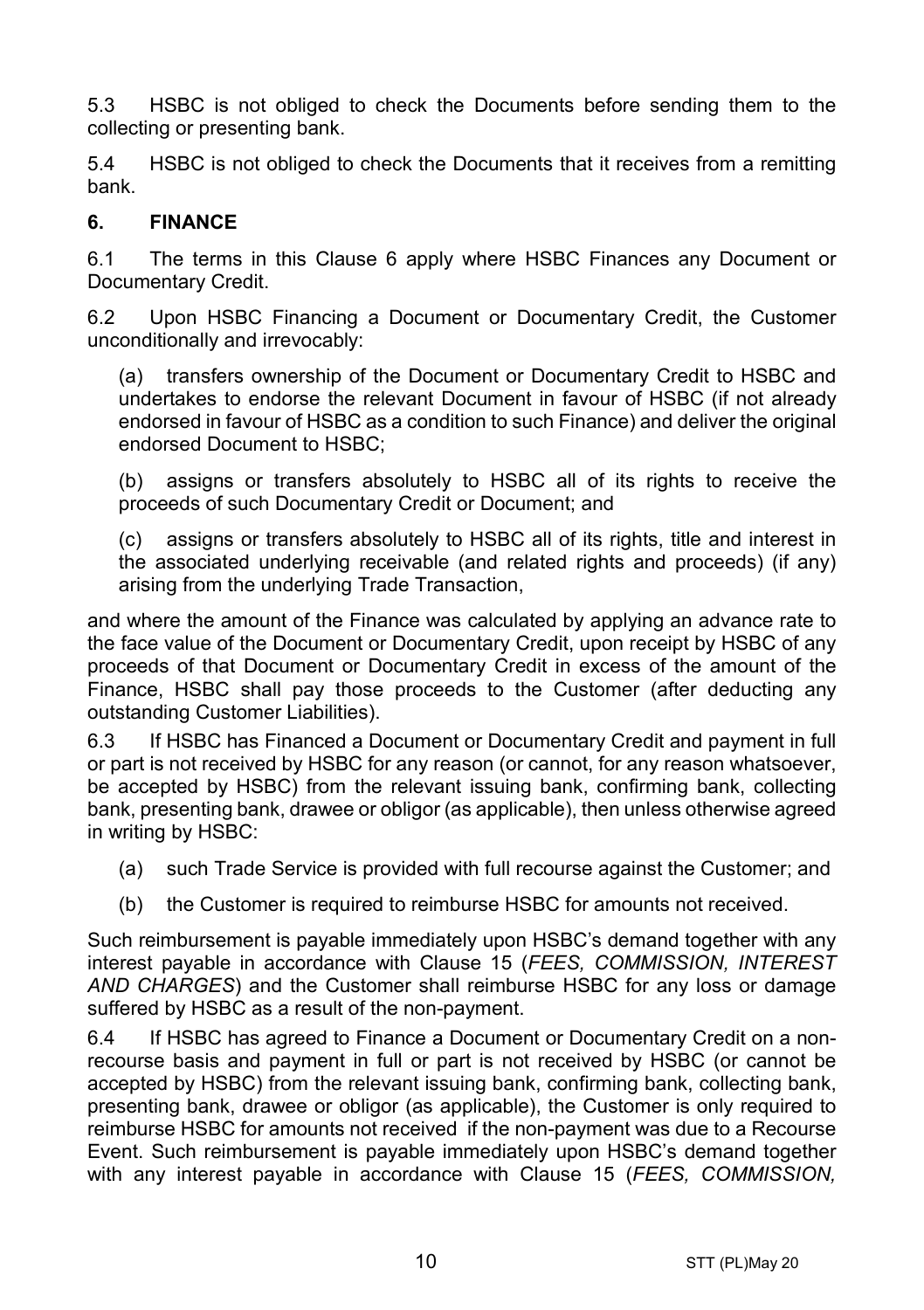*[INTEREST AND CHARGES](#page-16-0)*) and the Customer shall reimburse HSBC for any loss or damage suffered by HSBC as a result of the non-payment.

6.5 Where HSBC has Financed a Document or Documentary Credit, HSBC may at its discretion:

(a) take conditional acceptances and/or acceptances for honour and/or to extend the due date for payment in relation to any such Document or Documentary Credit;

(b) accept payment from any drawee or acceptor before maturity under rebate or discount;

(c) accept part payment before maturity and deliver a proportionate part of the Goods to any drawee or acceptor of such Document or Documentary Credit or the consignee of the related Goods;

(d) at the request of any drawee, delay presentation of such Document or Documentary Credit for payment or acceptance without affecting the liability of the Customer to HSBC in respect of such Document or Documentary Credit;

(e) give an indemnity against any loss arising from any discrepancies in order to obtain acceptance or payment of a Document and the Customer confirms that its reimbursement obligations and the indemnity set out in Clause [9](#page-13-0) (*[REIMBURSEMENT AND INDEMNITY](#page-13-0)*) shall apply to any such indemnity; and

(f) institute proceedings and take steps for the recovery from the acceptors or endorsers of any such Document or Documentary Credit of any amount due in respect of such Document or Documentary Credit, despite HSBC having debited the bank account of the Customer with the amount of such Document or Documentary Credit.

#### <span id="page-10-0"></span>**7. TRADE FINANCE LOANS**

7.1 The terms in this Claus[e 7](#page-10-0) apply to any Trade Finance Loans which HSBC may provide to the Customer from time to time.

7.2 Subject to the terms of any applicable Facility Agreement which may apply, any Trade Finance Loan which HSBC provides to the Customer shall be on an uncommitted basis and HSBC may terminate or cancel such Trade Finance Loan at any time without providing reasons to the Customer.

7.3 Interest shall accrue on the Trade Finance Loan and shall be payable in accordance with Clause [15](#page-16-0) (*[FEES, COMMISSION, INTEREST AND CHARGES](#page-16-0)*).

7.4 The Customer shall repay each Trade Finance Loan together with accrued interest and any outstanding fees, commissions, charges and expenses incurred by HSBC on demand unless HSBC agrees otherwise in writing. In any event the Customer shall repay a Trade Finance Loan no later than:

(a) its maturity date;

(b) if it is for financing goods or services, the date on which the Customer receives the proceeds of sale of those goods or services (in full or part); and/or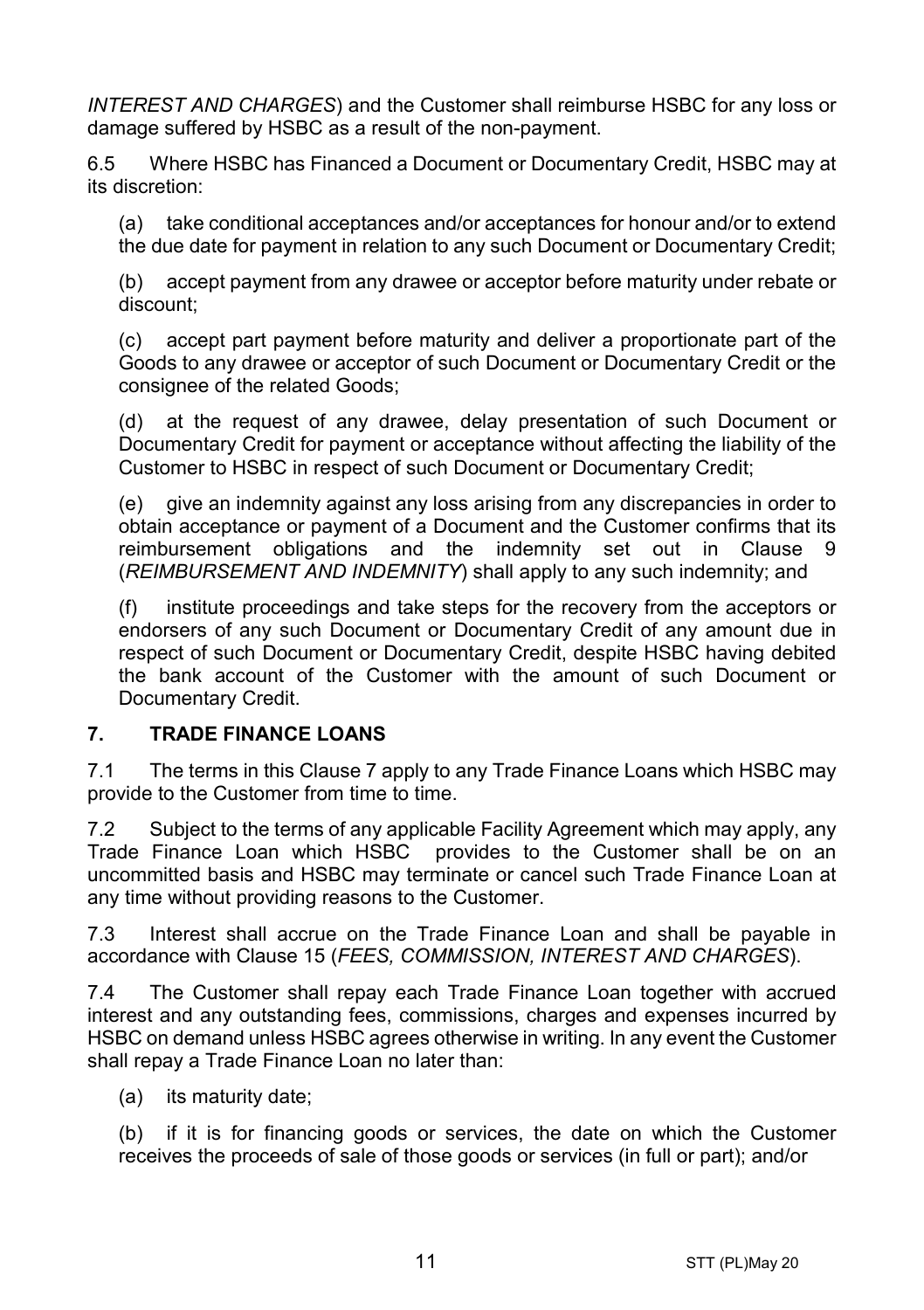(c) if it is for the financing of a debt owed to the Customer, the date on which the Customer receives payment of the debt (in full or part),

and, upon the request of HSBC, the Customer will arrange for all monies payable to the Customer under or in connection with the relevant Trade Transaction to be paid directly to a bank account as specified by HSBC to be used towards the repayment of that Trade Finance Loan and any other outstanding Customer Liabilities.

7.5 If a Trade Finance Loan is due for repayment on a day when the Customer is entitled to make a drawing under another Trade Finance Loan, HSBC may require:

(a) the amount of the Trade Finance Loan that is to be repaid to be deducted from the amount of the drawing to be made; and

(b) only the difference in amounts (if any) to be paid to the Customer.

7.6 Where the Customer requests a Trade Finance Loan and it is to be backed by a Documentary Credit or a confirmed purchase order, pro-forma invoice or such other supporting document specified in the Application, the Customer shall, at or before the time when the Customer submits the Application for that Trade Finance Loan, lodge with HSBC the original Documentary Credit (including all amendments (if any)) or a copy of the confirmed purchase order, pro-forma invoice or other such supporting document referred to in the Application (as applicable), in each case in the format required by HSBC (the **Supporting Document**).

7.7 Where HSBC provides to the Customer a Trade Finance Loan backed by a Supporting Document, the Customer shall:

(a) only use the proceeds of that Trade Finance Loan for the purpose of purchasing, producing, processing, manufacturing, storing, insuring and/or preparing for the sale or shipment of the Goods referred to in the Supporting Document;

(b) not accept any amendment to or cancellation of the Supporting Document without HSBC's prior written consent;

(c) promptly notify HSBC if the value of the relevant Goods or the proceeds due under the Supporting Document at any time falls below the amount of the Trade Finance Loan;

(d) promptly notify HSBC if the relevant Goods are not shipped in accordance with the terms of the Supporting Document;

(e) where the Supporting Document is a Documentary Credit, present all Documents to HSBC in strict compliance with the terms and conditions of the Documentary Credit before the expiry of the time limit(s) prescribed in the Documentary Credit; and

where the Supporting Document is not a Documentary Credit, promptly following shipment of the relevant Goods, provide HSBC with the invoice and other documents evidencing that the relevant Goods have been supplied to the relevant buyer in accordance with the terms and conditions of the relevant sales contract.

7.8 Where HSBC provides to the Customer a Trade Finance Loan backed by a Documentary Credit and HSBC presents the required Documents to the issuing bank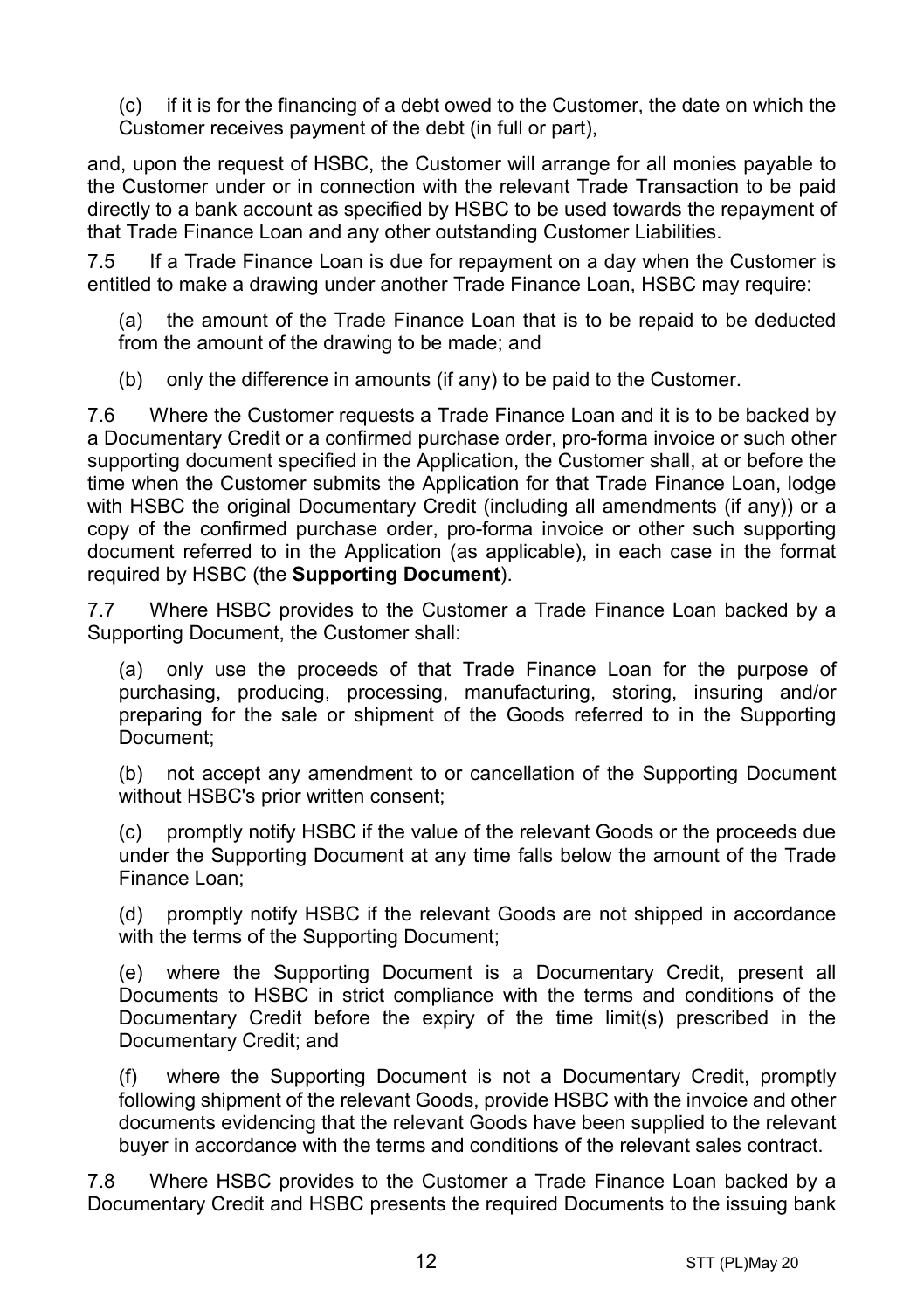for payment or approval and/or HSBC Finances that Documentary Credit or any Document presented under that Documentary Credit, HSBC is authorised to apply the proceeds of the Documentary Credit or the amount of the Finance towards the repayment of that Trade Finance Loan and any other outstanding Customer Liabilities (including accrued interest).

#### <span id="page-12-0"></span>**8. APPLICATIONS FOR RELEASE OF GOODS, SHIPPING GUARANTEES AND LETTERS OF INDEMNITY**

8.1 The terms in this Clause [8](#page-12-0) apply to any Application for the release of Goods, shipping guarantee or letter of indemnity.

8.2 If the Customer requests HSBC to sign or countersign any letter of indemnity or shipping guarantee or (as the case may be) sign, endorse or release any air waybill, bill of lading, parcel post receipt or delivery order (collectively, the **Transport Documents**) to facilitate the release of Goods:

(a) HSBC is authorised (but not obliged):

(i) to honour any Claim (including the acceptance of any Document presented) made under any Documentary Credit, Collection or Document relating to any released Goods and to pay the invoiced amount of the Goods or the value of the Goods (whichever is higher) without examining any of the presented Documents and whether or not aware of any discrepancies; and

(ii) to utilise any Transport Documents in HSBC's possession for the redemption of any letter of indemnity or shipping guarantee; and

(b) the Customer shall promptly accept any Document presented for the payment of the relevant Goods (whether discrepant or not) and shall indemnify HSBC and each other Indemnified Party in accordance with Clause [9.2](#page-13-1) (*[REIMBURSEMENT](#page-13-0)  [AND INDEMNITY](#page-13-0)*).

8.3 Goods and/or Documents are released to the Customer for the purpose of taking delivery of and selling the Goods.

8.4 HSBC may compromise, settle, pay or resist any Claim arising from or in connection with the issuance of any letter of indemnity or shipping guarantee or HSBC signing, endorsing or releasing any Transport Document in such manner as HSBC determines appropriate, without releasing the Customer's obligation and liability to reimburse and indemnify HSBC hereunder.

8.5 The Customer shall redeem and deliver each letter of indemnity or shipping guarantee (if any) to HSBC for cancellation immediately upon receipt of the relevant original Transport Documents.

8.6 The Customer agrees that its Customer Liabilities in respect of a letter of indemnity or shipping guarantee shall continue and shall not be reduced until such letter of indemnity or shipping guarantee has been returned to HSBC and HSBC has been released from all its liabilities under such letter of indemnity or shipping guarantee.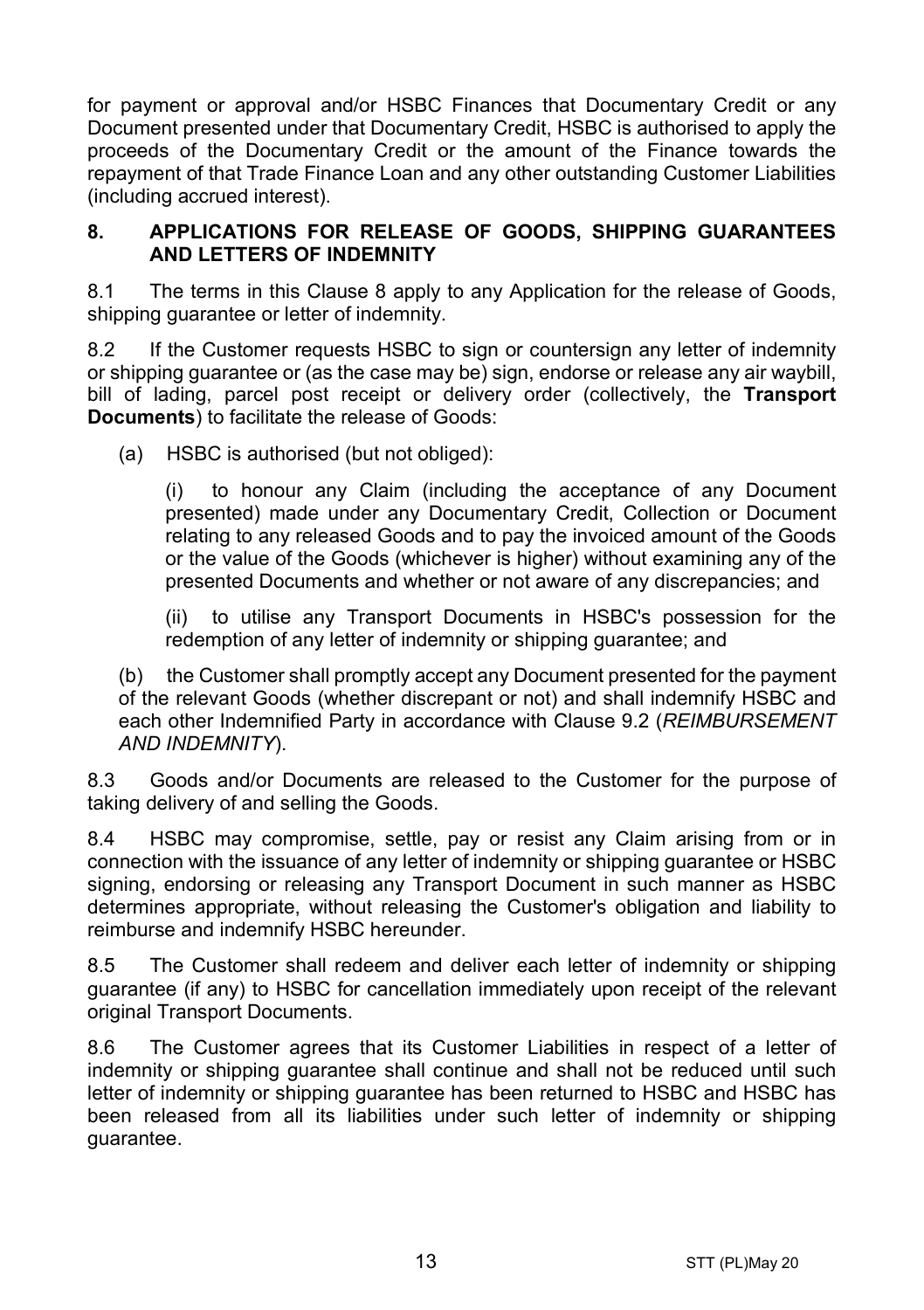## **SECTION 2 – REIMBURSEMENT, INDEMNITY AND OTHER RIGHTS**

### <span id="page-13-0"></span>**9. REIMBURSEMENT AND INDEMNITY**

9.1 The Customer shall upon demand reimburse or pay to HSBC all sums paid (in whatever manner) or due to be paid by HSBC to any person in respect of any Trade Service and shall upon demand pay to HSBC all sums owing at any time by the Customer to HSBC including any principal, interest, commissions, fees, Increased Costs, taxes, customs duties and charges in respect of such Trade Services and any costs and expenses incurred by HSBC in connection with providing such Trade Services.

<span id="page-13-1"></span>9.2 The Customer shall indemnify HSBC, each HSBC Group member, and their officers, employees and delegates (each, an **Indemnified Party**) on demand against all direct, indirect and consequential liabilities and losses, payments, damages, demands, claims, expenses and costs (including legal fees and fees, claims, demands and liabilities from a beneficiary or any other person on a full indemnity basis), proceedings, actions and other consequences (collectively, the **Losses**) which any Indemnified Party may suffer, sustain or incur under or in connection with any Trade Service and the enforcement of its rights under these Terms (except where any such Loss is caused by the Indemnified Party's fraud, gross negligence or wilful misconduct). The Customer shall on demand pay to the Indemnified Party the full amount of the Losses.

9.3 The Customer shall, upon request by any Indemnified Party, forthwith appear and defend at the Customer's own cost and expense any action which may be brought against such Indemnified Party in connection with any Trade Service and to provide such assistance as such Indemnified Party may reasonably require.

9.4 HSBC may, at any time and without notice, debit from any bank account which the Customer holds with any HSBC Group member, or deduct from any proceeds held or received by HSBC which are due to the Customer, any Customer Liabilities outstanding at that time (even if such debit or deduction would cause the relevant bank account to become overdrawn).

9.5 The indemnities contained in these Terms shall not be in any way discharged or diminished, nor shall the liability of the Customer be affected by reason of HSBC or any person from time to time, varying, realising or releasing any of the same, or granting any time, indulgence or concession or compounding with any person, or concurring in accepting or varying any compromise, arrangement or settlement, or omitting to claim or enforce payment, or determining, varying, reducing or extending the terms of any Trade Service, or by anything done or omitted which, but for this provision, might operate to discharge or otherwise exonerate the Customer.

#### <span id="page-13-2"></span>**10. CASH COLLATERAL**

10.1 The Customer shall upon demand pay to such bank account as HSBC may direct cash cover in an amount sufficient to cover the Customer Liabilities or such lesser amount if agreed by HSBC (such amount paid, being **Cash Collateral**).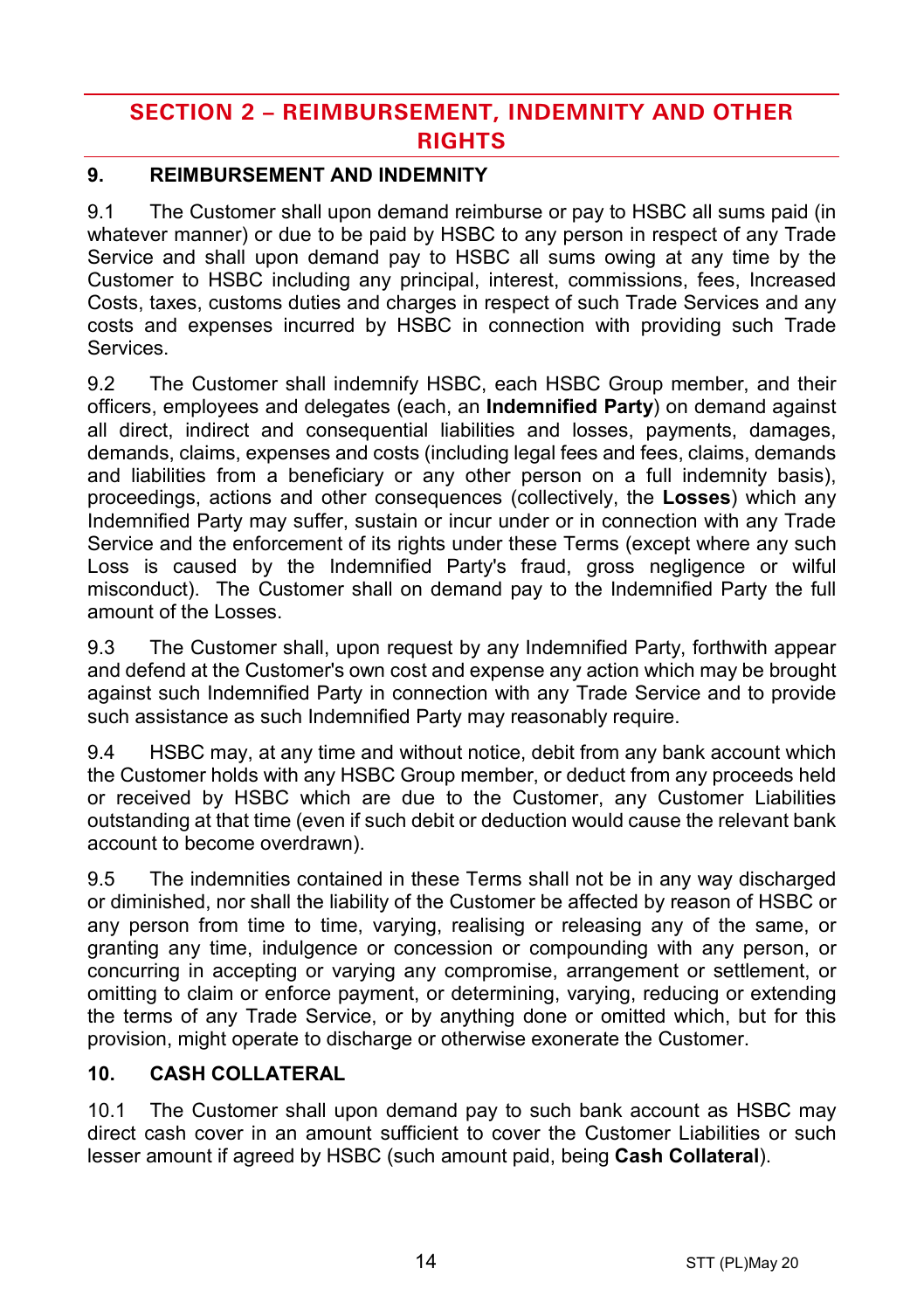10.2 If required by HSBC, the Customer will grant to HSBC, in form and substance satisfactory to HSBC, a security interest which is customary in the Governing Jurisdiction in respect of the bank account and such Cash Collateral, and the Customer shall undertake any filing, registration, recording or enrolment of such security interest for it to be perfected and enforceable against the Customer and shall pay any related fees.

10.3 HSBC may, at any time without notice or demand, apply (whether by way of set-off, transfer or otherwise) any or all Cash Collateral towards the payment of any Claim, the repayment of any Trade Finance Loan and/or the satisfaction of any or all other Customer Liabilities.

10.4 Unless HSBC otherwise agrees:

(a) Cash Collateral shall not constitute a debt owed by HSBC to the Customer or any other person and shall not be repayable or refundable (in whole or in part) by HSBC to the Customer or any other person, in each case, until and unless HSBC is satisfied that all the Customer Liabilities have been unconditionally and irrevocably paid and discharged in full; and

(b) no interest shall accrue on Cash Collateral.

10.5 The Customer shall not create or permit to subsist any mortgage, charge, pledge, lien or other security interest or encumbrance over the Cash Collateral, or any bank account in which such Cash Collateral is held (except for any security in favour of HSBC) or assign, transfer or otherwise deal with the same.

#### <span id="page-14-0"></span>**11. PLEDGE**

11.1 The Customer will pay to HSBC on demand all Customer Liabilities.

11.2 The Customer hereby, to the extent permissible, pledges to HSBC as a continuing security for the Customer Liabilities all Documents and Goods which are at any time in actual or constructive possession or control of HSBC or held on trust for, or to the order of, HSBC whether for custody, collection, security, the making of a Claim or any other reason and whether or not in the ordinary course of banking business and whether in the Governing Jurisdiction or elsewhere.

11.3 To the extent required by HSBC, the Customer shall do all acts (including entering into such further documents) to create, evidence and give the full effect of a pledge over the Documents and Goods as security for the Customer Liabilities.

11.4 If, in the Governing Jurisdiction a pledge (or its equivalent) is required to be registered, filed or otherwise publicly recorded for it to be enforceable, upon request of HSBC the Customer shall take all reasonable action to so register, file and/or record such pledge (including making payment of any related fees).

11.5 Any restriction on the right of consolidating securities shall not apply to the pledge under this Clause [11.](#page-14-0)

11.6 The risk in any Documents and Goods pledged shall remain with the Customer and neither HSBC nor any other HSBC Group member shall be responsible for any loss or damage or depreciation in value of any Documents or Goods held by HSBC as security.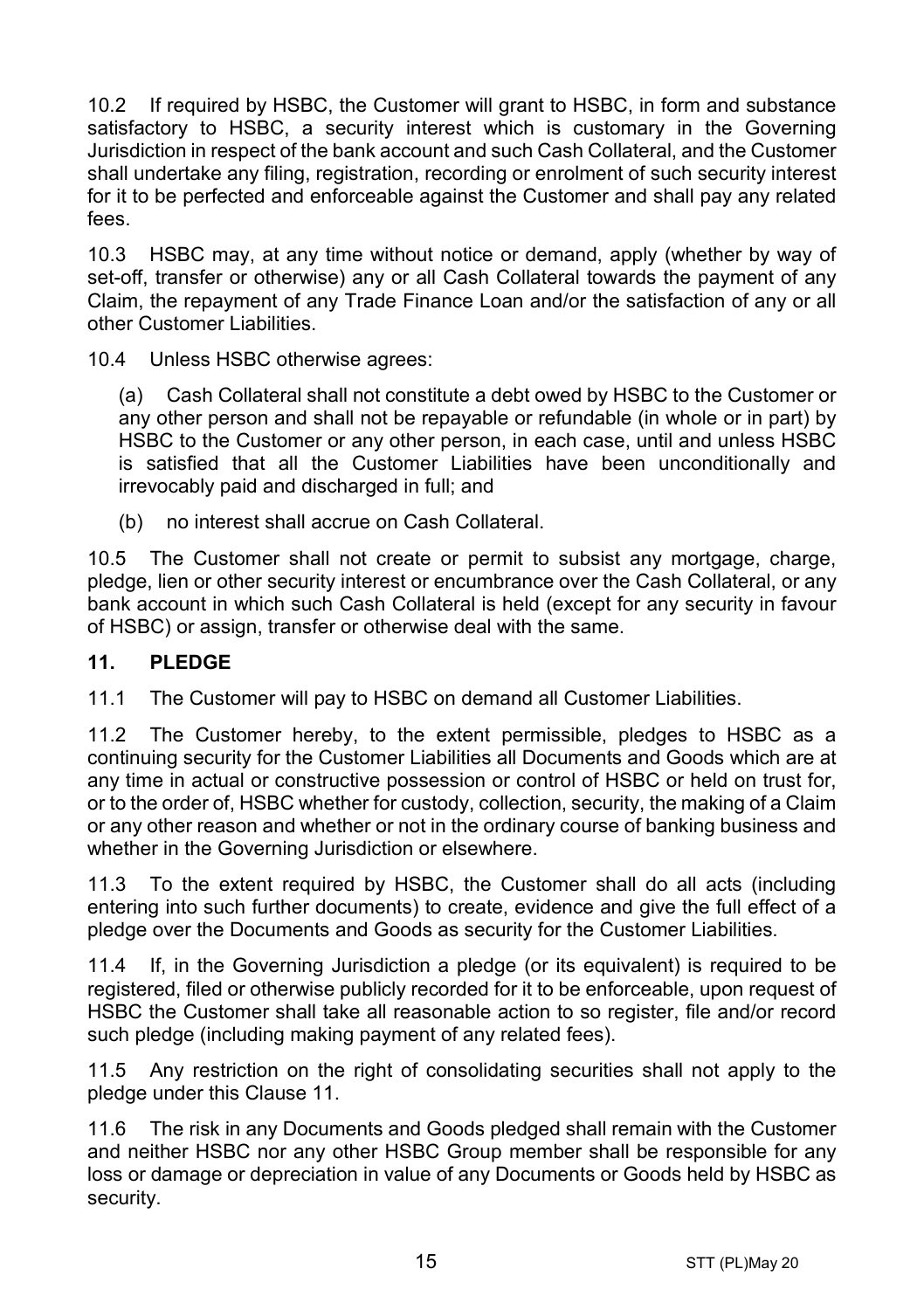11.7 If:

(a) the Customer fails to pay any Customer Liabilities when due or demanded;

(b) the Customer does not comply with any other provision of these Terms;

(c) any representation made by the Customer under these Terms is or proves to have been incorrect when made or deemed to have been made:

(d) the Customer is unable or admits inability to pay its debts as they fall due or the Customer is or is deemed to be insolvent or bankrupt under the laws of its jurisdiction of establishment and/or incorporation (as applicable); or

(e) the Customer enters into or becomes subject to a reorganisation, a composition or other arrangement with one or more creditors, a winding-up, or any other form of bankruptcy or insolvency process or proceeding,

HSBC may enforce its pledge and may, without demand, notice, legal process or any other action with respect to the Customer or any other person, realise, sell, negotiate or otherwise dispose of all or some of the Documents and the Goods at any time and in any way which it deems expedient free from any restrictions and claims and HSBC shall not be liable for any loss arising out of such realisation, sale, negotiation or disposal.

11.8 All monies received, recovered or otherwise realised by HSBC following the enforcement of the pledge may be credited to a separate interest-bearing suspense account for so long as HSBC determines in order to preserve HSBC's rights towards discharge of the whole of the Customer Liabilities.

#### **12. TRUST RECEIPTS**

12.1 Whilst any Customer Liabilities remain outstanding in respect of any Trade Service provided in relation to any Documents or Goods, if any such Documents or Goods are held by or released to the Customer or to its order, the Customer:

(a) will hold such Documents and Goods (and the proceeds of sale and/or any insurance) on trust for HSBC (or, if a trust is not recognised and enforceable, hold to the order of HSBC) exclusively for the purpose agreed between HSBC and the Customer from time to time in respect of the Trade Service being provided;

(b) will keep such sale and/or insurance proceeds, and store such Goods, separate from any other property of the Customer and capable of being identified;

(c) confirms that such Documents and Goods will continue to be subject to the pledge in Claus[e 11](#page-14-0) (*[PLEDGE](#page-14-0)*) but at the risk of the Customer;

(d) will, at the request of HSBC, execute and deliver to HSBC trust receipts in form and substance satisfactory to HSBC together with any other documentation HSBC may require;

(e) will comply promptly and fully with any instructions or request which HSBC may give to the Customer in relation to such Documents and Goods;

(f) will, upon receipt, promptly pay to HSBC the proceeds of sale and/or insurance of the Goods; and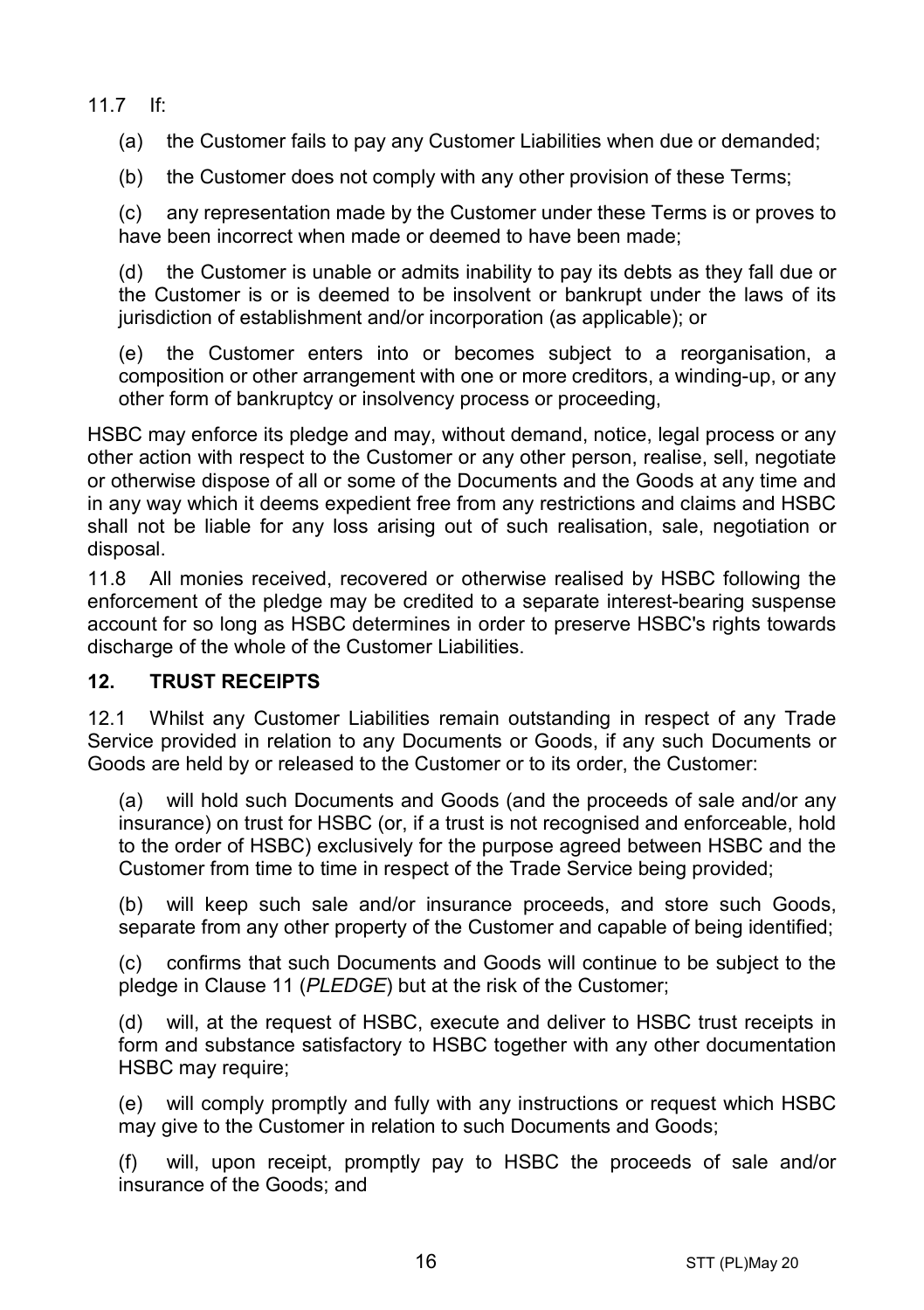(g) acknowledges that HSBC may at any time take possession and dispose of

## the Goods, Documents and/or sale and/or insurance proceeds of the Goods.

#### **13. SET-OFF**

13.1 HSBC may, at any time and without notice, combine or consolidate all the bank accounts of the Customer held with HSBC and/or set-off any Customer Liabilities against any obligation owed by HSBC to the Customer (including in respect of any Cash Collateral, or proceeds received or held by HSBC), regardless of the place of payment, booking branch or currency of either obligation.

13.2 To effect any set-off HSBC may convert to a currency any amount which is in a different currency at the relevant Exchange Rate.

13.3 If any Customer Liabilities are unliquidated or unascertained, HSBC may apply or set off an amount estimated by it in good faith to be the amount of that liability.

#### **14. SUPPLEMENTARY RIGHTS**

14.1 HSBC's rights under these Terms are to be in addition to and are not to be in any way prejudiced or affected by any one or more other indemnities, guarantees, securities or other obligations which HSBC may now or subsequently hold whether from the Customer or any other person.

14.2 HSBC may enforce its rights under these Terms or in respect of any other indemnities, guarantees, securities or other obligations which HSBC may now or subsequently hold whether from the Customer or any other person in any order it chooses and the Customer waives any rights it may have which provide otherwise.

## **SECTION 3 – FEES AND PAYMENTS**

#### <span id="page-16-0"></span>**15. FEES, COMMISSION, INTEREST AND CHARGES**

15.1 Unless otherwise agreed in writing with the Customer:

(a) fees and other charges (other than interest and commission) shall be payable by the Customer to HSBC in respect of each Trade Service at the rates, in the amounts, and at the times agreed in the relevant Application, Facility Agreement or Tariff Book or as otherwise in accordance with HSBC's standard practices;

(b) interest shall be payable by the Customer to HSBC upon demand in respect of any Trade Finance Loan or Finance, shall accrue on the amount of such Trade Finance Loan or Finance for the period from the date HSBC provides such Trade Finance Loan or Finance to the date such Trade Finance Loan or Finance is repaid or settled in full, and shall be calculated by reference to the rates agreed in the relevant Application, Facility Agreement or Tariff Book or as otherwise in accordance with HSBC's standard practices;

(c) interest shall be payable by the Customer to HSBC upon demand in respect of any Claim paid by HSBC, shall accrue on the amount of the Claim for the period from the date HSBC pays such Claim to the date the Customer Liabilities resulting from such Claim are reimbursed in full, and shall be calculated by reference to the rates agreed in the relevant Application, Facility Agreement or Tariff Book or as otherwise in accordance with HSBC's standard practices; and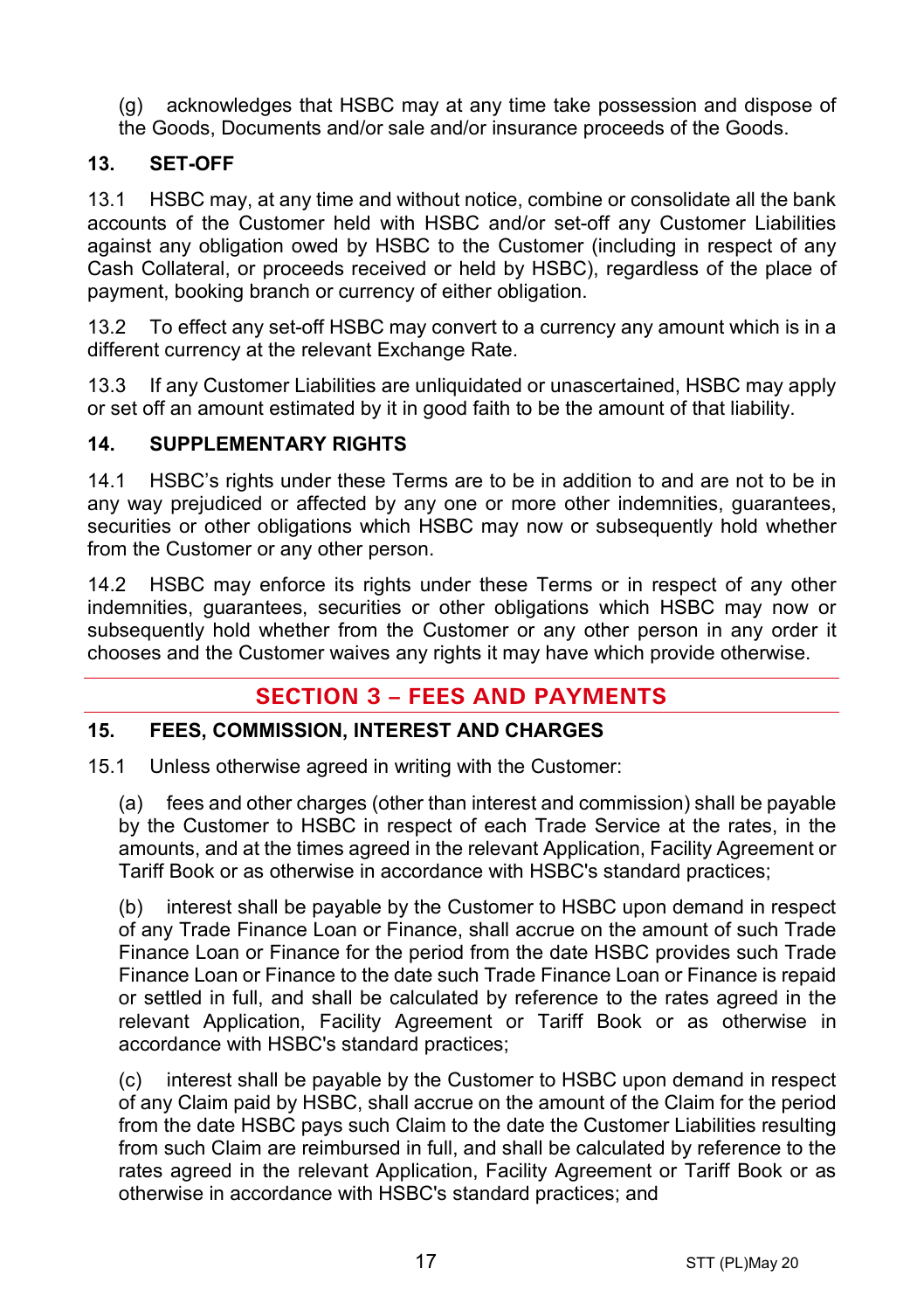(d) commission shall be payable by the Customer to HSBC upon demand in respect of any Documentary Credit or Instrument and shall be calculated by reference to the face value of such Documentary Credit or Instrument and the rates agreed in the relevant Application, Facility Agreement or Tariff Book or as otherwise in accordance with HSBC's standard practices.

15.2 Any fee, interest or commission accruing in respect of a Trade Service will accrue from day to day and is calculated on the basis of the actual number of days elapsed and a year of 365 days or, in any case where the market practice in the relevant Governing Jurisdiction differs, in accordance with that market practice.

15.3 Any fee, commission, interest or charge payable by the Customer to HSBC is non-refundable.

15.4 If the Customer fails to pay any amount payable by it under these Terms on its due date, default interest shall accrue on the overdue amount from the due date up to the date of actual payment (both before and after judgment) at the rate agreed in the relevant Application, Facility Agreement or Tariff Book or as otherwise in accordance with HSBC's standard practices.

#### **16. PAYMENTS**

16.1 Payments by the Customer shall be made to HSBC in immediately available, freely transferable, cleared funds and as specified by HSBC, without any set-off, counterclaim, withholding or conditions of any kind unless compelled by law.

16.2 All amounts paid or payable to HSBC in respect of any Trade Service are expressed on a Tax-exclusive basis. The Customer must pay any relevant Tax (as necessary) on any amount that the Customer is required to pay HSBC.

16.3 If any deduction or withholding is required by law (including on account of any Tax), the Customer must:

(a) increase the sum payable so that, after making the minimum deduction or withholding required, HSBC will receive and be entitled to retain a net sum at least equal to the sum that HSBC would have received had that deduction or withholding not been made; and

(b) within 30 days of such payment, forward to HSBC the confirmation in writing from the relevant tax authority evidencing receipt by the relevant tax authority of that deduction or withholding.

16.4 Unless HSBC agrees otherwise, each payment by the Customer to HSBC shall be made in the currency of the relevant Customer Liability for which that payment is being made and the Customer waives any right it may have in any jurisdiction to pay such payment in another currency. If HSBC receives a payment from the Customer or any other person in a currency which is not the currency in which that payment was due or if any Cash Collateral needs to be converted into another currency so that HSBC may apply it to satisfy any outstanding Customer Liabilities in another currency, HSBC shall undertake that conversion using the relevant Exchange Rate (or, if applicable, pursuant to the terms of any hedging agreement that the Customer and HSBC may have entered into for these purposes). Where HSBC undertakes any currency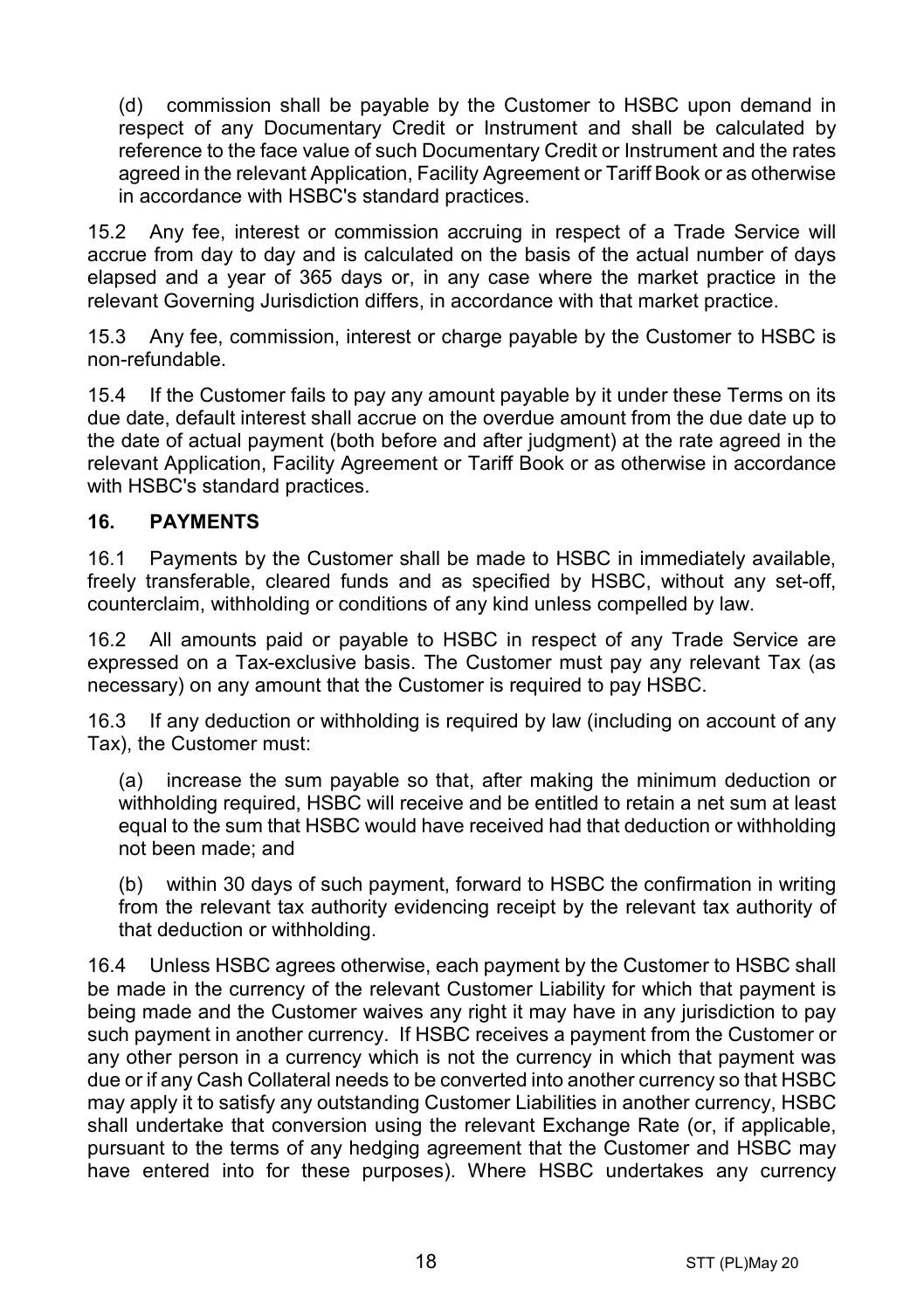conversion permitted by these Terms, the Customer shall indemnify HSBC for any cost, loss or liability incurred by HSBC in undertaking the conversion.

16.5 If any payment due from the Customer, or any order, judgment or award given or made in relation to any payment due from the Customer, has to be converted into another currency for the purpose of making or filing a claim or proof against the Customer or any other person, or obtaining or enforcing an order, judgment or award, the Customer shall indemnify HSBC against any cost, loss or liability arising out of or as a result of the conversion.

16.6 Any notice from, or determination by, HSBC of a rate or amount under these Terms, a Trade Service or any document referred to in these Terms shall (unless it contains an obvious error) be conclusive evidence of that rate or amount. In any legal proceedings connected with these Terms and/or a Trade Service, the account entries of HSBC are prima facie evidence of the matters to which they relate.

16.7 Any moneys paid to HSBC in respect of the Customer Liabilities may be applied in or towards satisfaction of the same or credited to a separate suspense account for so long as HSBC determines in order to preserve HSBC's rights towards discharge of the whole of the Customer Liabilities.

16.8 Moneys received by HSBC shall be applied by it (unless otherwise mandatorily required by law):

(a) first, in discharging all costs, fees and expenses (including legal fees) owing by the Customer to HSBC;

(b) second, in or towards the discharge of any interest or other amounts (not being principal) owing to HSBC; and

(c) thirdly in or towards the discharge of any principal owing by the Customer to HSBC.

16.9 If any moneys paid to HSBC in respect of the Customer Liabilities are required to be repaid by virtue of any law relating to insolvency, bankruptcy or liquidation or for any other reason, HSBC may enforce these Terms and the relevant Trade Service as if such moneys had not been paid.

16.10 Any sums that would fall due on a day other than a Business Day will be due on the next Business Day. In such event, interest and commission calculations will be adjusted accordingly.

16.11 If any amount to be paid by the Customer to HSBC in connection with a Trade Service is calculated by reference to a published benchmark interest rate (such as a central bank reference rate) and that rate is less than zero per cent at the time of calculation, such rate shall be deemed to be zero per cent.

## **SECTION 4 – REPRESENTATIONS, UNDERTAKINGS AND SANCTIONS**

#### **17. REPRESENTATIONS AND WARRANTIES**

17.1 In addition to other representations and warranties made by the Customer to HSBC, the Customer represents and warrants to HSBC that: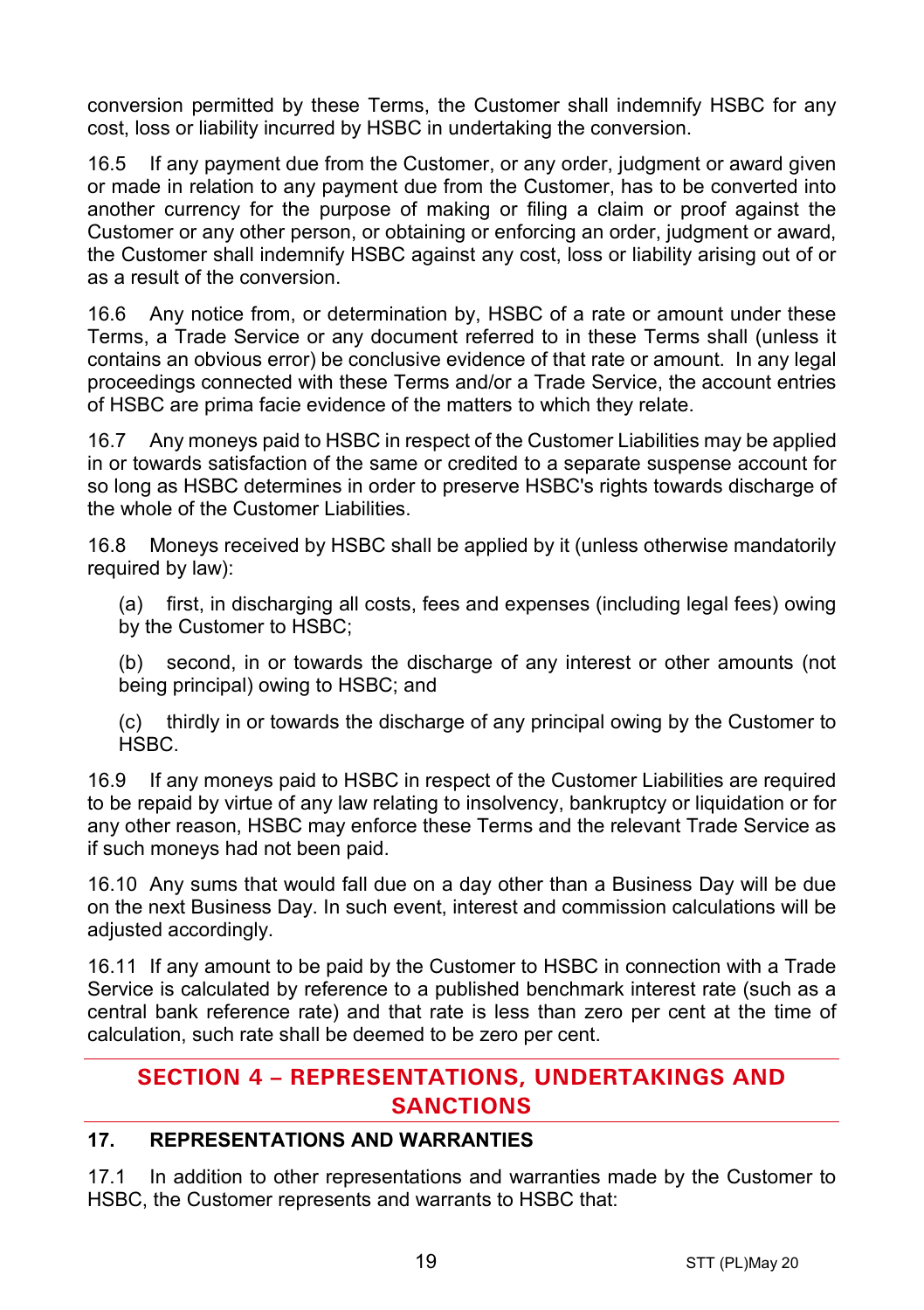(a) it is duly established and/or incorporated under the laws of its jurisdiction of establishment and/or incorporation (as applicable), is validly existing and has full power to carry on its business as now being conducted, to own its assets and to enter into and perform its obligations under these Terms, and shall promptly notify HSBC of any change to its constitution or existence;

(b) the obligations expressed to be assumed by it in these Terms and in each Trade Transaction which it may enter into from time to time are legal, valid, binding and enforceable obligations;

(c) all authorisations, consents, approvals, resolutions, licences, exemptions, filings, notarisations or registrations required or desirable to enable it lawfully to enter into, exercise its rights and comply with its obligations under these Terms and each Trade Transaction have been obtained or effected and are in full force and effect;

(d) these Terms and each Trade Transaction which it may from time to time enter into do not and will not conflict with its constitutional documents or any agreement or instrument binding upon it or any of its assets or constitute a default or termination event (however described) under any such agreement or instrument;

(e) each Trade Service requested by or for the Customer relates to a genuine Trade Transaction as described in the documents pertaining to such Trade Transaction and all documents and information (including in any Application) provided by the Customer to HSBC in relation to each Trade Service or these Terms is/are complete, accurate, genuine and valid;

(f) it has not taken any corporate action, or any other steps and no legal proceedings have been commenced for its liquidation, judicial management, receivership, or any similar or analogous proceedings or for the appointment of a receiver and manager, judicial manager, liquidator or similar officer of it or of all or any material part of its assets or revenues;

(g) any Documents, Goods or proceeds of sale in which HSBC has or is purported to have an interest are free from any security interest(s) and encumbrance(s) (other than in favour of HSBC) and the Customer is the sole and beneficial owner of any such Documents, Goods or proceeds of sale;

(h) as at the date HSBC provides Finance to the Customer in respect of a Document or Documentary Credit, it is not aware of any dispute (actual, pending or threatened) in respect of that Document or Documentary Credit or the relevant Trade Transaction; and

(i) as at the date HSBC provides Finance to the Customer in respect of a Document or Documentary Credit or provides a Trade Finance Loan to the Customer, it has not received any financing in respect of that Document, Documentary Credit or the relevant Trade Transaction from any person other than HSBC.

17.2 All representations and warranties in these Terms are deemed to be made on each day (a) an Application is made and is being processed, (b) any Trade Service is outstanding and (c) any Customer Liabilities remain outstanding.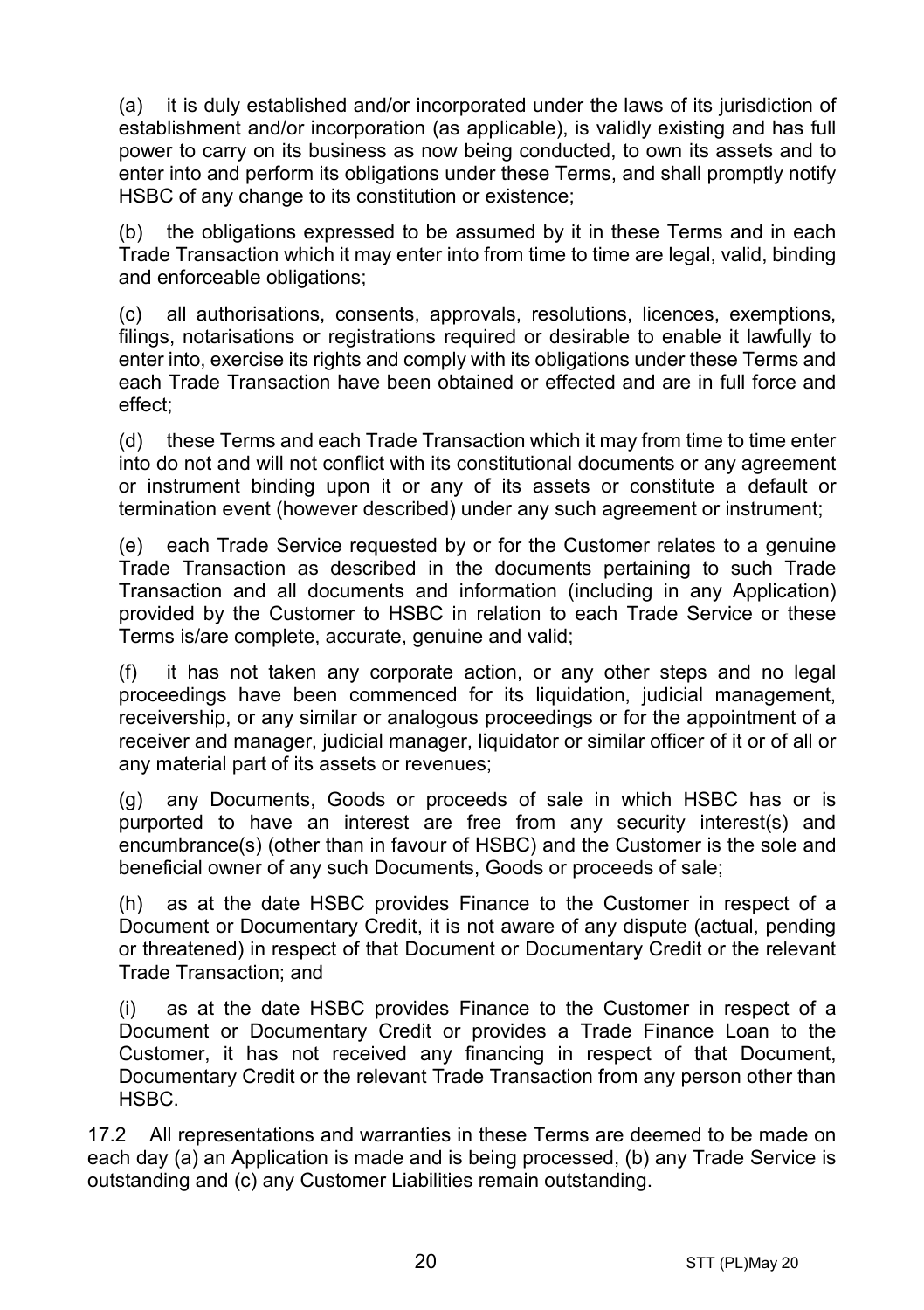17.3 The Customer acknowledges that HSBC will rely on any representations and warranties made by the Customer including when HSBC assesses whether or not to provide a Trade Service to the Customer.

17.4 The Customer shall promptly notify HSBC on becoming aware of any representation or warranty becoming untrue, or the Customer being unable to make any representation or warranty when repeated.

#### **18. UNDERTAKINGS**

#### **General Undertakings**

18.1 The Customer shall at the request of HSBC:

(a) provide HSBC with such information concerning a Trade Transaction (including copies of sale contracts, purchase order and invoices), Documents and Goods and any proposed sale of Goods as HSBC may require and promptly notify HSBC if any Trade Transaction is cancelled or terminated for any reason or if any material dispute arises in respect of a Trade Transaction;

(b) provide HSBC with such information regarding the financial condition, assets and operations of the Customer and its affiliates as HSBC may reasonably require;

(c) provide HSBC with any information required by HSBC to satisfy its "*know your customer*" or similar identification procedures;

(d) keep HSBC informed of the whereabouts of the Goods and of any change in the condition, quality or quantity of the Goods;

(e) co-operate fully with HSBC and render to HSBC all assistance it requires in the collection and enforcement of any payments under or in connection with any Trade Service whether by legal proceedings or otherwise; and

(f) promptly do all such acts or execute all such documents at its own cost as HSBC may specify:

(i) for the purpose of the creation, perfection, protection or maintenance of any interest conferred or intended to be conferred on HSBC by, pursuant to or in connection with these Terms (including in respect of any Cash Collateral, Documents, Goods or sale proceeds);

(ii) for the exercise of any rights, powers and remedies of HSBC provided by, pursuant to or in connection with these Terms or by law; and

(iii) to facilitate the realisation by HSBC of any Documents or Goods in which HSBC is, or is intended to be, interested.

#### **Trade Service Undertakings**

18.2 The Customer shall, to the extent applicable to a Trade Service and/or where HSBC has or is purported to have an interest in the relevant Documentary Credit, Documents, Goods or proceeds of sale referred to:

(a) ensure that the Documentary Credit, Documents, Goods or proceeds of sale (as applicable) are free from any mortgage, charge, pledge, lien or other security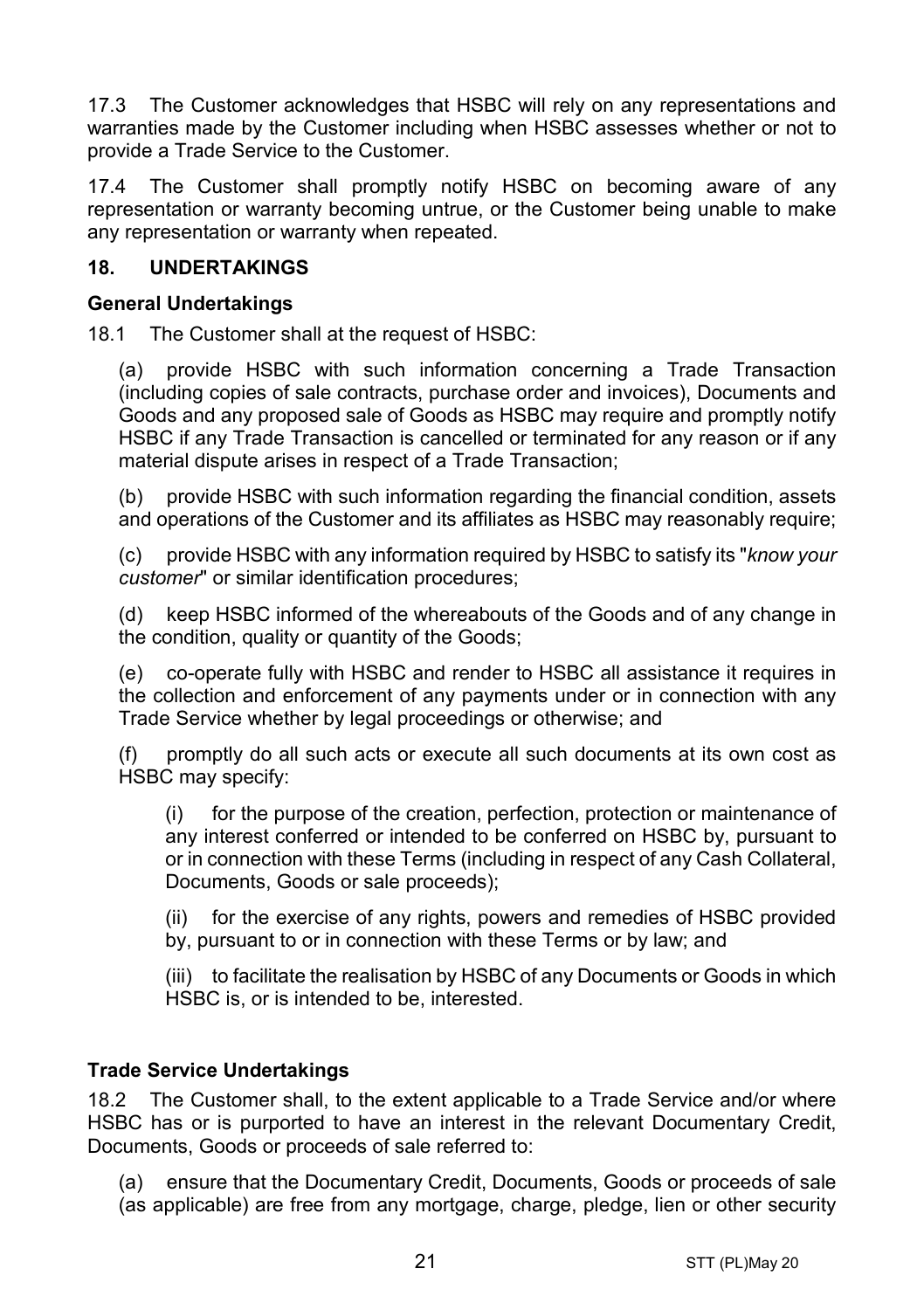interest, encumbrance or claim except for any trust, pledge or other form of security in favour of HSBC or which has been expressly permitted by HSBC;

(b) for so long as the Customer has title to the Goods or if as a condition to the Trade Service the Customer is required to procure the insurance of the Goods:

(i) insure the Goods for such value against such insurable risks as is stipulated in the relevant condition or, in the absence of any such condition, as is customary for those Goods;

(ii) promptly following (and in any event within ten days of) the date of the Application for the relevant Trade Service, provide to HSBC copies of the relevant insurance policies; and

(iii) promptly notify HSBC of any claims made on the relevant insurance policies and direct the insurer to pay to HSBC all insurance proceeds in respect of the Goods;

(c) if so requested by HSBC:

(i) promptly arrange for HSBC's interest in the Goods to be endorsed on any relevant insurance policy; and

(ii) promptly submit claims in respect of the Goods to relevant insurer;

(d) promptly pay to HSBC all insurance proceeds received by it in respect of the Goods and, pending payment, hold such proceeds on trust for HSBC (or, if a trust is not recognised and enforceable, hold to the order of HSBC);

(e) promptly endorse all Documents in favour of HSBC, deposit all Documents with HSBC or to its order and note in its records the interest of HSBC in all Documents and the Goods;

promptly pay all freight, warehouse, dock, transit and other charges, rent and all other costs of and in connection with the Documents and/or Goods;

(g) not permit the Goods to be processed or altered without the prior written consent of HSBC;

(h) not take any action, which might prejudice the value of the Goods or the effectiveness of any pledge or trust under these Terms;

(i) promptly inform HSBC of any event of which it becomes aware that may adversely affect the liability of a buyer to complete the purchase of the Goods or any change or deterioration in the state or quality or otherwise of the Goods;

(j) promptly inform HSBC if it becomes aware of any theft, fraud, illegal activity, loss, damage or other misuse of or in relation to any Goods or Documents;

(k) permit HSBC (or any delegate) access to any premises at which the Goods are stored or located for the purpose of inspecting, taking possession of, or otherwise protecting its interest in the Goods;

(l) not attempt to factor, transfer, sell, dispose of or otherwise deal with the Documents, Goods or proceeds of sale (as applicable), Documentary Credit (or any confirmation (whether given on a disclosed or undisclosed basis)), except as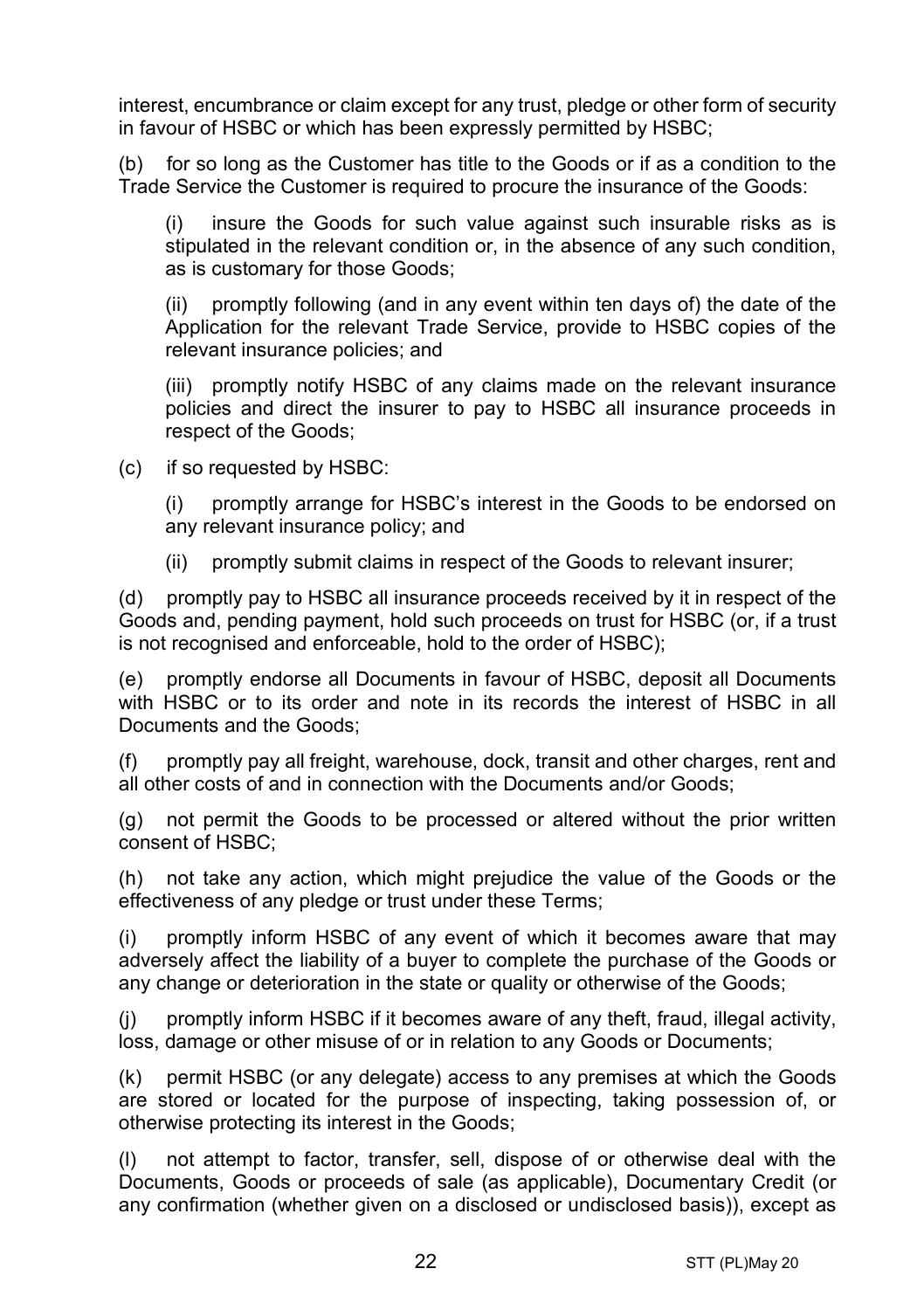agreed between HSBC and the Customer from time to time in respect of the Trade Service(s) being provided;

(m) not present the Documents to any other bank, financial institution or similar type of financing entity or obtain any form of financing and/or borrowing in respect of the same Trade Transaction;

(n) not agree to any amendment to the Documentary Credit, SBLC or Document without the prior written consent of HSBC; and

(o) procure the prompt release of HSBC from any guarantee, indemnity or other commitment that HSBC may have provided in respect of the Documents or the Goods,

and HSBC (or any delegate) is authorised to take such steps and to make any payments, on behalf and at the cost of the Customer, to ship, collect, land, store, insure or inspect the Goods and/or to demand and collect any proceeds of sale.

#### <span id="page-22-0"></span>**19. COMPLIANCE WITH LAWS AND SANCTIONS**

19.1 The Customer represents and warrants that:

(a) neither the Customer nor any of its subsidiaries, directors, officers, employees, agents, or affiliates is a person or entity that is, or is owned or controlled by any person or entity that is:

(i) the subject of any sanctions issued, administered or enforced by the US Department of the Treasury's Office of Foreign Assets Control, the US Department of State, the United Nations Security Council, the European Union, Her Majesty's Treasury, the Hong Kong Monetary Authority or any other sanction issuing or enforcement body that may be applicable to HSBC, the Customer, a Trade Service or a Trade Transaction (the **Sanctions**); or

(ii) located, organised or resident in a country or territory that is, or whose government is, the subject of Sanctions;

(b) any required import or export licenses applicable to each Trade Transaction have been obtained and, if the Customer is aware that HSBC may require an export license or other authorisation for the provision of the relevant Trade Service for the Customer, the Customer will notify HSBC prior to HSBC providing the Trade Service; and

(c) the Customer is compliant in all material respects with foreign and domestic laws and regulations pertaining to each jurisdiction in which it operates and to each Trade Transaction and the subject matter of such Trade Transaction including, if applicable, the shipment and financing of the goods described in such Trade Transaction or the associated documents.

19.2 The Customer acknowledges and agrees that:

(a) HSBC Group and its service providers are required to act in accordance with the laws and regulations of various jurisdictions, including those which relate to Sanctions, export controls and the prevention of money laundering, terrorist financing, bribery, corruption and tax evasion;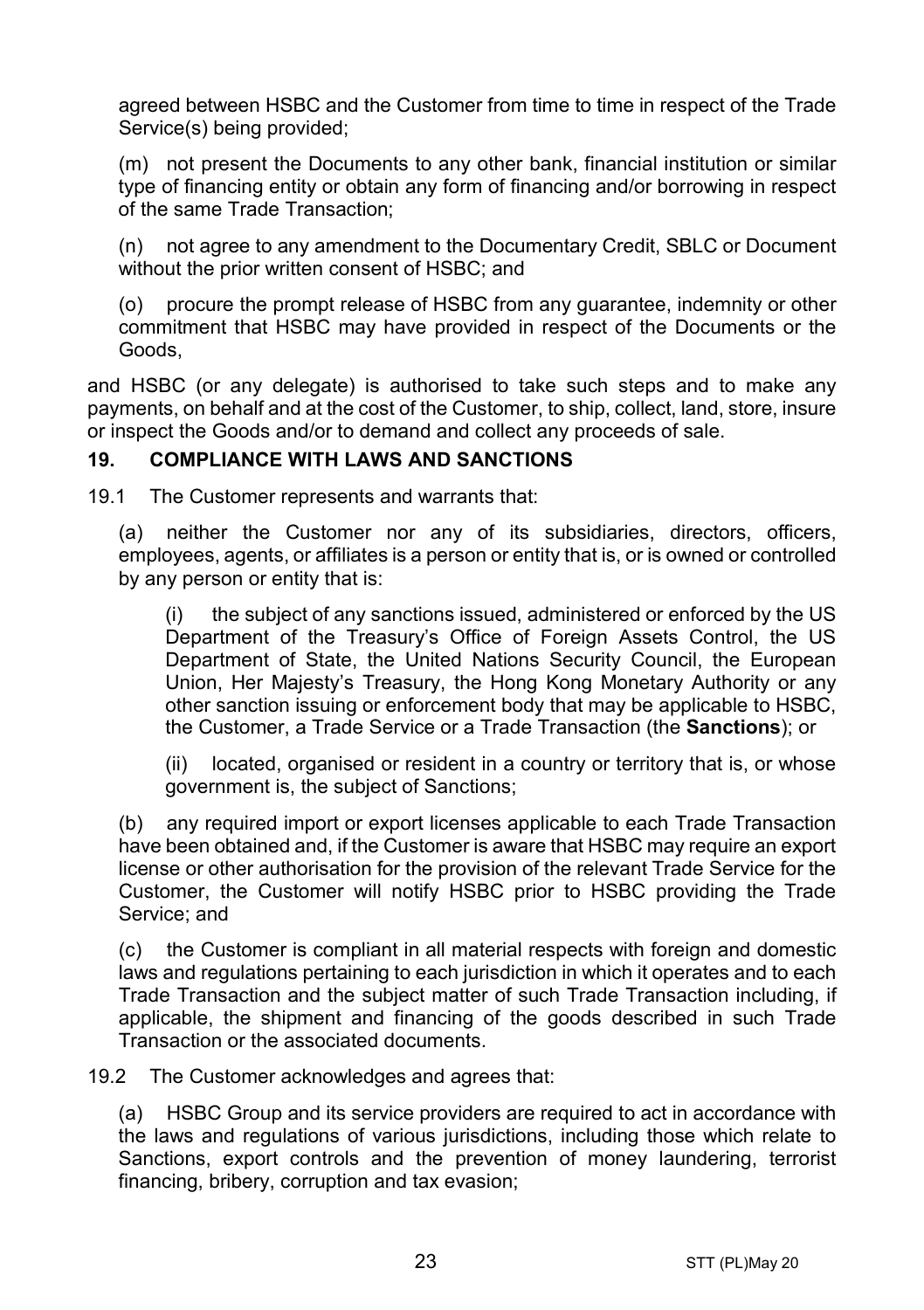(b) at any time, HSBC may require the Customer to immediately provide to HSBC information related to any Trade Transaction, including the underlying contract or other documentation;

(c) HSBC may take, and may instruct other HSBC Group members to take, to the extent it is legally permitted to do so under the laws of its jurisdiction, any action (a **Compliance Action**) which it considers appropriate to act in accordance with Sanctions or domestic and foreign laws and regulations. Such Compliance Action may include:

(i) the interception and investigation of any payment, communication or instruction;

(ii) the making of further enquiries as to whether a person or entity is subject to any Sanctions or export control restrictions; and/or

(iii) the refusal to:

(A) issue, renew, extend, transfer or assign a Trade Service;

(B) make payment of any Claim; or

(C) process a Trade Service or instruction that does not conform with Sanctions, export controls or domestic and foreign laws or regulations; and

(d) neither HSBC nor any HSBC Group member will be liable for any loss, damage, delay, or a failure of HSBC to perform its duties under these Terms or a Trade Service:

(i) arising out of or relating to any Compliance Action taken by HSBC, its service providers, or any HSBC Group member; and/or

(ii) being prevented from paying any Claim in respect of a Trade Service or sending or receiving any message or data or taking any other action in connection with any Trade Service because of an applicable law, regulation or ruling of any governmental agency.

## **SECTION 5 – INSTRUCTIONS AND ELECTRONIC PLATFORMS**

#### <span id="page-23-0"></span>**20. INSTRUCTIONS**

20.1 HSBC is authorised to accept, act and rely upon, and treat as valid and accurate:

(a) all communications, demands and instructions (including any Applications) given or purporting to be given by the Customer to HSBC (an **Instruction**);

(b) all communications and any Claims made or purported to be made by any person; and

(c) any documents provided to HSBC,

including, in each case, those made or given by way of or through a Platform, email, facsimile, telecopier, telex, cable, telephone or such other electronic means (in each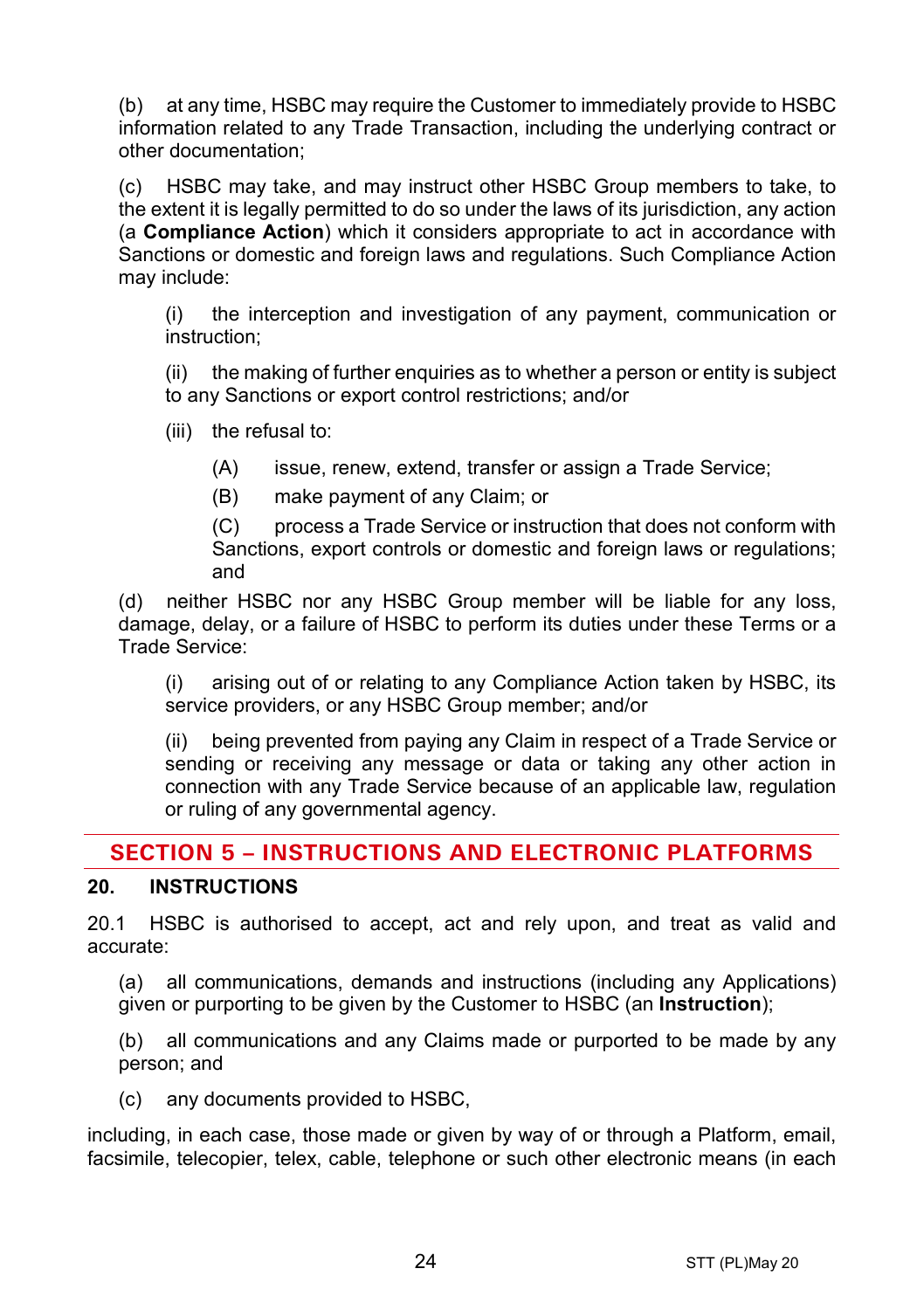case, an Electronic Means) and is under no obligation to enquire as to the authorisation or validity of any such Instruction, communication, Claim or Document.

20.2 The Customer acknowledges and accepts the risk that communications, Instructions, Claims and documents sent to or from HSBC by Electronic Means may be intercepted, monitored, amended, corrupted, contain viruses or be otherwise interfered with by third parties and acknowledges and agrees that HSBC is not responsible or liable to the Customer or any other person for, and the Customer waives any and all claims in respect of, any Losses arising from the same.

20.3 If the Customer communicates, gives an Instruction, makes a Claim or sends a document by Electronic Means, or instructs HSBC to permit a beneficiary or any other person to do the same, the Customer shall indemnify, and hold HSBC harmless from and against, any and all Losses that HSBC may incur (including in respect of any payment made where the relevant Instruction or Claim was unauthorised).

20.4 Where the Customer has made an Application for any Trade Service to be provided for the benefit of an affiliate of the Customer:

(a) the Customer agrees (and will procure the concurrent written agreement of its affiliate) that HSBC has no obligation to obtain instructions from the affiliate and HSBC can deal solely with the Customer on behalf of the affiliate;

(b) the definition of "Trade Transaction" shall be construed to refer to such affiliate rather than the Customer, and the definitions of "Documents" and "Goods" shall be construed accordingly;

(c) references in these Terms to the Customer presenting, handling, disposing, transferring, dealing with or using (however so described) the relevant Documents, Goods or proceeds of sale shall include the affiliate undertaking any such action;

(d) the Customer shall procure that the affiliate complies with all undertakings in these Terms in respect of the relevant Trade Transaction, Documents, Goods and proceeds of sale; and

(e) each representation in these Terms made by the Customer shall be made by the Customer for itself and on behalf of the affiliate or, where it can only be made in respect of the affiliate (due to factual circumstances), by the Customer for and on behalf of the affiliate.

20.5 HSBC has no obligation to:

(a) verify the identity or authority of any person communicating, giving an Instruction, making a Claim or providing a document by Electronic Means**;**

(b) verify the authenticity of any signature(s) (whether electronic or otherwise) on any communication made, Instruction given, Claim made or document provided by Electronic Means; or

(c) seek the Customer's prior approval before acting on any communication made, Instruction given, Claim made or document provided by Electronic Means,

however HSBC may, in its absolute discretion, take steps to ascertain the validity, authenticity and origin of any communication, Instruction, Claim or document (including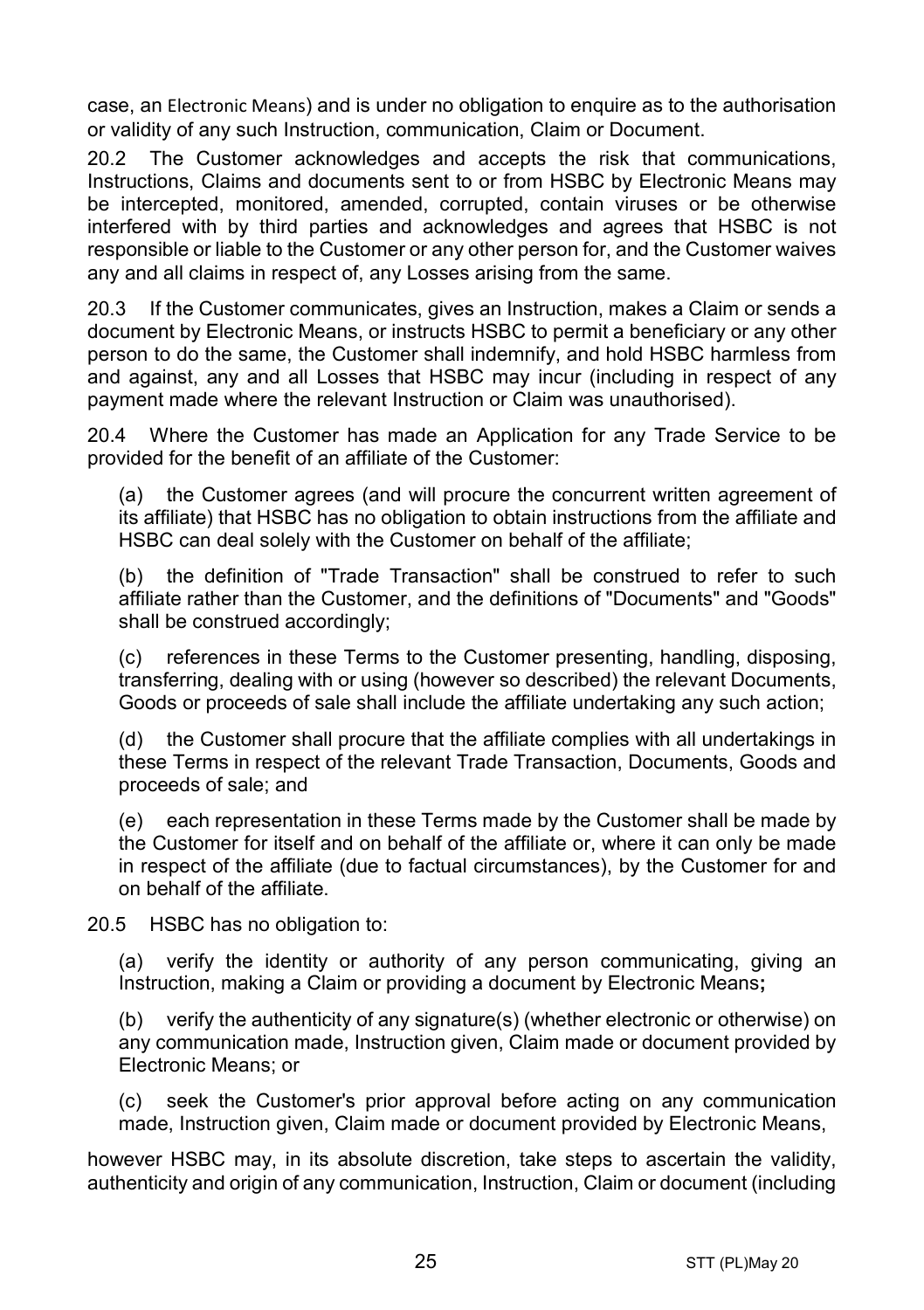requiring telephone verification of any Instructions) and take any steps that may be mandated by an External Provider and may, where it is unable to ascertain the validity, authority or origin of any communication, Instruction, Claim or document, delay or refuse to act upon any communication, Instruction, Claim or document or suspend or terminate any Trade Service at any time.

#### **21. PLATFORMS**

21.1 The Customer acknowledges and agrees that:

(a) HSBC may rely on External Providers to provide Platforms so that HSBC can perform its obligations under these Terms (or any other applicable terms and conditions) and provide Trade Services;

(b) External Providers are independent from HSBC and may independently charge the Customer fees for use of their Platform and those fees are the sole responsibility of the Customer;

(c) HSBC's obligations under these Terms and any Trade Service shall be subject to HSBC's rights under External Terms and Conditions and the availability of any Platform provided by such External Providers;

(d) HSBC has no obligation to inform the Customer of, or provide the Customer with, any External Terms and Conditions;

(e) HSBC has no control over the electronic processes used by a Platform provided by an External Provider to process, handle and/or send data or messages;

(f) it shall inform HSBC of all External Terms and Conditions applicable to or any charges imposed by any Platform which it uses (or intends to use) in respect of any Trade Service and shall promptly notify HSBC of any changes; and

(g) it shall promptly provide all information concerning any Platform used by the Customer that HSBC may reasonably request.

21.2 HSBC assumes no liability or responsibility to the Customer or to any other person for any loss or damage that is suffered or incurred as a result of:

(a) the unavailability of any Platform to the Customer, HSBC or any other person for any reason whatsoever; or

(b) the Customer's use of or connection with any Platform, any External Provider or the services provided by HSBC or any External Provider to the Customer involving any Platform.

#### 21.3 The Customer:

(a) shall comply with all security procedures of HSBC and each External Provider and any other reasonable requests HSBC or any External Provider may issue to the Customer regarding the security of any Platform, including instructions on steps to remedy any breach of security; and

(b) acknowledges and agrees that it is the Customer's responsibility to set up, maintain and regularly review all security arrangements concerning access to and use of each Platform and information stored on the Customer's computing and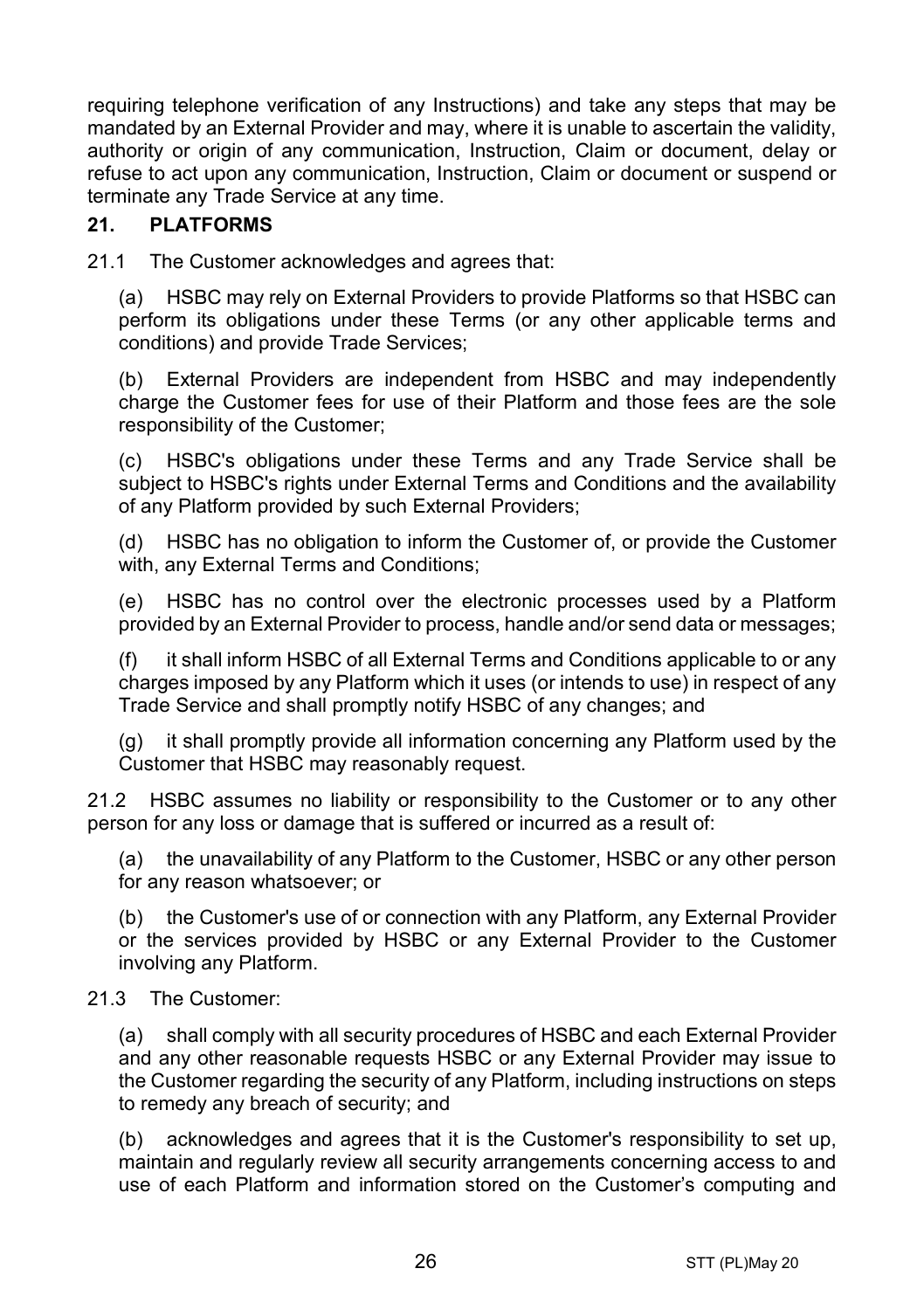communications systems, and confirms that it has assessed the security arrangements of each Platform and has determined that they are adequate to protect the Customer's interests;

(c) shall take all reasonable precautions to prevent fraudulent or unauthorised use of or access to each Platform;

(d) shall ensure that neither the Customer nor its employees do anything which may result in the security of any Platform or the systems or security of HSBC being compromised; and

(e) shall notify HSBC, as soon as reasonably possible upon becoming aware, of any actual or attempted unauthorised access to any Platform or any unauthorised transaction or attempt to execute an unauthorised Instruction. This notification must be by telephone but must be followed by written notice within forty-eight hours of the telephone call.

## **SECTION 6 - OTHER**

#### **22. LIMITATION ON LIABILITY**

<span id="page-26-0"></span>22.1 Neither HSBC nor any other HSBC Group member shall be liable for any loss, damages, payments, demands, claims, expenses or costs suffered or incurred by the Customer (or any of its affiliates) arising from or in connection with these Terms or any Trade Service other than where such loss, damage, payment, demand, claim, expense or cost arises as a direct result of HSBC's or such other HSBC Group member's gross negligence or wilful misconduct.

<span id="page-26-1"></span>22.2 Notwithstanding Clause [22.1,](#page-26-0) in no circumstance whatsoever will HSBC or any HSBC Group member be liable to the Customer (or any of its affiliates) for:

- (a) any loss of business, profits or data; or
- (b) indirect, consequential or special loss or damage,

whether or not HSBC or any HSBC Group member has been advised of the possibility of such loss or damage.

22.3 Without limiting Clauses [22.1](#page-26-0) and [22.2,](#page-26-1) HSBC shall not be responsible or liable for, and the Customer waives all claims against HSBC in respect of:

(a) any act, omission, loss or delay relating to forwarding documents or payments to any person or correspondent bank, or any suspense, act, omission, insolvency or bankruptcy of any correspondent bank;

(b) any delay and/or loss in transit of any messages, letters or documents sent by mail, as an electronic communication, through a Platform or a telecommunication channel, or for any delay, mutilation or other errors arising in the transmission or delivery of any communications by third parties and the Customer acknowledges that, notwithstanding any contrary instruction, HSBC may send a document by any method that it considers appropriate;

(c) any delay in performing or failure to perform any of its obligations under these Terms due to any cause beyond its reasonable control, including, but not limited to, the failure, malfunction or unavailability of telecommunications, data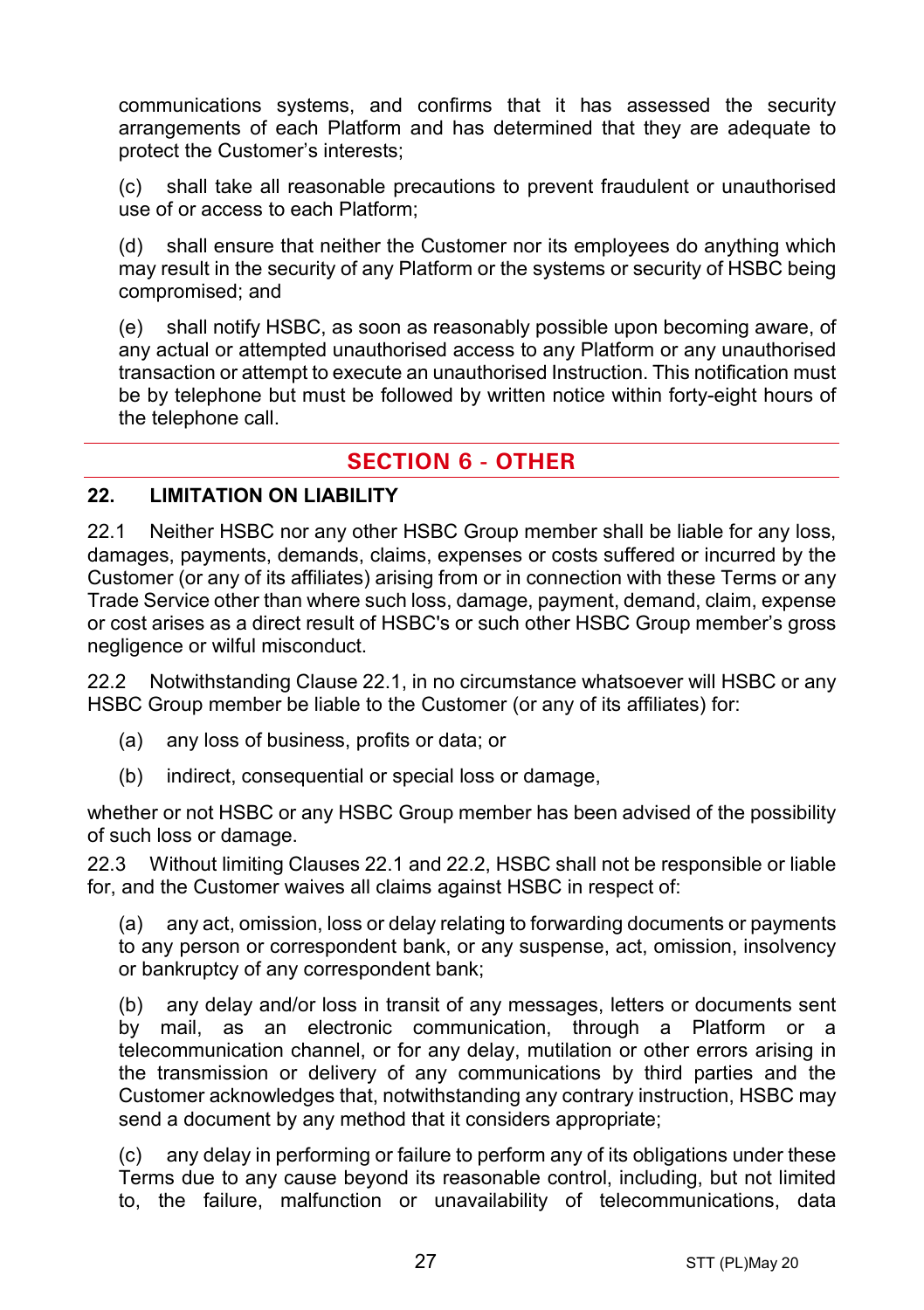communications and computer systems and services over which HSBC has no control, war, hostilities, invasion, civil unrest, strikes, lock-outs or other industrial action or trade disputes (whether involving HSBC's employees or any other person) or any law or government order (whether or not having the force of law);

(d) any failure by HSBC to pay a Claim or other HSBC's act or failure to act because of any domestic or foreign law, regulation, ruling or interpretation of any domestic or foreign court or governmental agency;

(e) the form, sufficiency, correctness, genuineness, authority of any person signing or endorsing (including any person making presentations, demands, giving Instructions (including by Electronic Means) to HSBC purportedly on the authority of the Customer or a beneficiary), falsification, or the legal effect of, any documents if such documents on their face reasonably appear to be in order;

(f) the source, accuracy, validity, authenticity, falsification or legal effect of any data, documents or statements made, presented or received from any Platform or any party to a Trade Transaction, any related documents, or the description, quantity, weight, quality, condition, packing, delivery, value or existence of the goods, services or other performance to which such data, documents or statements relates, or for the good faith or acts or omissions, solvency, performance or standing of any party to a Trade Transaction, the consignor, carrier, forwarder, consignee, insurer of the goods, or any other person;

(g) any improper acts of the beneficiary, including breach of contract in respect of a Trade Transaction, in which circumstances the Customer shall assume and undertake all such risks; and

(h) the Customer acting or relying on any advice received from HSBC whether or not such advice was requested by the Customer.

22.4 If HSBC uses the services of another party, correspondent bank, agent or Platform for the purposes of issuing an Instrument or Documentary Credit, making payment, handling Goods or Documents or for any other purpose to support the services contemplated by these Terms, HSBC shall do so for the Customer's account and at the Customer's risk and HSBC shall assume no liability or responsibility should any instructions which HSBC gives to any such other party not be carried out even if the choice of such other party was HSBC's. Additionally, HSBC shall not be liable for any act, failure to act, default, suspension, bankruptcy or insolvency of such other party.

22.5 Where HSBC performs a review of any Document at the request of the Customer, such review is indicative only and not final or conclusive and HSBC shall not be responsible or liable for, and the Customer waives all claims against HSBC in respect of, an omission by or failure of HSBC to identify any discrepancies during any such review.

22.6 Where HSBC agrees to advise a Documentary Credit or any Instrument which is not issued by a bank or present any Document in respect of, or otherwise handle, such Documentary Credit or Instrument, the Customer acknowledges and agrees that:

(a) such Documentary Credit or Instrument may not be an independent third party undertaking and may not guarantee payment by the issuer or applicant;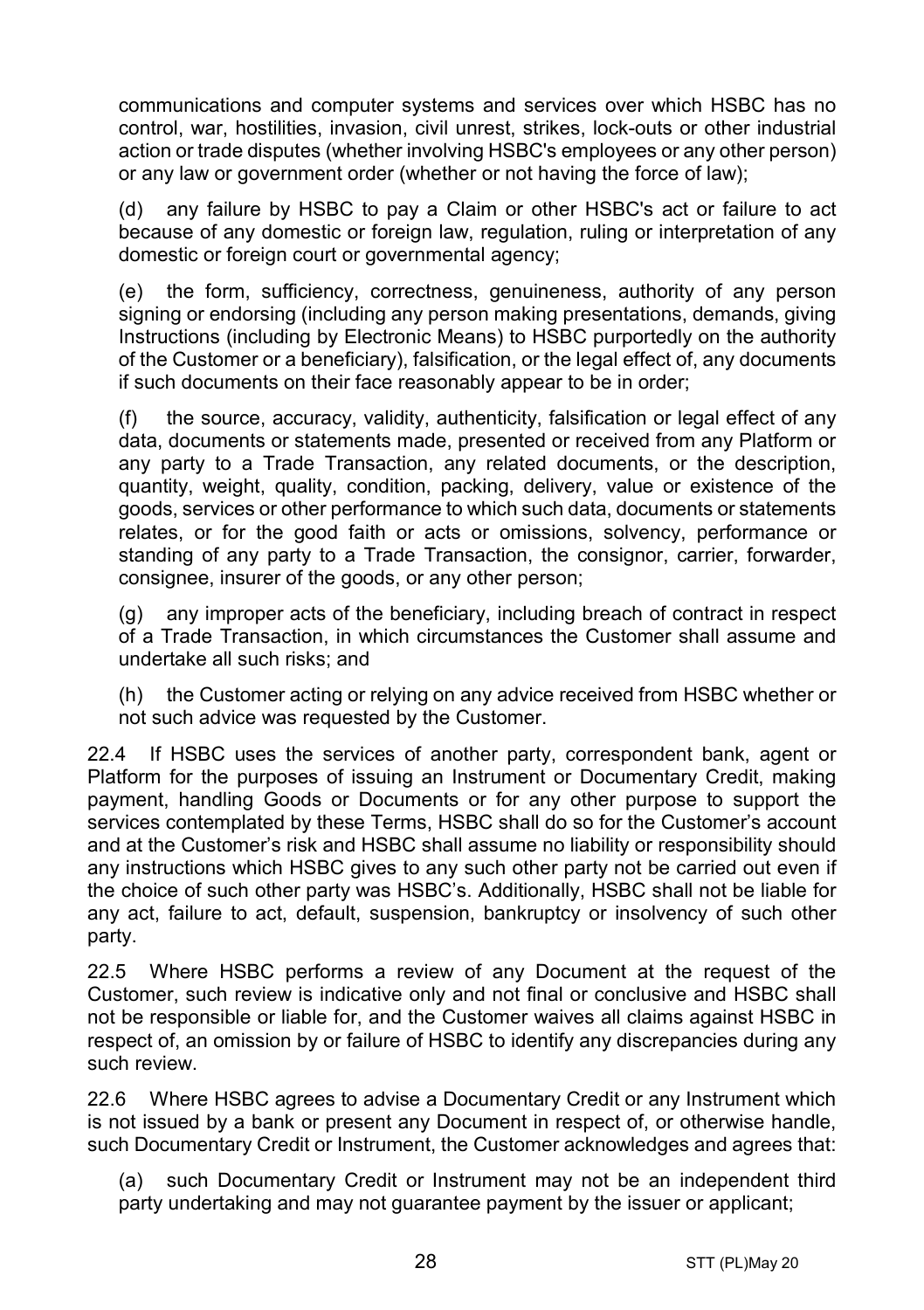(b) the applicable ICC Rules may not address, cover or extend to such type of Documentary Credit or Instrument:

HSBC may not be able to pursue the issuer for payment in the same manner as it would be able to in respect of a Documentary Credit or Instrument issued by a bank; and

(d) the Customer should seek independent legal advice,

and the Customer assumes all such risks and waives all claims against HSBC for losses, damages, costs, fees, claims, actions or demands with respect to such Documentary Credit or Instrument including any claims that HSBC failed to alert the Customer that it was advising such type of Documentary Credit or Instrument, failed to pay such Documentary Credit or Instrument in the manner of a Documentary Credit or Instrument issued by a bank, or failed to collect payment from the issuer of such Documentary Credit or Instrument.

22.7 Subject to the provisions above, where any liability of HSBC or any HSBC Group member to the Customer (or any of its affiliates) arises under these Terms or in connection with any Trade Service, such liability shall not exceed USD 1,000,000 in aggregate in any calendar year.

#### <span id="page-28-1"></span>**23. DISCLOSURE, CONFIDENTIALITY AND PRIVACY**

23.1 Without limiting any other terms between the Customer and HSBC or any HSBC Group member, HSBC is authorised:

<span id="page-28-0"></span>(a) to appoint any other person as its correspondent, nominee or agent in connection with these Terms and any Trade Service and HSBC may delegate any of its powers under these Terms or a Trade Service to such person;

(b) to notify any other person of its interest in any Documents, Goods or proceeds of sale; and

(c) to transfer and disclose any Customer Information to the following recipients (who may also process, transfer and disclose such Customer Information):

(i) any HSBC Group member and any of its or their officers, directors, employees, professional advisors, insurers, brokers, auditors, partners, subcontractors, correspondents, nominees, agents, delegates, service providers (including External Providers and Platforms) and associates;

(ii) any Authorities;

(iii) anyone acting on the Customer's behalf, payment recipients, beneficiaries, account nominees, intermediary, correspondent and agent banks, clearing houses, clearing or settlement systems, market counterparties, upstream withholding agents, swap or trade repositories, stock exchanges, and companies in which the Customer has an interest in securities (where such securities are held by HSBC for the Customer);

(iv) any person or entity who acquires (or may acquire) an interest in or assumes (or may assume) risk in or in connection with any Trade Service;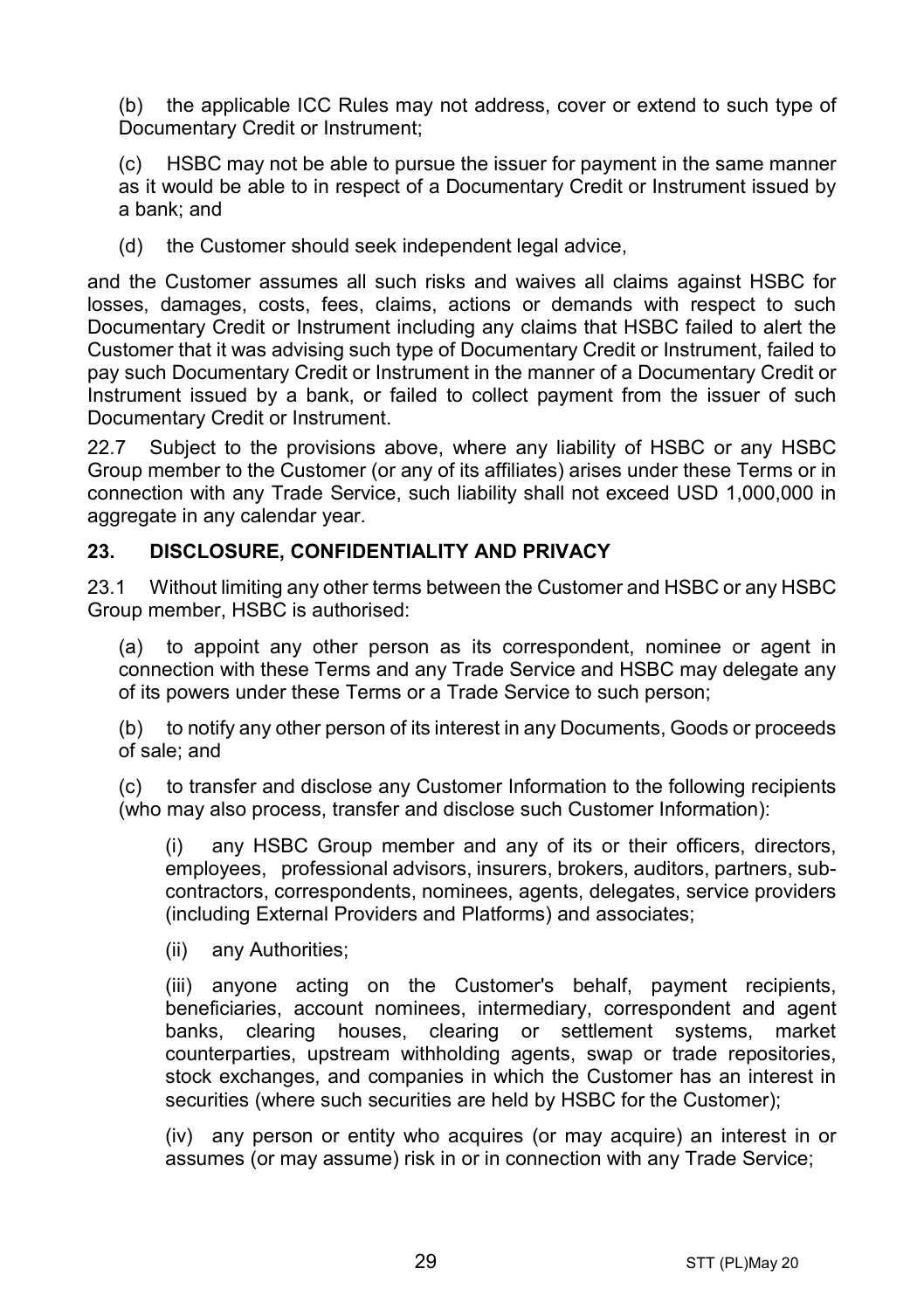(v) any other financial institutions, credit reference agencies or credit bureaus, for obtaining or providing credit references; and/or

(vi) any person or entity in connection with any HSBC Group business transfer, disposal, merger or acquisition, wherever located, including in jurisdictions which do not have data protection laws that provide the same level of protection as the jurisdiction in which the Trade Service is supplied,

including where the recipient of any such appointment, notification, transfer or disclosure is located outside of the relevant Governing Jurisdiction.

23.2 HSBC will not be liable for the acts or omissions of any External Provider as to the collection, use or disclosure by that External Provider of Customer Information.

23.3 Where the Customer has given HSBC information about natural persons (such as authorised signatories), the Customer confirms that those natural persons have authorised the Customer to do so (and to receive any data protection notices on their behalf) and have consented to HSBC's collection, use, storage, processing, transfer and disclosure of their Personal Data and data for the purpose of HSBC carrying out any action contemplated by these Terms or providing a Trade Service to or for the Customer.

23.4 The Customer shall ensure that any information that the Customer asks HSBC to forward to third parties is complete, accurate and will not give rise to any claim against HSBC (including any claim in defamation, in relation to privacy, banking secrecy or data protection or for infringement of any other third party rights) and the Customer confirms and represents that it has obtained the requisite consent and/or waiver (where required) for HSBC to forward such information.

#### **24. MISCELLANEOUS**

24.1 Other than a Trade Service which has been provided on an irrevocable or committed basis, HSBC may at any time withdraw a Trade Service or refuse to provide a Trade Service in its absolute discretion.

24.2 Any waiver, release or consent by HSBC under or in respect of these Terms or a Trade Service will only be effective if made in writing (which may be made through a Platform).

24.3 HSBC may at any time change these Terms by providing the Customer with at least 30 days' written notice and any Trade Service requested on or after the effective date in such notice shall be subject to the amended Terms.

24.4 HSBC is authorised to take such steps and to make such payments as it considers necessary, at the cost of the Customer, to remedy any default by the Customer in respect of its obligations under these Terms or any Trade Service.

24.5 Neither HSBC's failure to exercise, nor HSBC's delay in exercising, any of its rights or remedies under these Terms or in respect of a Trade Service shall operate as a waiver of any such right or remedy, nor shall any single or partial exercise of any right or remedy prevent any further or other exercise of any other right or remedy.

24.6 The Customer may not assign or transfer any of its rights or obligations under these Terms or a Trade Service. HSBC may assign, transfer or create security over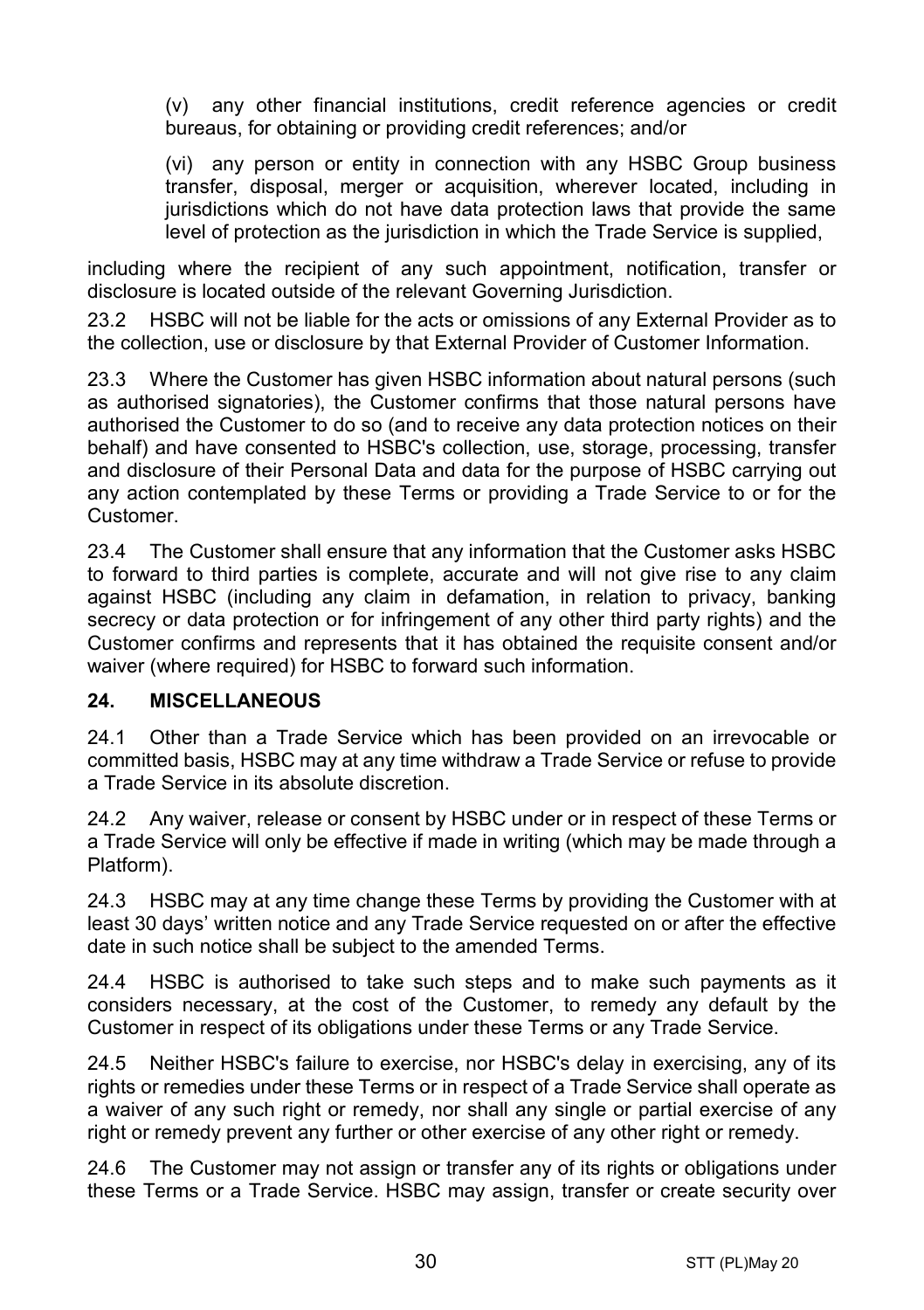any of its rights under or in respect of these Terms or a Trade Service without restriction or notice.

24.7 Without prejudice to Claus[e 20](#page-23-0) (*[INSTRUCTIONS](#page-23-0)*), any notices by the Customer in connection with these Terms or a Trade Service must be given to HSBC in writing at the address of HSBC most recently advised by HSBC to the Customer. HSBC may give notice to the Customer in person, by telephone or facsimile, by post, through a Platform or, if agreed by the Customer, through another electronic channel at the address or number most recently notified by the Customer to HSBC. A notice sent by post will be deemed to have been received 7 calendar days after posting if within the same country, or 15 calendar days after posting if cross border.

24.8 Each of the provisions of these Terms is severable and distinct from the others and, if one or more of such provisions is or becomes illegal, invalid or unenforceable, the remaining provisions shall not be affected in any way.

24.9 If the Customer includes two or more persons, the obligations and liabilities of these persons under or in respect of a Trade Service and these Terms shall be joint and several.

24.10 Nothing in these Terms shall be deemed to create any partnership, joint venture or relationship of principal and agent between HSBC and the Customer or create or give rise to any fiduciary relationship of any nature.

24.11 To the extent permitted by the laws of the Governing Jurisdiction, the Customer irrevocably waives any right of sovereign immunity from suit, jurisdiction or adjudication (including in respect of pre-judgement interim relief and execution of any judgement) that it may have in the Governing Jurisdiction or otherwise, whether that immunity relates to itself or to any commercial or non-commercial assets (including land, bank accounts or other assets held in the name of a diplomatic mission or otherwise or belonging to the Customer's central bank or other monetary authority).

24.12 These Terms are for the benefit of the Customer, HSBC and each HSBC Group member, and are not intended to benefit any other third party or be enforceable by any other third party. Any rights of HSBC to bring to an end or change these Terms or any contract to which they form part are not subject to the consent of any other third party.

#### **25. GOVERNING LAW AND JURISDICTION**

25.1 For the purposes of a Trade Service:

(a) that Trade Service and these Terms will be governed by the laws of the Governing Jurisdiction; and

(b) the courts of the Governing Jurisdiction shall have non-exclusive jurisdiction to settle any disputes that may arise out of, or in connection with, that Trade Service and these Terms, their interpretation or any non-contractual obligations arising from or connected with them.

25.2 If a process agent is specified in an Application or Facility Agreement in respect of a Trade Service, service of any legal process on the person whose name and address is specified in such Application or Facility Agreement shall constitute service on the Customer.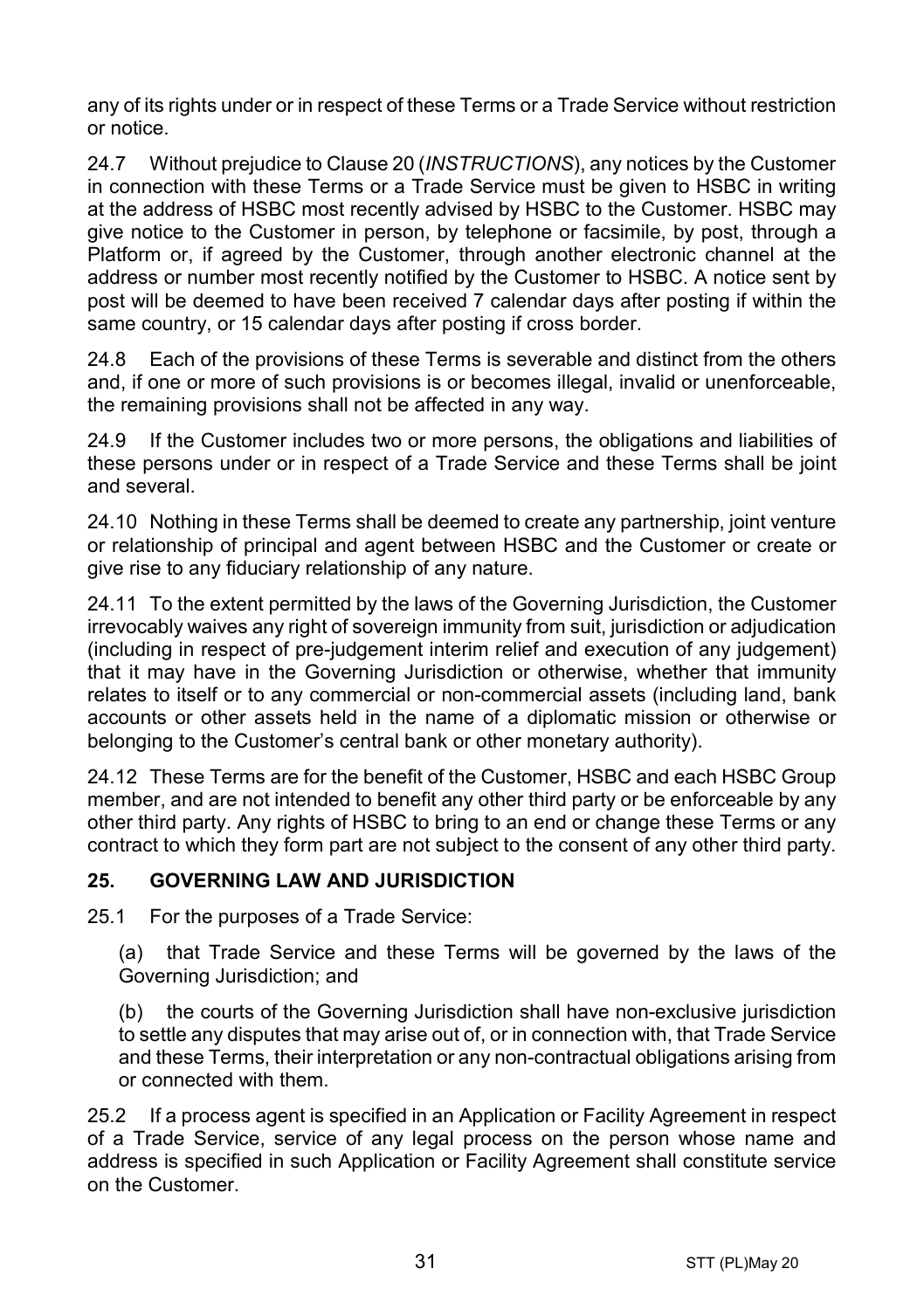25.3 If no process agent has been appointed by the Customer, upon request from HSBC the Customer will, within five Business Days, appoint a process agent (with an office in the Governing Jurisdiction) for service of all legal process relating to these Terms and the relevant Trade Service on the Customer and the Customer will notify the process agent's address to HSBC. If the Customer does not do this, HSBC may appoint a process agent on the Customer's behalf and at its expense and shall, as soon as practicable, notify the Customer of such appointment.

## **SECTION 7 – DEFINITIONS AND INTERPRETATION**

#### **26. DEFINITIONS AND INTERPRETATION**

#### 26.1 In these Terms:

**Application** means an application, instruction or request by the Customer for a Trade Service (whether for itself or for another person) using an application form, or pursuant to the terms of a Facility Agreement or made using a Platform.

**Authorities** includes any judicial, administrative, public or regulatory body (including any self-regulatory body), any government, any tax authority, any securities or futures exchange, any court, any central bank or law enforcement body, or any of their agents, with jurisdiction (direct or indirect) over any part of the HSBC Group at any time.

**Back-to-Back Documentary Credit** has the meaning given to it in Clause [3.14](#page-5-0) (*[DOCUMENTARY CREDITS](#page-3-0)*).

**Business Day** means, in respect of a Trade Service, a day on which banks are open for general business in the Governing Jurisdiction.

**Cash Collateral** has the meaning given to it in Clause [10](#page-13-2) (*[CASH COLLATERAL](#page-13-2)*).

**Claim** means any demand, request for payment or for acceptance and payment, claim, presentation or drawing made in respect of a Trade Service by a beneficiary, the Customer or any other person.

**Collection** means a collection transaction in respect of the handling of Documents where HSBC may act as either a remitting bank, collecting bank or presenting bank.

**Compliance Action** has the meaning given to it in Clause [19](#page-22-0) (*[COMPLIANCE WITH](#page-22-0)  [LAWS AND SANCTIONS](#page-22-0)*).

**Country Conditions** means HSBC's additional terms and conditions for the country in which the HSBC entity providing the relevant Trade Service is located.

**Customer** means the person who requests the relevant Trade Service and with whom HSBC contracts with respect to the provision of that Trade Service (and, without limitation, as may be specified in the relevant Application). If HSBC provides a Trade Service to a person that is not a customer of HSBC, references in these Terms to the "Customer" shall apply to that person even though that person is not a customer of HSBC.

**Customer Information** means any Personal Data, confidential information, and/or Tax Information (including accompanying statements, waivers and consents) of either the Customer, or a person or entity whose information (including any Personal Data or Tax Information) which the Customer provides, or which is provided on the Customer's behalf, to any HSBC Group member in connection with the provision of any Trade Service.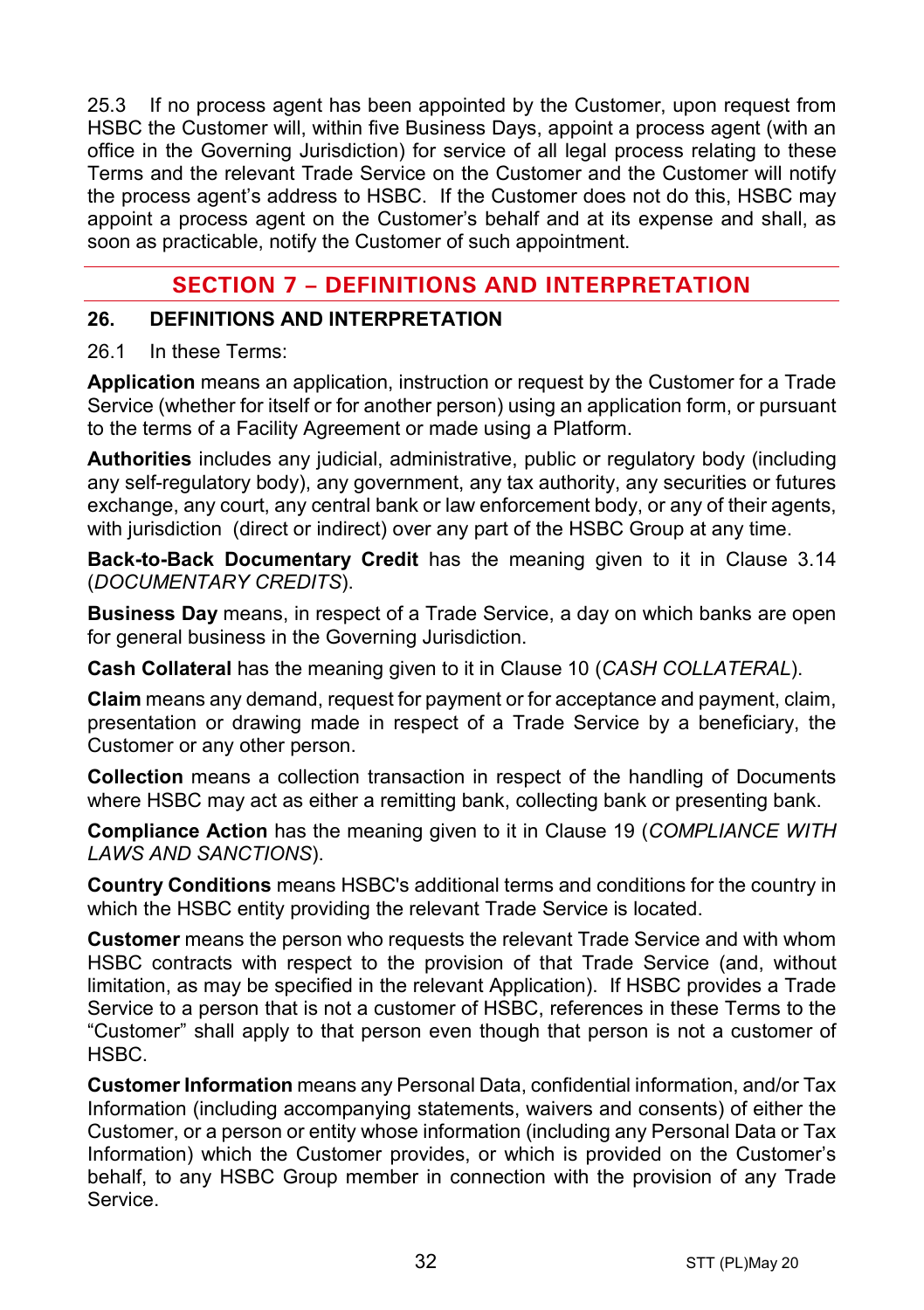#### **Customer Liabilities** means at any time:

(a) all liabilities of the Customer to HSBC or any HSBC Group member (including arising under or in connection with any Trade Service and these Terms) incurred in any currency and in any capacity and whether present or future, actual or contingent, direct or indirect, or incurred alone or jointly with any other person;

(b) interest on such liabilities (both before and after any demand or judgment) to the date on which HSBC or any such HSBC Group member receives payment, at the rates payable by the Customer or which would have been payable but for any circumstances which restricts payment;

(c) any costs and expenses incurred by HSBC or any HSBC Group member in making payment under or in respect of a Trade Service on behalf of the Customer (but without HSBC being under any obligation to do so) as a result of failure by the Customer to make such payment when due or demanded; and

(d) all costs and expenses (including legal fees on a full indemnity basis) of HSBC or any HSBC Group member in perfecting or enforcing its rights under or in respect of a Trade Service and these Terms.

**Documentary Credit** means a documentary credit or letter of credit or any commitment to issue a documentary credit or letter of credit (including any extension, renewal or amendment of the same).

**Documents** means any drafts, bills of exchange, promissory notes, cheques, documents of title, certificates, invoices, statements, transport documents, insurance policies, warehouse warrants, warehouse receipts or any other similar instruments relating to a Trade Transaction in respect of which HSBC has provided Trade Service(s) to the Customer.

**Electronic Means** has the meaning given to it in Clause [20](#page-23-0) (*[INSTRUCTIONS](#page-23-0)*).

**Exchange Rate** means HSBC's spot rate of exchange (or if HSBC does not have an available spot rate of exchange for the relevant currency, any other publicly available spot rate of exchange selected by HSBC) for the purchase of the required currency in the relevant foreign exchange market at the relevant time using the currency in which the relevant payment was paid (where any such spot rate of exchange shall be selected by HSBC acting reasonably in the circumstances).

**External Provider** means a person (other than HSBC) that makes any Platform available to HSBC and/or the Customer.

**External Terms and Conditions** means any agreement which is entered into between an External Provider and either HSBC or the Customer setting out the terms and conditions applicable to HSBC's or the Customer's use of a Platform.

**Facility Agreement** means a letter or agreement between the Customer and HSBC pursuant to which HSBC agrees to provide to the Customer a facility in respect of Trade Services.

**Finance** means discounting, negotiating, purchasing, prepaying, early paying or endorsing a Document (whether or not drawn under a Documentary Credit or Collection) or Documentary Credit and **Financed** and **Finances** shall be construed accordingly. For the avoidance of doubt, **Finance** does not include a Trade Finance Loan.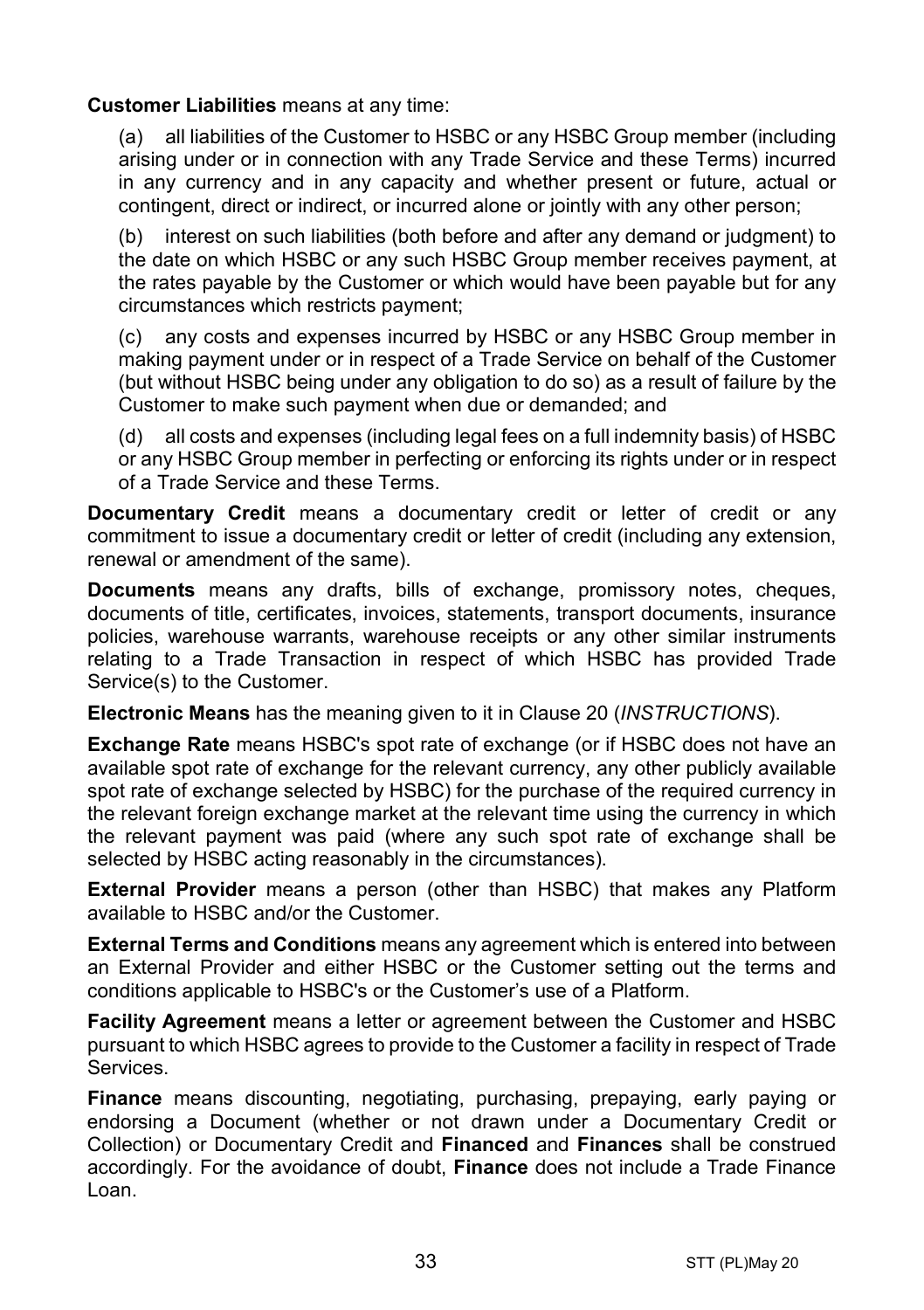**Goods** means the goods or products which are the subject of a Trade Transaction in respect of which HSBC has provided Trade Service(s) to the Customer.

**Governing Jurisdiction** means the jurisdiction in which the relevant HSBC entity providing the Trade Service is located or such other jurisdiction agreed in writing between the Customer and HSBC or specified in the relevant Country Conditions.

**HSBC** means the HSBC Group member (or, if applicable, the branch of such HSBC Group member) providing the relevant Trade Service, and its successors and assigns and, where the context permits, includes any person appointed by HSBC under Clause [23.1\(a\)](#page-28-0) (*[DISCLOSURE, CONFIDENTIALITY AND PRIVACY](#page-28-1)*).

**HSBC Group** means HSBC Holdings plc and its subsidiaries and affiliates from time to time.

**ICC** means the International Chamber of Commerce.

**Increased Costs** means a reduction in the rate of return from a Trade Service or on HSBC's overall capital, an additional or increased cost or a reduction of any amount due and payable under these Terms or in respect of a Trade Service, which is incurred or suffered by HSBC to the extent that it is attributable to HSBC performing its obligations under these Terms or a Trade Service.

**Indemnified Party** has the meaning given to it in Claus[e 9](#page-13-0) (*[REIMBURSEMENT AND](#page-13-0)  [INDEMNITY](#page-13-0)*).

**Instruction** has the meaning given to it in Clause [20](#page-23-0) (*[INSTRUCTIONS](#page-23-0)*).

**Instrument** means any SBLC, demand guarantee (including an avalisation, coacceptance or acceptance of a Document), bond, counter-guarantee, counter-SBLC, or similar independent payment obligation (including any extension, renewal or amendment of the same).

**Losses** has the meaning given to it in Clause [9](#page-13-0) (*[REIMBURSEMENT AND](#page-13-0)  [INDEMNITY](#page-13-0)*).

**Master Documentary Credit** has the meaning given to it in Clause [3.14](#page-5-0) (*[DOCUMENTARY CREDITS](#page-3-0)*).

**Personal Data** means any information relating to an individual from which such individual can be identified, including sensitive personal data, name(s), residential address(es), contact information, age, date of birth, place of birth, nationality, citizenship, personal and marital status.

**Platform** means any electronic platform (a) used by HSBC, the Customer or any other person for giving or receiving any Instruction, Claim or other communication in relation to any Trade Service, and/or (b) used by HSBC or any other person for issuing or providing any Trade Service, and shall include HSBCnet.

**Recourse Event** means in respect of a Trade Service:

(a) any misrepresentation, alleged or actual fraud, illegality or unauthorised act of the Customer and/or any other party to the Trade Transaction;

(b) any alleged or actual invalidity, non-compliance or unenforceability of the Documentary Credit, SBLC, Document(s) or Trade Transaction (as applicable); or

(c) any injunction, court order, law, regulation or Sanctions which restrict any payment (whether to or from HSBC and/or not subsequently discharged).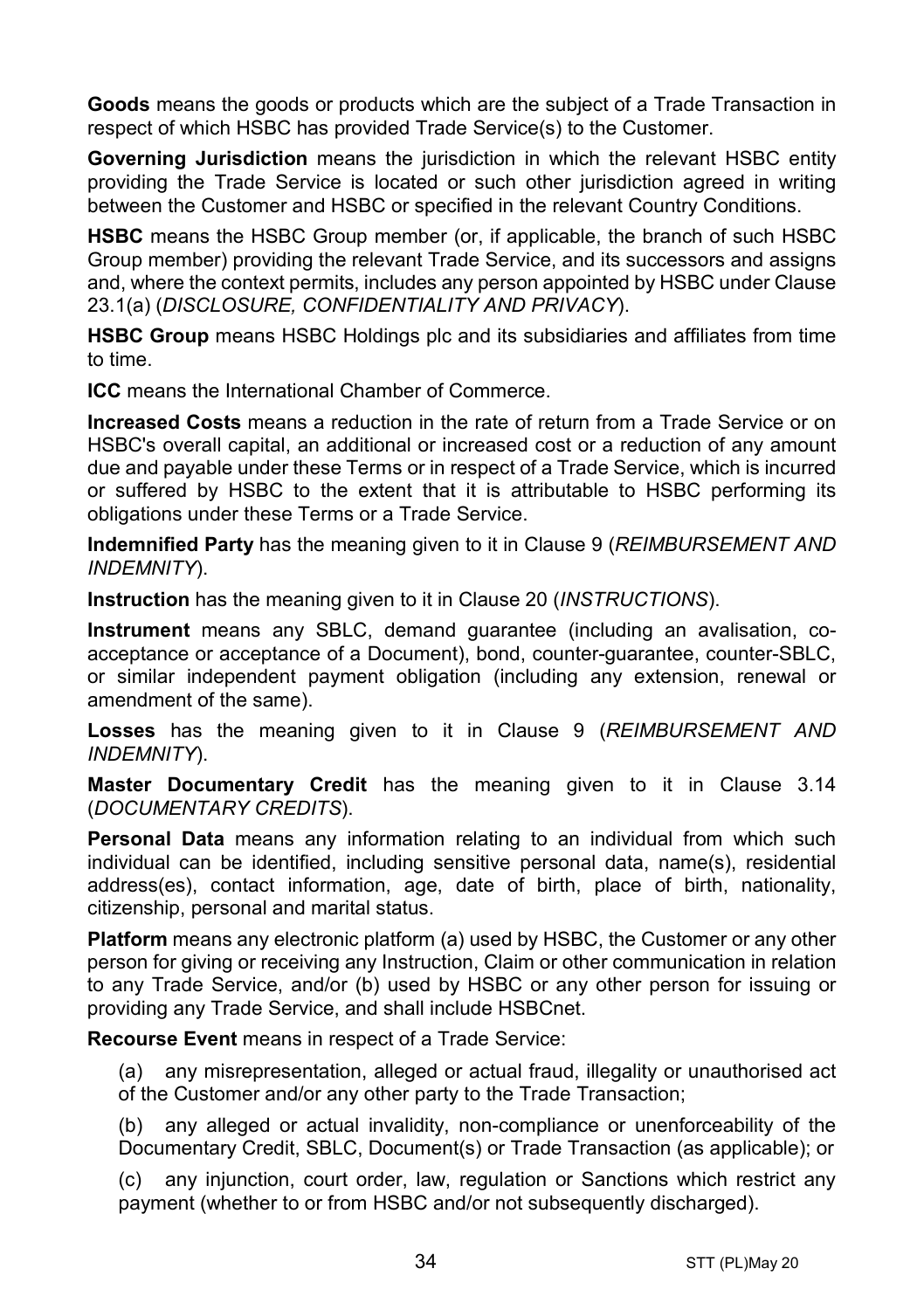**SBDC** means a standby documentary credit.

**SBLC** means a standby letter of credit (which includes an SBDC).

**Sanction** has the meaning given to it in Clause [19](#page-22-0) (*[COMPLIANCE WITH LAWS AND](#page-22-0)  [SANCTIONS](#page-22-0)*).

**Security Agreement** means any document creating security or quasi-security over any of the Customer's rights and/or assets in support of any obligations which the Customer may have to any HSBC Group member from time to time.

**Tariff Book** means, if applicable in the relevant jurisdiction, HSBC's tariff book setting out HSBC's fees, commissions, interest rates and other rates for Trade Services as is available upon request by the Customer and/or can be accessed online.

**Tax** includes goods and services tax, value added tax, sales tax, stamp duty or any tax, levy, impost, deduction, charge, rate, duty, compulsory loan or withholding which is levied or imposed by a government agency, and any related interest, penalty, charge, fee or other amount (but does not include tax on the overall net income of HSBC).

**Tax Information** means any documentation or information (and accompanying statements, waivers and consents) relating, directly or indirectly, to the Customer's tax status and the tax status of any owner, "controlling person", "substantial owner" or beneficial owner of the Customer.

**Trade Finance Loan** means a loan, advance, credit or other financial accommodation provided by HSBC to the Customer in respect of a Trade Transaction.

**Trade Service** includes:

(a) the issue of a Documentary Credit and instructing any advising bank, nominated bank or confirming bank in relation to such Documentary Credit;

(b) acting as the advising bank, nominated bank or confirming bank (on a disclosed or undisclosed basis) in relation to a Documentary Credit;

(c) the issue of an Instrument and/or instructing any correspondent bank in relation to, and issuing an counter-guarantee, counter-SBLC or indemnity in respect of, an Instrument;

(d) acting as the advising bank, confirming bank or correspondent bank in relation to an Instrument;

(e) the handling of a Documentary Credit, Instrument or Document;

- (f) Collections;
- (g) the provision of any Finance;
- (h) the provision of a Trade Finance Loan;

(i) the issue of a letter of indemnity or shipping guarantee and/or the signing, endorsement or release of any Transport Document;

- (i) the release of Documents:
- (k) any other service or product relating to a Trade Transaction provided,

by HSBC to, at the request of, or in respect of the Customer.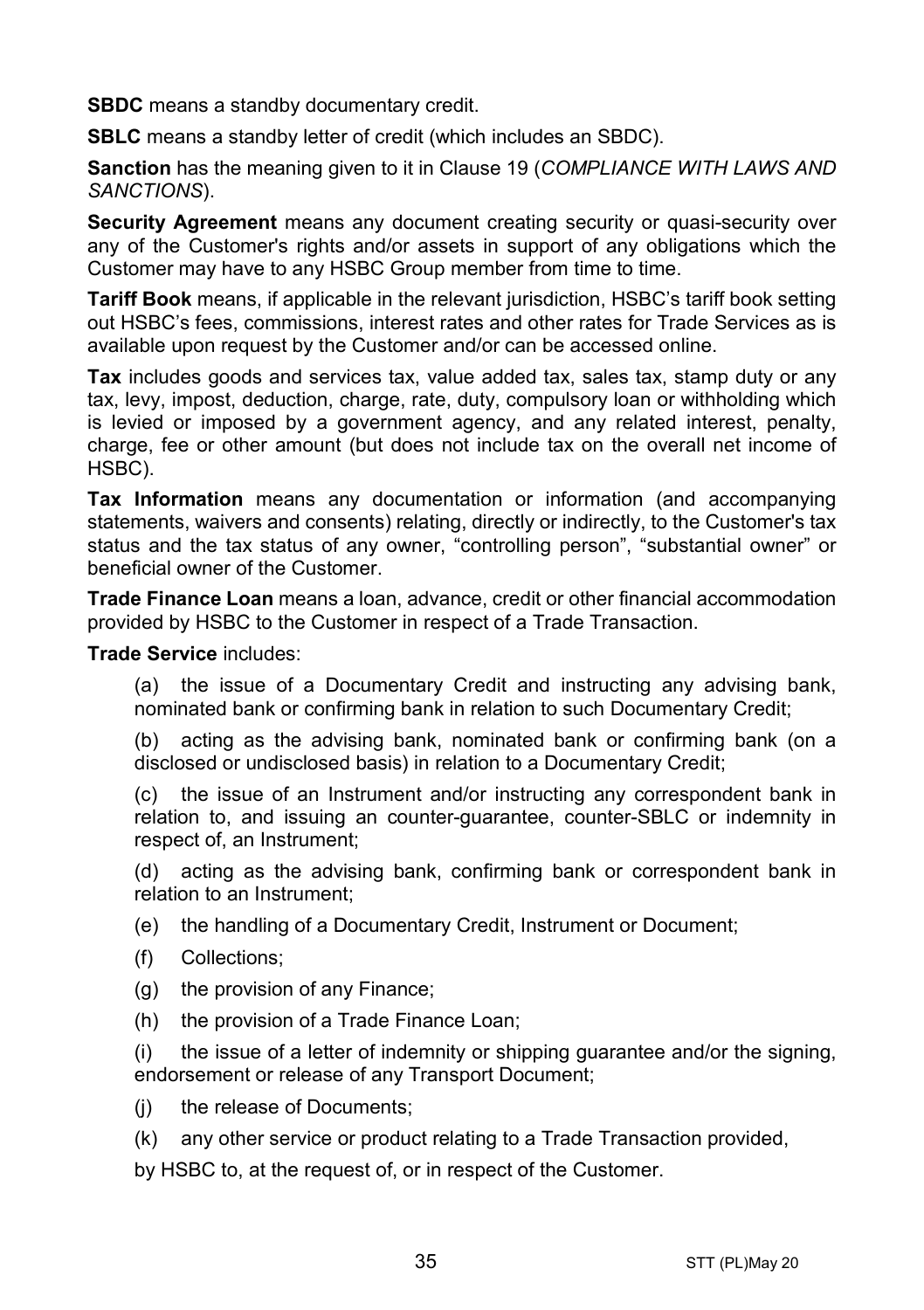**Trade Transaction** means a transaction involving the sale or purchase by the Customer of goods or services from/to a third party, and includes any contract(s) on which such transaction may be based.

**Transport Documents** has the meaning given to it in Clause [8](#page-12-0) (*[APPLICATIONS FOR](#page-12-0)  [RELEASE OF GOODS, SHIPPING GUARANTEES AND](#page-12-0) LETTERS OF INDEMNITY*).

**USD** means the lawful currency of the United States of America.

26.2 Unless contrary indication appears, any reference in these Terms to:

an **Application** or **Trade Service** (and any reference in an Application to a **Trade Service**) includes (where applicable) the contract created between the Customer and HSBC by HSBC accepting that Application by providing or undertaking that Trade Service;

(a) the **Customer**, **HSBC** or any other person shall be construed so as to include its successors in title, permitted assigns and permitted transferees to, or of, its rights and/or obligations under these Terms, an Application, a Facility Agreement or Country Conditions;

(b) **include** or **including** means include or including "without limitation";

(c) HSBC making a determination or decision or undertaking an action means that HSBC is making or undertaking, and is permitted to make or undertake, such determination, decision or action in its sole discretion or opinion without reference to, or consent from, the Customer or any other person;

(d) an authorisation or confirmation by, or instruction from, the Customer means that such authorisation, confirmation or instruction is irrevocable unless waived by HSBC;

(e) a **person** includes any individual, firm, company, corporation, government, state or agency of a state or any association, trust, joint venture, consortium, partnership or other entity (whether or not having separate legal personality);

(f) a **regulation** includes any regulation, rule, official directive, request or guideline (whether or not having the force of law) of any governmental, intergovernmental or supranational body, agency, department or of any regulatory, self-regulatory or other authority or organisation;

(g) these **Terms** include the Country Conditions;

(h) these **Terms** or any other agreement or instrument is a reference to these Terms or, as the case may be, other agreement or instrument as amended, supplemented, novated and/or replaced from time to time;

- (i) the singular shall include the plural and vice versa; and
- (j) section and clause headings are for ease of reference only.

In addition to these Terms being incorporated into each Application, these Terms may also be incorporated by HSBC into a Facility Agreement or any other document or agreement.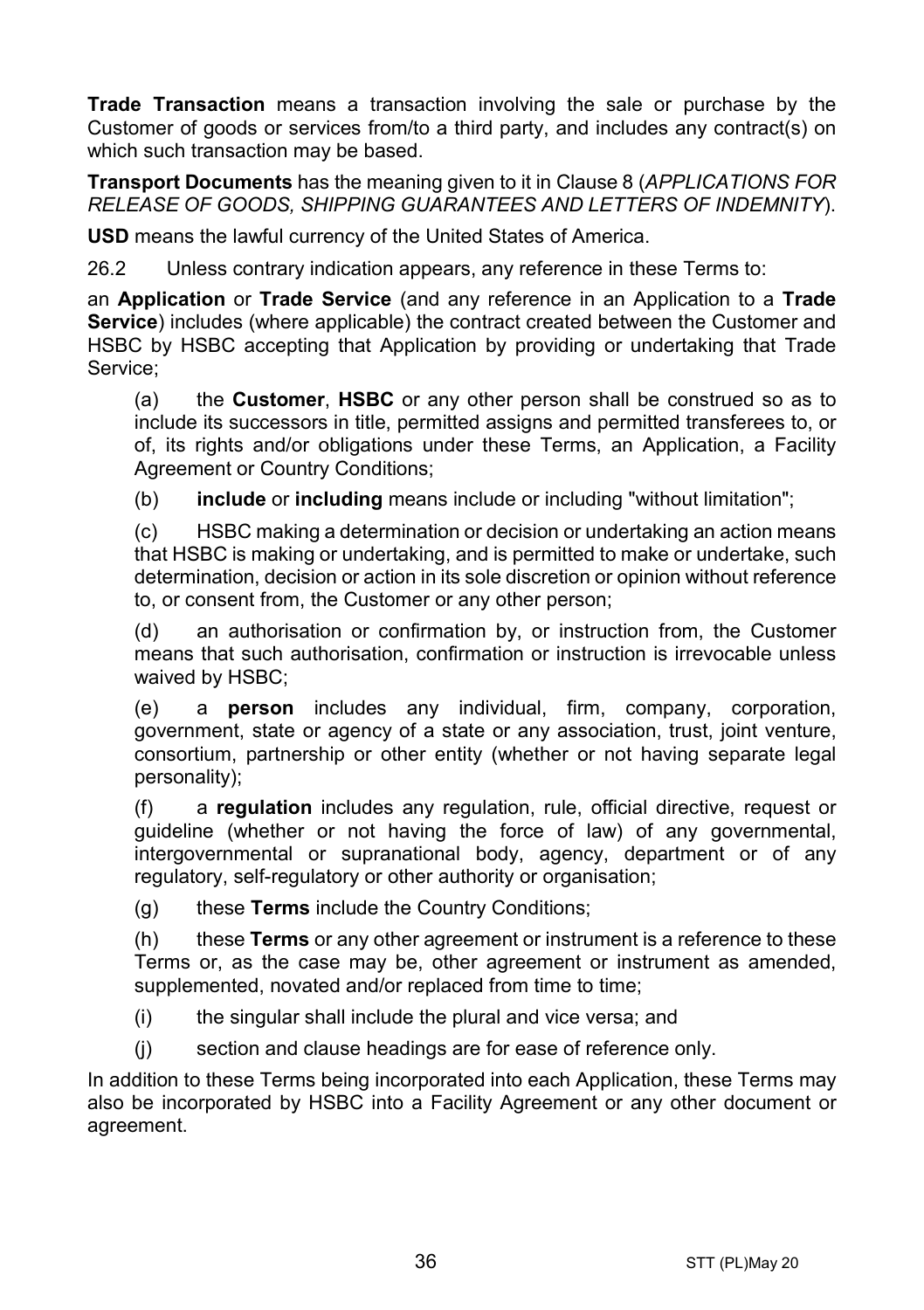## **STANDARD TRADE TERMS COUNTRY CONDITIONS**

#### **POLAND**

#### 1. **APPLICATION**

1.1 These Country Conditions are supplemental to, and form part of, the GTRF Standard Trade Terms (the Terms) which the Customer has accepted and/or may accept from time to time.

1.2 Any terms defined in, or construed for the purposes of, the Terms have the same meanings when used in these Country Conditions (unless the same are otherwise defined in these Country Conditions).

1.3 These Country Conditions shall apply where the HSBC entity providing the relevant Trade Service is located in the country named above.

#### **2. ADDITIONAL/SUPPLEMENTAL TERMS AND CONDITIONS**

2.1 If HSBC receives a Claim under an Instrument, HSBC shall use reasonable endeavours to promptly notify the Customer and, following receipt of such notice and without prejudice to any other provision within the Terms, the Customer agrees to pay to HSBC the amount of such Claim (plus fees and charges) no later than two (2) Business Days before the date on which such Claim is to be paid by HSBC to the relevant beneficiary.

2.2 The Customer grants HSBC an irrevocable power of attorney to settle all Customer Liabilities and any call by HSBC for Cash Collateral by debiting any accounts of the Customer opened with HSBC. This power of attorney authorises HSBC to act on behalf of the Customer and to undertake legal acts with itself within the meaning of Article 108 of the Civil Code (Poland). If the account debited by HSBC is maintained in a currency different from the currency of the Customer Liability the amount may be converted by HSBC by reference to the Exchange Rate as at the conversion date.

2.3 Clause 10.4 (*Cash Collateral*) of the Terms shall be replaced in its entirety by the following:

"10.4 By the execution of any Application by the Customer and/or any Facility Agreement by the Customer and HSBC, the Customer and HSBC agree that Cash Collateral shall be established subject to the conditions stated in these Terms and/or a Facility Agreement and that Cash Collateral:

a) will be established pursuant to Article 5(1)(1) of the Act of 2 April 2004 on Certain Financial Collateral (as subsequently amended);

b) will be established until HSBC is satisfied that all Customers Liabilities have been unconditionally and irrevocably paid and discharged in full, but no longer than five (5) years from the maturity date of the Instrument or Trade Finance Loan to which such Cash Collateral relates; and

c) shall not bear any interest."